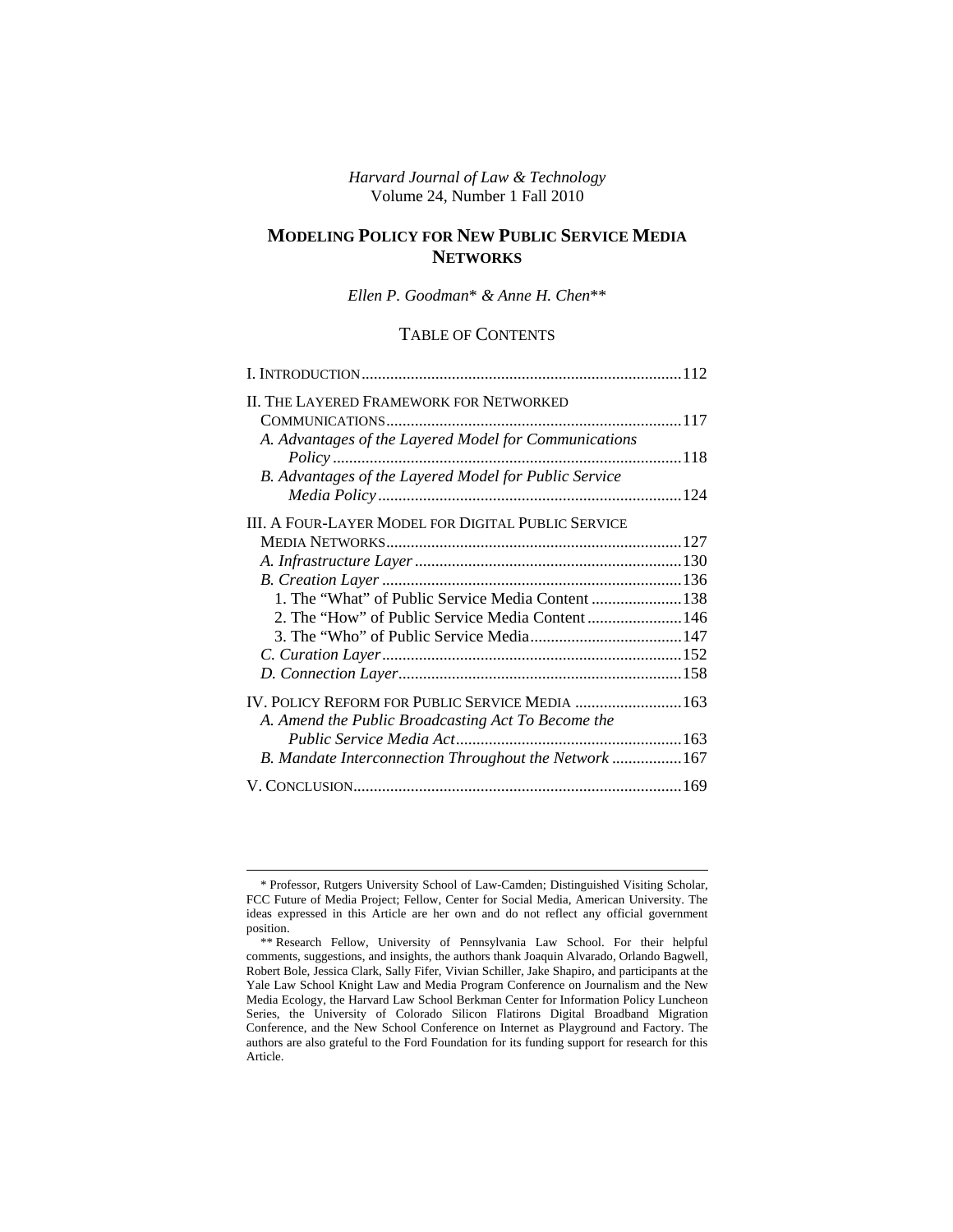### I. INTRODUCTION

WE RECOGNIZE THE DANGERS OF LAPSING INTO FUZZY-MINDED ECSTASY OVER THE UNLIMITED SOCIAL POTENTIAL OF THE NEW ELECTRONIC TECHNOLOGY. . . . [HOWEVER, T]HE OPPORTUNITY IS AT HAND TO BRING US TOGETHER THROUGH THE TEACHING AND INSPIRATION POSSIBLE IN A NONCOMMERCIAL TELECOMMUNICATIONS ALTERNATIVE. . . . FROM THE CAREFUL CULTIVATION OF A PUBLIC DISCOURSE IN ITS MOST EXPANSIVE AND PROFOUND SENSE. 1

There is a growing consensus that significant structural change and policy shifts will be necessary to transform the 20th century American public broadcasting system into a 21st century system of public service media.<sup>2</sup> Indeed, the 2010 National Broadband Plan,

<sup>1.</sup> CARNEGIE COMMISSION ON THE FUTURE OF PUBLIC BROADCASTING, A PUBLIC TRUST 298–99 (1979) [hereinafter CARNEGIE II].

<sup>2.</sup> *See* AM. UNIV. SCH. OF COMMC'N CTR. FOR SOC. MEDIA, PUBLIC MEDIA 2.0:<br>
2. FINAMIC, ENGAGED PUBLICS (2009) [hereinafter PUBLIC DYNAMIC, ENGAGED PUBLICS (2009) [hereinafter PUBLIC MEDIA 2.0], *available at* http://www.centerforsocialmedia.org/sites/default/files/ whitepaper.pdf; BARBARA COCHRAN, PUBLIC SERVICE MEDIA: MORE LOCAL, MORE INCLUSIVE, MORE INTERACTIVE: A WHITE PAPER ON THE PUBLIC MEDIA RECOMMENDATIONS OF THE KNIGHT COMMISSION ON THE INFORMATION NEEDS OF COMMUNITIES IN A DEMOCRACY (2010); CORP. FOR PUB. BROAD., PUBLIC RADIO IN THE NEW NETWORK AGE (2010) [hereinafter PUBLIC RADIO IN THE NEW NETWORK AGE], *available at* http://www.srg.org/GTA/Public\_Radio\_in\_the\_New\_Network\_Age.pdf; LEONARD DOWNIE, JR. & MICHAEL SCHUDSON, THE RECONSTRUCTION OF AMERICAN JOURNALISM (2009), *available at* http://www.journalism.columbia.edu/system/ documents/1/original/Reconstruction\_of\_Journalism.pdf; KNIGHT COMMISSION ON THE INFORMATION NEEDS OF COMMUNITIES IN A DEMOCRACY, INFORMING COMMUNITIES 23– 32 (2009) [hereinafter KNIGHT COMMISSION], *available at* https://secure. nmmstream.net/anon.newmediamill/aspen/kcfinalenglishbookweb.pdf; Steve Coll, Reboot*: A Media Policy for the Digital Age*, COLUMBIA JOURNALISM REV., Nov./Dec. 2010, 28; Ellen P. Goodman, *Public Media 2.0*, *in* . . . AND COMMUNICATIONS FOR ALL: A POLICY AGENDA FOR A NEW ADMINISTRATION 272–74 (Amit M. Schejter ed., 2009); Josh Silver et al., *Public Media's Moment*, *in* CHANGING MEDIA 276–77 (2009), *available at* http://www.freepress.net/files/changing\_media.pdf; *see also* Reply Comments of Free Press, A National Broadband Plan for Our Future, GN Docket No. 09-51, at 54–65 (Fed. Commc'ns Comm'n July 21, 2009), *available at* http://www.policyarchive.org/ handle/10207/bitstreams/20225.pdf; JESSICA CLARK & SUE SCHARDT, SPREADING THE ZING: REIMAGINING PUBLIC MEDIA THROUGH THE MAKERS QUEST 2.0 (2010), *available at* http://www.centerforsocialmedia.org/sites/default/files/documents/pages/AIRPerspective20 10.pdf. This issue has also been of growing interest internationally. *See, e.g.*, SHELDON HIMELFARB ET AL., MEDIA AS GLOBAL DIPLOMAT 6–7 (2009), *available at* http://www.usip.org/files/resources/Special%20Report%20226\_Media%20as%20Global%2 0Diplomat.pdf (discussing the value of public broadcasting as a "countervailing power" between the public and private system for new, digital media efforts in public diplomacy); IRIS, PUBLIC SERVICE MEDIA: MONEY FOR CONTENT (Susanne Nikoltchev ed., 2010); ORG. FOR ECON. CO-OPERATION & DEV., WORKING PARTY ON THE INFORMATION ECONOMY: THE EVOLUTION OF NEWS AND THE INTERNET 66–69 (2010) [hereinafter, OECD], *available at* http://www.oecd.org/dataoecd/30/24/45559596.pdf (noting the "important role" public broadcasters play in many OECD countries and the state aid that facilitates it, and citing American efforts to consider increasing resources for public service broadcasting); Graham Murdock, Building the Digital Commons: Public Broadcasting in the Age of the Internet, University of Montreal 2004 Spry Memorial Lecture (Nov. 22, 2004), *available at*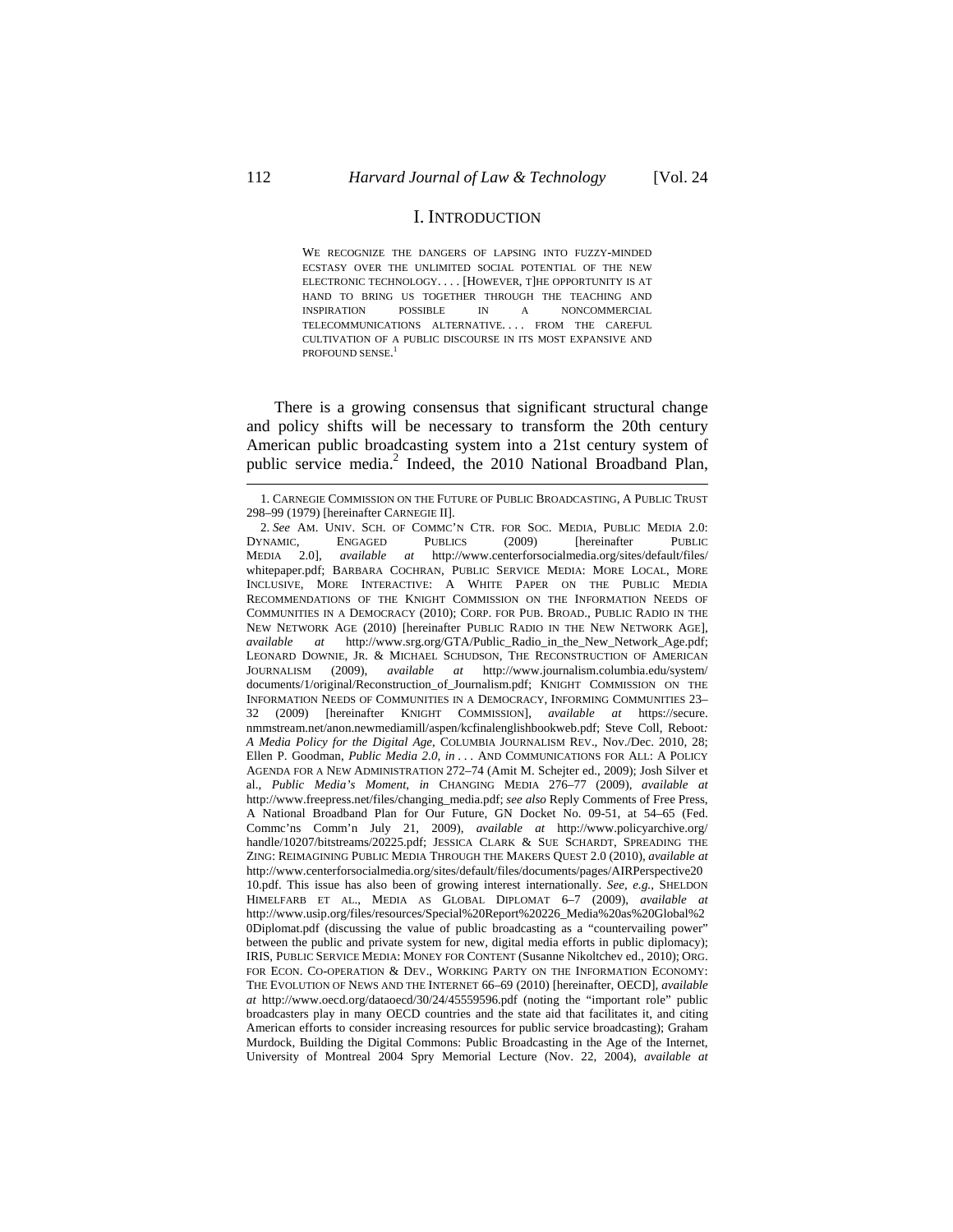which sets forth national communications priorities for the next decade, calls for a new public service media network, drawing directly on proposals we made to the Federal Communications Commission ("FCC").<sup>3</sup> Relentless and intensifying pressure on public broadcast funding makes it even more important to identify minimally necessary functional components of a public service media network going forward.<sup>4</sup>

The vision of a more inclusive, innovative, and communityoriented network of public service media makers, linked to ubiquitous broadband, has emerged as a potential solution to many problems, including insufficient investments in investigative journalism, a paucity of compelling educational materials, and widening gaps between the information rich and poor. The FCC's broadband workshops,<sup>5</sup> Federal Trade Commission workshops on journalism,<sup>6</sup>

 $\overline{a}$ 

4. *Obama Deficit Commissioners Advise Ending all CPB, PTFP Support by 2015,*  CURRENT (Nov. 10, 2010, 4:33 PM), http://currentpublicmedia.blogspot.com/2010/ 11/presidents-commission-advises-ending.html.

https://pantherfile.uwm.edu/type/www/116/Theory\_OtherTexts/Theory/Murdock\_Building DigitalCommons.pdf ("Public Service Broadcasting is a project whose time has finally come both philosophically and practically. . . . [Reinvention of the public domain] requires us to jettison our familiar analogue maps and draw up a new digital chart.").

<sup>3.</sup> FED. COMMC'NS COMM'N, CONNECTING AMERICA: THE NATIONAL BROADBAND PLAN 303 (2010) [hereinafter NATIONAL BROADBAND PLAN] (citing Reply Comments of Ellen P. Goodman & Anne Chen, A National Broadband Plan for Our Future, GN Docket No. 09-51 (Fed. Commc'ns Comm'n Nov. 9, 2009), *available at* http:// www.law.yale.edu/documents/pdf/Intellectual\_Life/Goodman\_publicmediacomments.pdf; Goodman, *supra* note 2), *available at* http://download.broadband.gov/plan/nationalbroadband-plan.pdf ("[P]ublic media must continue expanding beyond its original broadcast-based mission to form the core of a broader new public media network that better serves the new multi-platform information needs of America.").

<sup>5.</sup> *See, e.g.*, FED. COMMC'NS COMM'N, NATIONAL BROADBAND PLAN WORKSHOP: BUILDING THE FACT BASE: THE STATE OF BROADBAND ADOPTION AND UTILIZATION (2009) [hereinafter BUILDING THE FACT BASE], *available at* http://www. broadband.gov/docs/ws\_09\_adoption\_utilization.pdf (presenting data on the current state of broadband adoption and utilization); FED. COMMC'NS COMM'N, NATIONAL BROADBAND PLAN WORKSHOP: DEPLOYMENT — UNSERVED AND UNDERSERVED (2009), *available at*  http://www.broadband.gov/docs/ws\_04\_deploy\_un\_transcript.pdf (discussing solutions for reaching and engaging isolated and rural communities with better broadband access); FED. COMMC'NS COMM'N, NATIONAL BROADBAND PLAN WORKSHOP: DEPLOYMENT — WIRED (2009), *available at* http://www.broadband.gov/docs/ws\_02\_deploy\_wired\_transcript. pdf (addressing the need to deploy and operate more internet backbone services); FED. COMMC'NS COMM'N, NATIONAL BROADBAND PLAN WORKSHOP: EDUCATION (2009), *available at* http://www.broadband.gov/docs/ws\_13\_edu.pdf (identifying the potential impact of increased broadband access to education); FED. COMMC'NS COMM'N, NATIONAL BROADBAND PLAN WORKSHOP, OPEN GOVERNMENT AND CIVIC ENGAGEMENT (2009), *available at* http://www.broadband.gov/docs/ws\_01\_egov\_transcript.pdf (discussing how broadband can improve public and civic engagement through transparency and citizen participation).

<sup>6.</sup> *See, e.g.*, FED. COMMC'NS COMM'N, FUTURE OF MEDIA WORKSHOP: SERVING THE PUBLIC INTEREST IN THE DIGITAL ERA (2010), *available at* http://reboot. fcc.gov/futureofmedia/blog?entryId=223657; FED. TRADE COMM'N, HOW WILL JOURNALISM SURVIVE THE DIGITAL AGE? (2009), *available at* http://www.ftc.gov/ opp/workshops/news/index.shtml.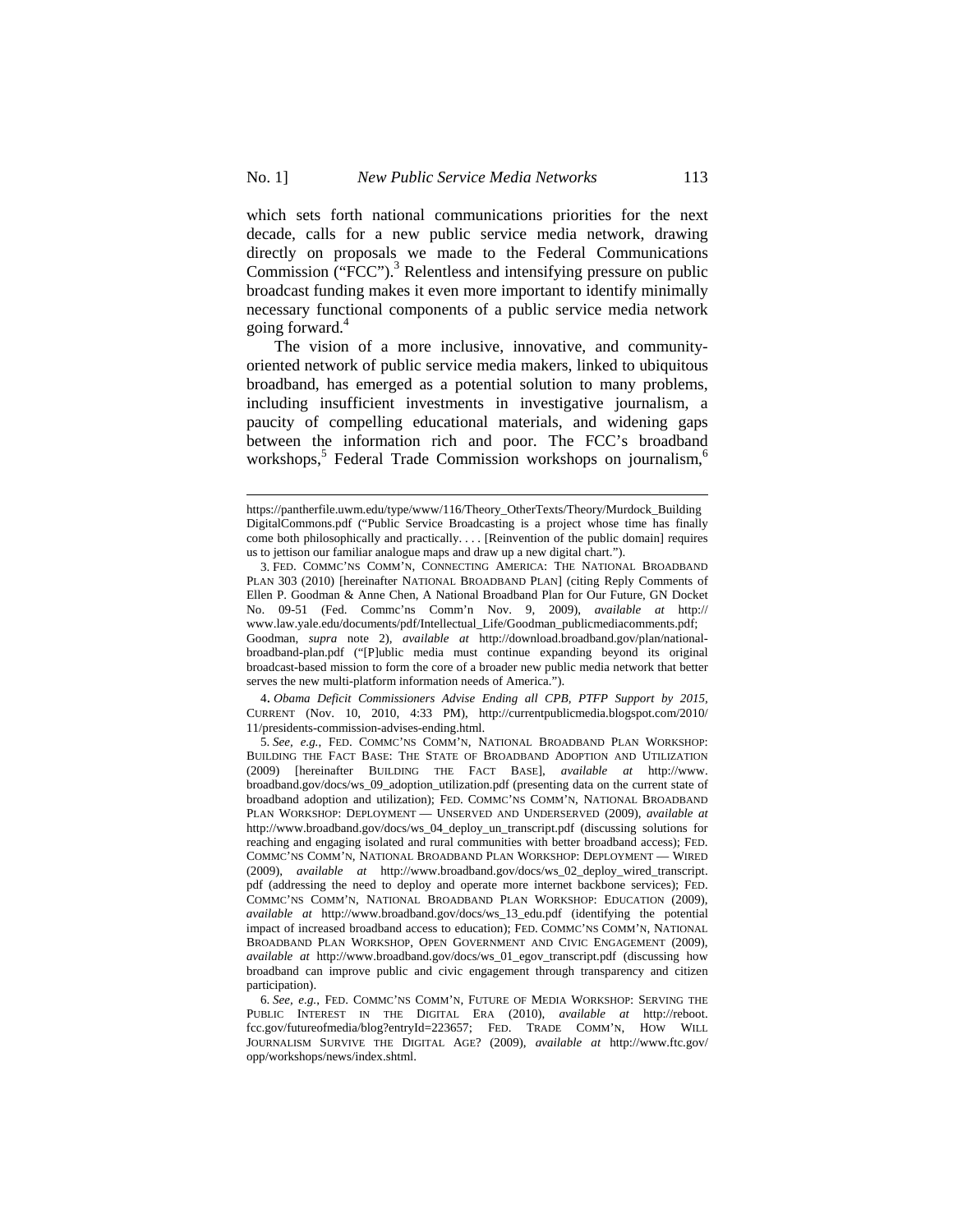and several recent blue ribbon reports<sup>7</sup> have documented national deficits in communications infrastructure, content, and content engagement. Based on the premise that the nation's information environment lacks crucial elements, the FCC launched its Future of Media Project to probe, among other things, the role of public service media in meeting public needs.<sup>8</sup>

Despite information abundance, broadly inclusive social media, and the distributed means of communication that characterize the digital age, society may lack the informational tools necessary to involve everyone in democratic decision-making and to foster widespread economic and social flourishing.<sup>9</sup> Information gaps are especially keen in the areas of investigative journalism $10$  and content directed to underserved, minority, and poor populations.<sup>11</sup> Experts are calling on digital public service media — building on, but transcending the legacy public broadcasting system — to respond to these deficits.<sup>12</sup> In theory, and in the highest aspirations of American

<sup>7.</sup> *See, e.g.*, DOWNIE & SCHUDSON, *supra* note 2 (describing potential drawbacks to recent fundamental changes in American journalism); KNIGHT COMMISSION, *supra* note 2, at 9–19 (describing the information needs of local communities in a democracy, including the need for shared narrative to promote connectedness).

<sup>8.</sup> *See* Examination of the Future of Media and Information Needs of Communities in a Digital Age, GN Docket No. 10-25 (Fed. Commc'ns Comm'n Mar. 8, 2010) (request for comments), *available at* http://hraunfoss.fcc.gov/edocs\_public/attachmatch/DA-10- 100A1.pdf.

<sup>9.</sup> *Cf.* KNIGHT COMMISSION, *supra* note 2, at 23–32 (discussing the needs of information communities); PUBLIC RADIO IN THE NEW NETWORK AGE, *supra* note 2, at 1–3 (discussing the need for public service media, and media organizations at large, to engage more directly with underserved and overlooked members of the population).

<sup>10.</sup> *See* GEOFFREY COWAN & DAVID WESTPHAL, PUBLIC POLICY AND FUNDING THE NEWS 12 (2010), http://communicationleadership.usc.edu/pubs/Funding%20the%20News .pdf ("[T]he field of investigative reporting . . . [is] an expensive but vital endeavor that newspapers and broadcast outlets have abandoned in large numbers in recent years."); DAVID WESTPHAL, PHILANTHROPIC FOUNDATIONS: GROWING FUNDERS OF THE NEWS 2 (2009), http://communicationleadership.usc.edu/pubs/PhilanthropicFoundations.pdf ("[I]nvestigative reporting . . . [is] a singularly threatened and critical area of watchdog journalism."); KNIGHT COMMISSION, *supra* note 2, at 27 (stating that journalistic "[c]overage falls short everywhere").

<sup>11.</sup> *See* NATIVE PUBLIC MEDIA, AN OPEN LETTER TO OUR PUBLIC MEDIA COLLEAGUES (2009), http://www.nativepublicmedia.org/images/stories/documents/OpenLetter.pdf (arguing that a lack of cultural and ethnic diversity in programming makes "America's younger and more ethnically diverse audiences ... public media's great, untapped resource"); *see also* JOHN HORRIGAN, WIRELESS INTERNET USE 32–36 (2009), http://pewinternet.org/~/media//Files/Reports/2009/Wireless-Internet-Use-With-Topline.pdf (referencing the differences in digital access of low-income minority groups).

<sup>12.</sup> *E.g.*, *The Future of Newspapers: The Impact on the Economy and Democracy*: *Hearing Before the J. Econ. Comm.*, 111th Cong. (2009) (statement of Paul Starr, Professor, Princeton University), *available at* http://www.princeton.edu/~starr/articles/articles09/ Starr\_JEC\_9-24-09.pdf (calling for greater government support of "public broadcasting, which has become an important source of news and public-affairs discussion," and asserting that countries that have invested in public funds have higher levels of newspaper readership and civic literacy than the United States); ROBERT W. MCCHESNEY & JOHN NICHOLS, THE DEATH AND LIFE OF AMERICAN JOURNALISM 117–21 (2010) (explaining the importance of free and dissenting media to democracy and arguing for subsidies to the press); *see also*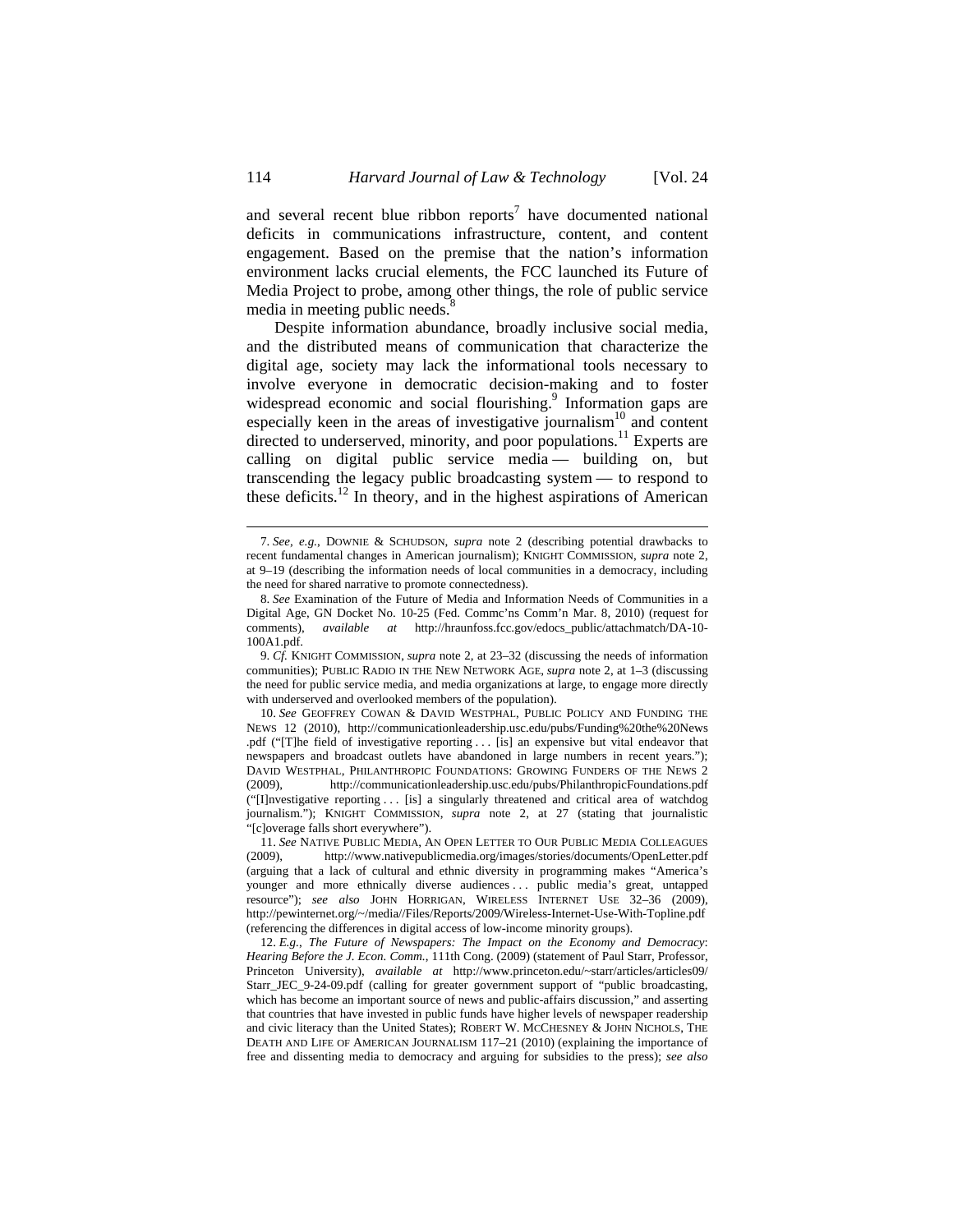communications policy, public service media is tasked with generating a "social dividend"<sup>13</sup> from innovative communications technologies.

For public service media to fulfill this function — indeed, for public service media to make constructive and sustainable contributions in the digital future — policymakers will need to restructure and rethink what public service media is. In comments to the FCC, we have suggested new ways to conceptualize public service media networks and outlined substantive changes that would leverage federal support for public service media to push in the right direction.<sup>14</sup>

Here, we provide a conceptual framework for public service media policy reform, borrowing from the layered model of the Internet. The layered model was developed by computer scientists to explain the functional components of the Internet and how they work together to convey Internet traffic. This model has helped to reframe telecommunications policy options by mapping them to the flow of information through digital networks. The model conceives of network tasks, including content creation and transmission, as modular and unbundled. Many entities can create content and applications, and many can transmit bits to devices of all kinds, including handhelds, televisions, and personal computers. These entities can mix and match their functions so long as they use interoperable or common standards to link the modules of content, applications, and other services. Standards (technical and other) are the connective tissue for decentralized networks of specialized functions. Each function within the network is kept as simple as possible. Network participants can then innovate freely while still hooking into the network and supporting the functionality provided by others.

The layered model of the network privileges function over the form that carries out the function, and simplicity over complexity. These preferences have significance for policymakers. The structure

DOWNIE & SCHUDSON, *supra* note 2, at 76 (nothing that the FCC and Corporation for Public Broadcasting could support more independent news reporting). Even on the political right, those generally skeptical of public service media funding have recommended increased involvement as a solution to the paucity of news and public affairs content. *See, e.g*., FED. COMMC'NS COMM'N, THE FUTURE OF MEDIA & INFORMATION NEEDS OF COMMUNITIES: SERVING THE PUBLIC INTEREST IN THE DIGITAL ERA (2010) (testimony of Adam Thierer, Cato Institute), *available at* http://techliberation.com/2010/03/03/testimony-at-fccs-hearingon-"serving-the-public-interest-in-the-digital-era"; KNIGHT COMMISSION, *supra* note 2, at 35–36 (calling for "[i]ncrease[d] support for public service media to meet community information needs").

<sup>13.</sup> This term comes from CARNEGIE II, *supra* note 1, at 297.

<sup>14.</sup> Reply Comments of Ellen P. Goodman & Anne Chen, A National Broadband Plan for Our Future, GN Docket No. 09-51 (Fed. Commc'ns Comm'n Nov. 6, 2009), *available at* http://www.law.yale.edu/documents/pdf/Intellectual\_Life/Goodman\_publicmediacomments. pdf.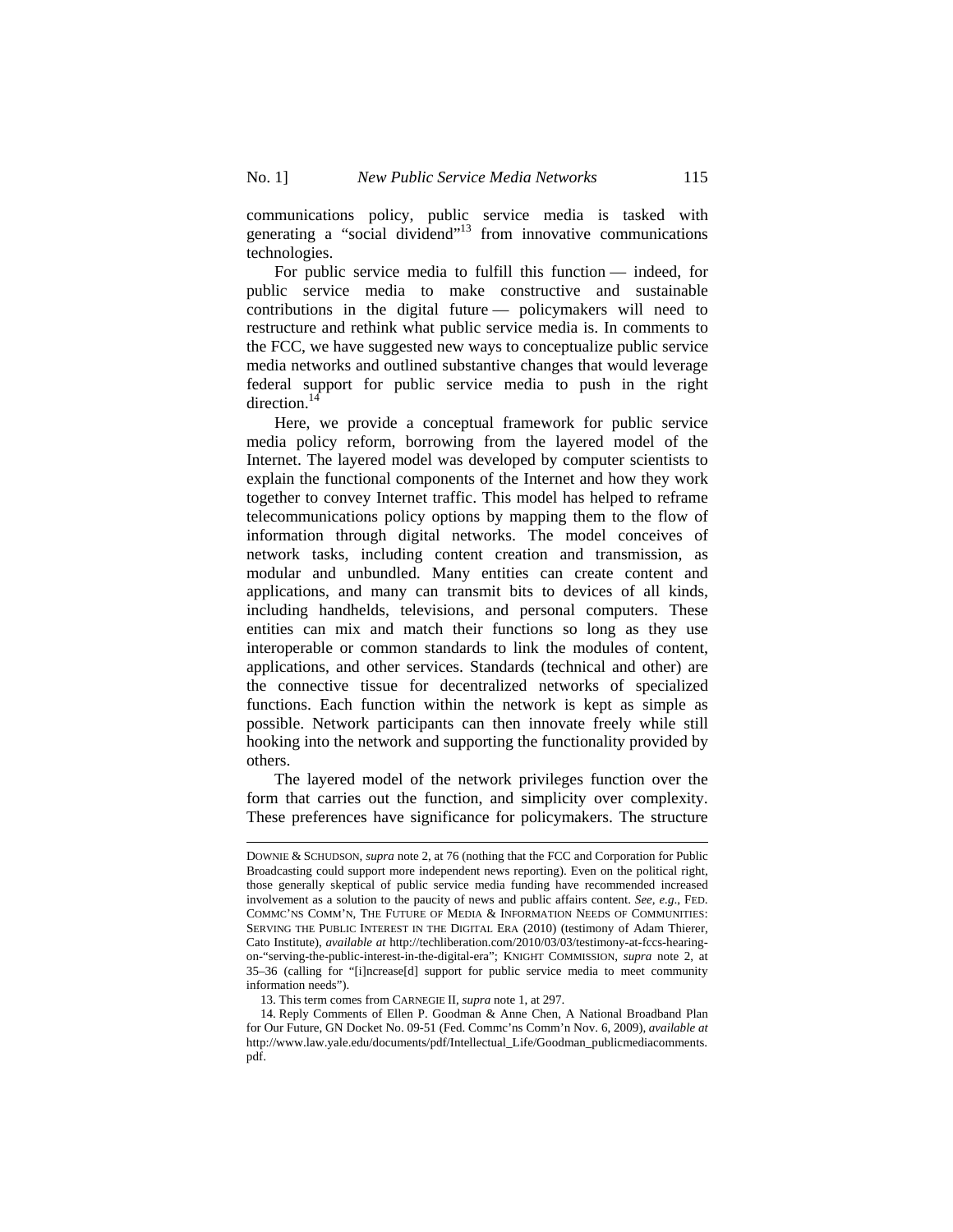of the networks should direct policy focus to where the action is — to the functional layers. Policy interventions should be designed to protect the public interest in the smooth functioning of the layers and the connective tissue between them.<sup>15</sup>

We argue that the layered conception of the network and associated policy implications should shape public service media policy reform. A modular, functional approach can help to reform "analog" policy structures and performance metrics for public service media. The old structures assumed a bundling of functions (namely, information creation and distribution) within a single firm: the broadcast station. The broadcast station has been the primary recipient of funding under the Public Broadcasting Act of 1967 under the assumption that this was the relevant unit for all network functions from physical infrastructure to content creation and user interfaces.<sup>16</sup> The new model should instead postulate a web of digital public service media makers, connected by shared protocols, business rules, and noncommercial public interest missions. Using the layered model, we theorize that the three key functions (or layers) of public service media are creation, curation, and connection. These functions ride atop of the bottom infrastructure layer that can be operated by public service media or (more likely) by commercial entities. We show how these functions might be networked to create public value, and consider the associated policy implications, including reconfigured federal legislation — a Public Service Media Act — for reconfigured networks.

Part II briefly discusses the layered model and its application in telecommunications policy. It then demonstrates how the layered approach helps us to theorize a new functional model of digital public service media that better serves public service media goals and reflects the architecture of digital communications. Part III outlines a layered model for public service media in greater detail, moving through physical infrastructure, creation, curation, and connection

<sup>15.</sup> Open access, or net neutrality, requirements draw on the layered network model. The FCC's open access requirements for 700 MHz C Block licenses it auctioned in 2008, for example, mandate that the transport layer (the wireless spectrum) support a diverse array of applications capable of running on the wireless network. *See* Susan P. Crawford, *The Radio and the Internet*, 23 BERKELEY TECH. L.J. 933, 983–84 (2008) (describing the provisions prohibiting network operators from blocking top-layer content or locking out devices operating on the higher levels of the network). The government has similarly applied open access policies to broadband stimulus funding. Notice of Funds Availability and Solicitation of Applications for the Broadband Initiatives Program and Broadband Technology Opportunities Program, 74 Fed. Reg. 33,132, 33,133 (July 9, 2009), *available at*  http://www.ntia.doc.gov/frnotices/2009/FR\_BBNOFA\_090709.pdf; Fawn Johnson, *Tech Industries Set for Spending Aid*, WALL ST. J., Jan. 15, 2009, http://online.wsj.com/article/ SB123204944545386743.html (describing the requirement that Internet providers accepting broadband grant money must provide open access to networks).

<sup>16.</sup> *See, e.g.*, 47 U.S.C. § 396(k)(3)(A)(iv)(I) (2006) (defraying interconnection and operating costs to facilitate the availability of public television and radio programs).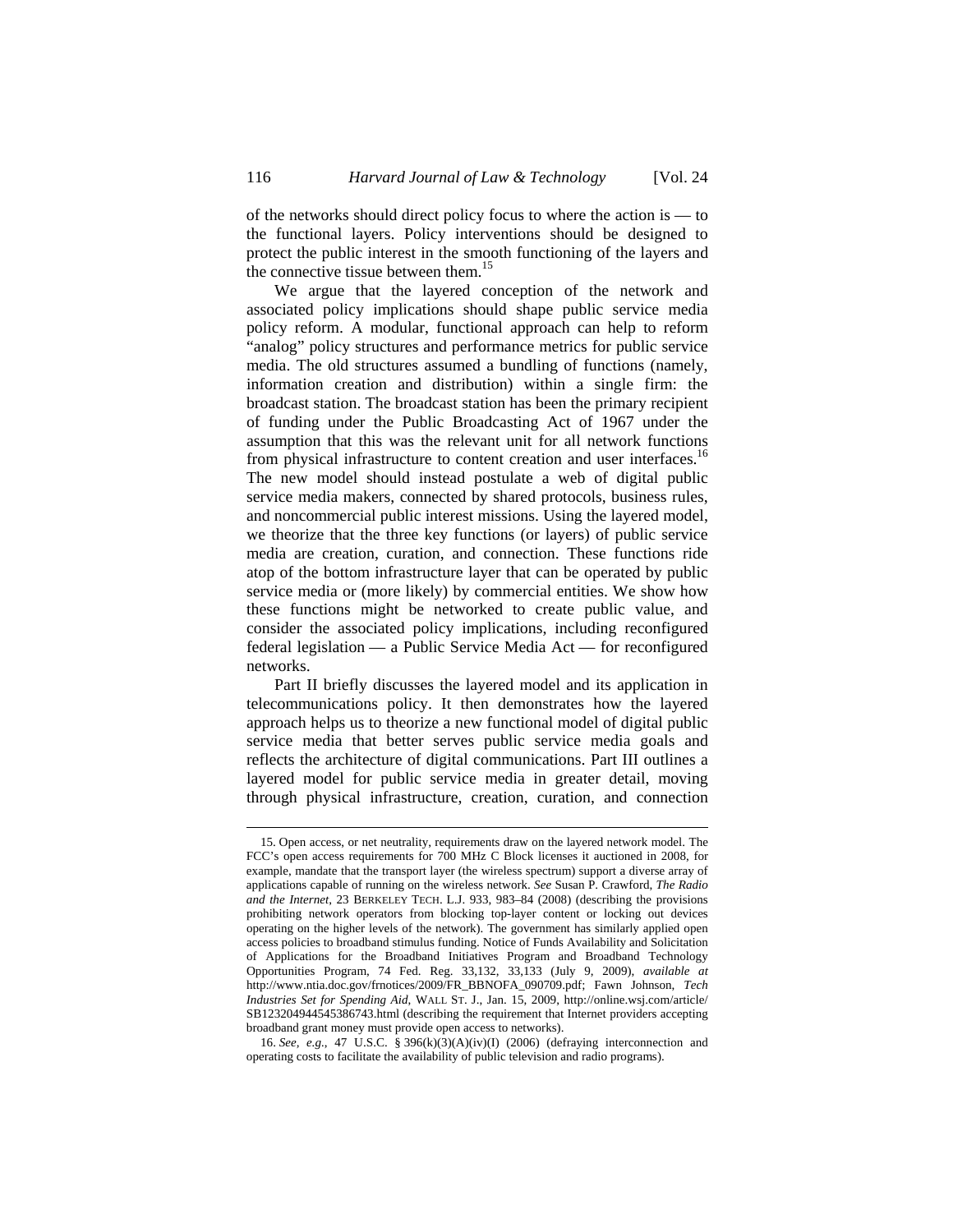$\overline{a}$ 

layers. Part IV concludes with two specific policy reform proposals to actualize the layered model, with Part V concluding.

# II. THE LAYERED FRAMEWORK FOR NETWORKED COMMUNICATIONS

The layered model for communications and communications policy is well established.<sup>17</sup> A number of legal scholars, including Yochai Benkler,<sup>18</sup> Lawrence Lessig,<sup>19</sup> Timothy Wu,<sup>20</sup> James Speta,<sup>21</sup> and Kevin Werbach<sup>22</sup> have advanced policy analyses and proposals employing variations of the layered approach.<sup>23</sup> Technologists<sup>24</sup> and industry experts<sup>25</sup> have done the same. These commentators argue that functional layers are optimal for modeling telecommunications policy in the digital age. The descriptive claim is that a layered model better reflects how information travels through digital networks.<sup>26</sup> The normative claim is that policy interventions will be more agile and long-lived, and will better foster innovation, competition, and free

<sup>17.</sup> *See* James B. Speta, *A Common Carrier Approach to Internet Interconnection*, 54 FED. COMM. L.J. 225, 246 (2002) ("Telecommunications and computer networking experts have long conceived of networks and their associated computers as exhibiting a variety of well-defined 'layers.'"); Kevin Werbach, *A Layered Model for Internet Policy*, 1 J. ON TELECOMM. & HIGH TECH. L. 37, 58–59 (2002) ("Layering is a well-established concept among technologists, and several other scholars . . . have adopted it as a tool for legal and policy analysis.").

<sup>18.</sup> Yochai Benkler, *From Consumers to Users*, 52 FED. COMM. L.J. 561, 562–63 (2000).

<sup>19.</sup> LAWRENCE LESSIG, THE FUTURE OF IDEAS: THE FATE OF THE COMMONS IN A CONNECTED WORLD 23–25 (2001), *available at* http://thefutureofideas.s3.amazonaws.com/ lessig\_FOI.pdf.

<sup>20.</sup> Timothy Wu, *Application-Centered Internet Analysis*, 85 VA. L. REV. 1163, 1189–92 (1999).

<sup>21.</sup> Speta, *supra* note 17.

<sup>22.</sup> Werbach, *supra* note 17.

<sup>23.</sup> *See, e.g.*, Rob Frieden, *Adjusting the Horizontal and Vertical in Telecommunications Regulation: A Comparison of the Traditional and a New Layered Approach*, 55 FED. COMM. L.J. 207 (2003); John T. Nakahata, *Regulating Information* Platforms, 1 J. ON TELECOMM. & HIGH TECH. L. 95 (2002); Lawrence B. Solum & Minn Chung, *The Layers Principle: Internet Architecture and the Law*, 79 NOTRE DAME L. REV. 815 (2004); Philip J. Weiser, *Law and Information Platforms*, 1 J. ON TELECOMM. & HIGH TECH. L. 1 (2002).

<sup>24.</sup> *See, e.g.*, Douglas C. Sicker & Lisa Blumensaadt, *Misunderstanding the Layered Model(s)*, 4 J. ON TELECOMM. & HIGH TECH. L. 299 (2006); Douglas C. Sicker & Joshua L. Mindel, *Refinements of a Layered Model for Telecommunications Policy*, 1 J. ON TELECOMM. & HIGH TECH. L. 69 (2002).

<sup>25.</sup> *See, e.g.*, Richard S. Whitt, *Adaptive Policymaking: Evolving and Applying Emergent Solutions for U.S. Communications Policy*, 61 FED. COMM. L.J. 483, 563–67 (2009) (discussing the usefulness of the layered model); Richard S. Whitt, *A Horizontal Leap Forward: Formulating a New Communications Public Policy Framework Based on the Network Layers Model*, 56 FED. COMM. L.J. 587 (2004) [hereinafter Whitt, *Horizontal Leap Forward*].

<sup>26.</sup> *See* Frieden, *supra* note 23, at 215 ("The horizontal orientation . . . makes better sense in a convergent, increasingly Internet-dominated marketplace . . . ."); Whitt, *Horizontal Leap Forward*, *supra* note 25, at 590 ("As technology has evolved, existing networks and markets have begun converging to common IP platforms.").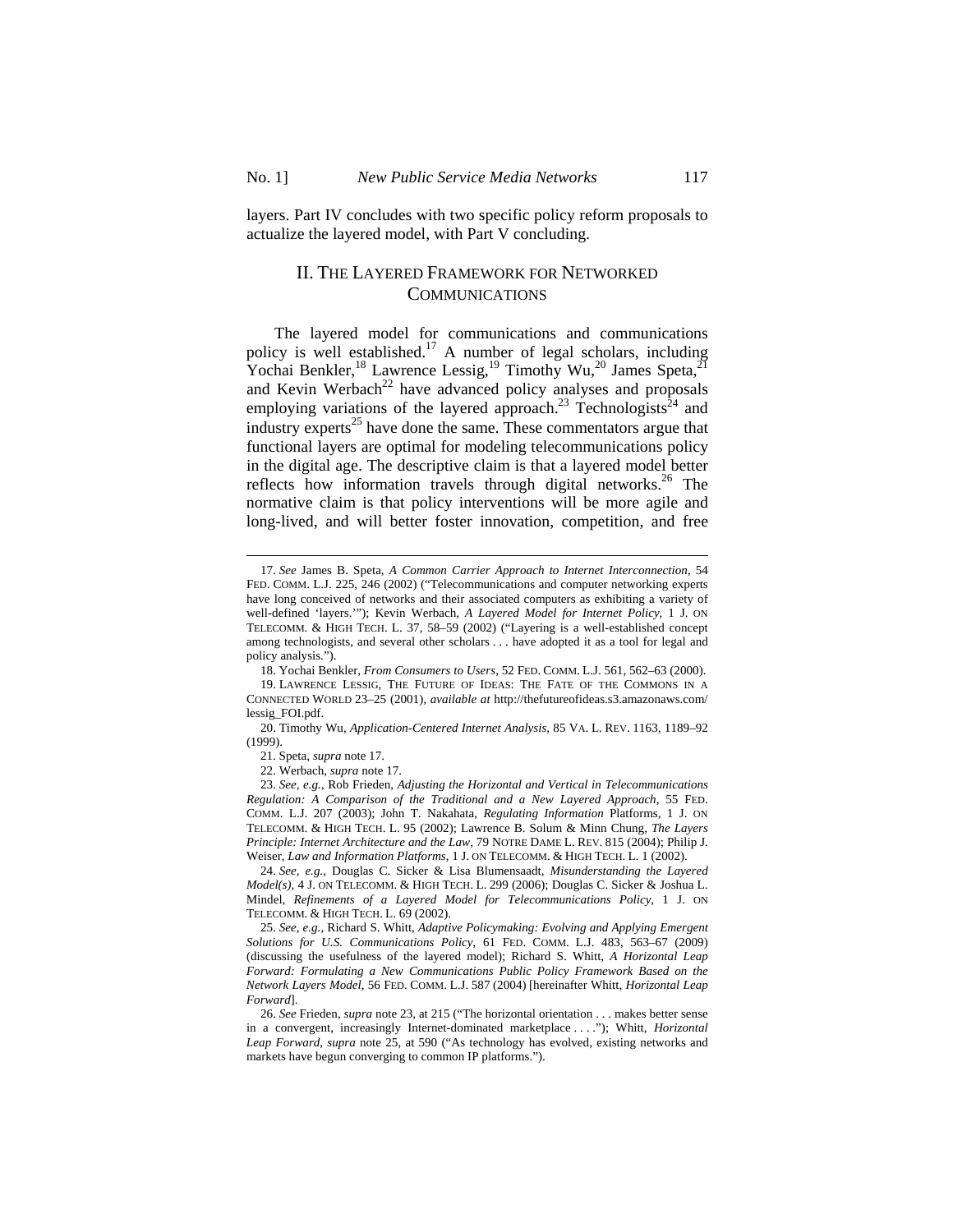expression, if they focus on network functionality, rather than on particular technologies or business arrangements.<sup>27</sup>

### *A. Advantages of the Layered Model for Communications Policy*

Interest in the layered model for communications tracks changes in communications networks themselves. Communications policy of the last century was organized around specific services (e.g., voice or video) and predicated on the deployment of singular technologies for each service.<sup>28</sup> For example, the law regulated voice telephony separately from radio, assuming wired transmission for one and wireless transmission for the other.<sup>29</sup> In addition to assuming a correspondence between service and technological deployment, the law assumed that service providers bundled several distinct communications functions together, such as transmission and content.30

Indeed, this was how things were organized when the Communications Act of 1934 was enacted and for a long time after. Broadcast companies controlled both the transmission infrastructure for their signals and the content (programming) transmitted via those signals. Telephone companies controlled the wires used to transmit voice as well as the connections between these networks and telephone devices. $31$  Accordingly, the law regulated radio, and subsequently television, broadcasting separately from cable

<sup>27.</sup> Frieden, *supra* note 23, at 215 ("The horizontal orientation . . . provides a more intelligent model than the existing vertical orientation that creates unsustainable service and regulatory distinctions."); Werbach, *supra* note 17, at 58 ("Rather than seeking to defend ephemeral service boundaries in a digital world, regulation should track the architectural model of the Internet itself."); Whitt, *Horizontal Leap Forward*, *supra* note 25, at 591–92 ("By tracking the architectural model of the Internet — with IP at the center — we can develop a powerful analytical tool providing granular market analysis within each layer, which in turn puts public policy on a more sure empirical footing.").

<sup>28.</sup> *See* Werbach, *supra* note 17, at 39–40.

<sup>29.</sup> *See, e.g.*, Communications Act of 1934, Pub. L. No. 73-416, 48 Stat. 1064 (codified as amended at 47 U.S.C. §§ 151–615 (2006)) (separately classifying wireline voice telephone services as common carriers in Title II and radio and, later, television broadcasters into Title III).

<sup>30.</sup> *See, e.g.*, 47 U.S.C. §§ 223, 228–31 (regulating common carriers with respect to transmission and assuming no content production); 47 U.S.C. §§ 315, 318, 324–25 (regulating radio with respect to transmission, for example with respect to power, and content, for example with respect to children's television programming); 47 U.S.C. § 534(b) (regulating cable television services for both transmission, such as signal quality and content, such as program schedules); *see also* JONATHAN E. NUECHTERLEIN & PHILIP J. WEISER, DIGITAL CROSSROADS: AMERICAN TELECOMMUNICATIONS POLICY IN THE INTERNET AGE 210 (2005) (discussing common carrier, over-the-air broadcasting, and cable services regulation in Titles II, III, and VI, respectively, and "the markedly different rules contained in each for governing the corresponding physical layer platform").

<sup>31.</sup> *See* Crawford, *supra* note 15, at 947–52 (describing telephone company control over wires and devices that attached to the network).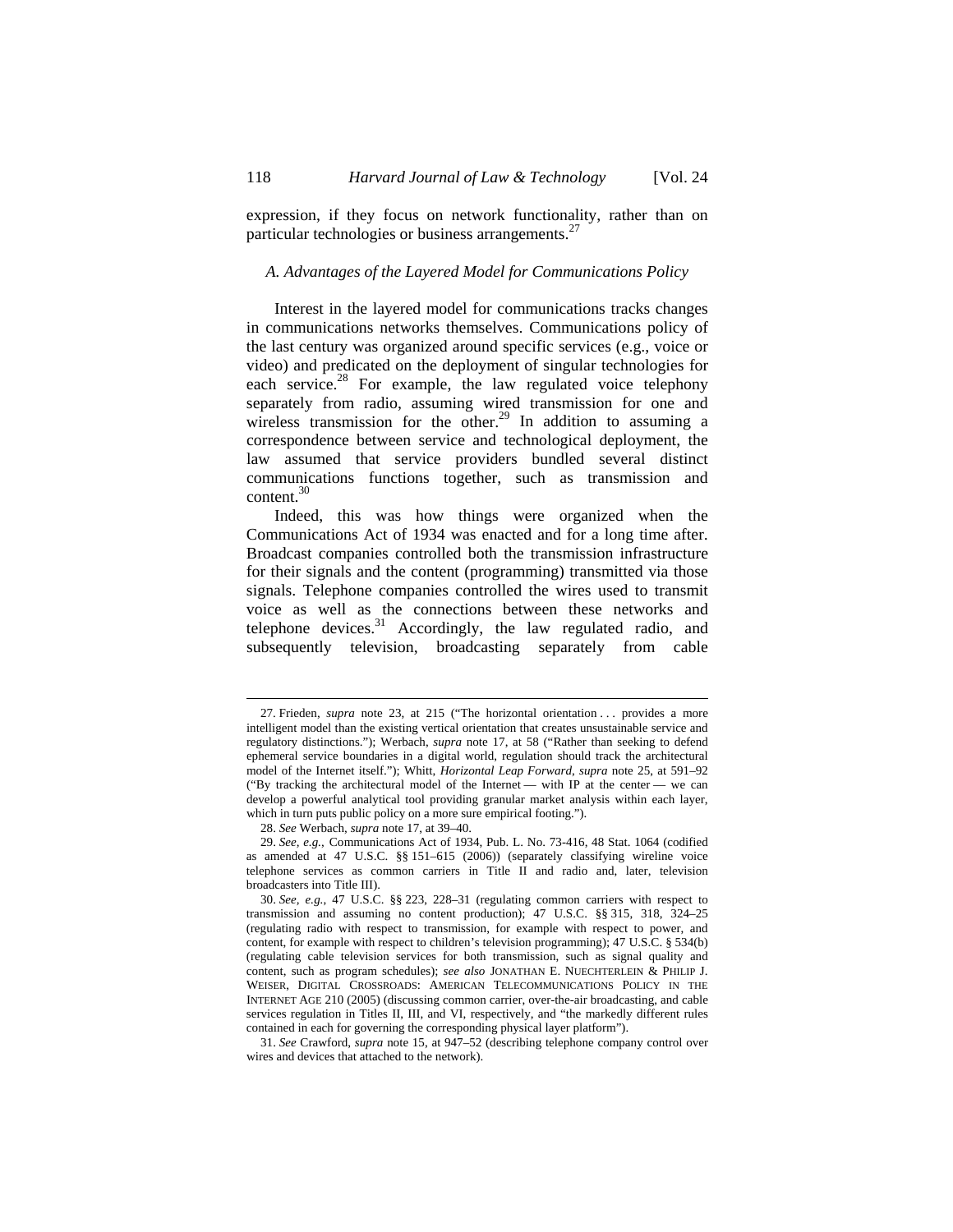transmissions, both of which it regulated separately from telephone transmissions. $32$ 

Technological advances at the end of the 20th century began to unsettle the regulatory assumptions and the industrial organization reflected in the Communications Act; the FCC and Congress slowly responded. Entities other than the phone companies developed services and devices to connect to the telephone network, and the FCC required the phone companies to unbundle the provision of telephone service from the provision of other information services and equipment.<sup>33</sup> Services began to migrate to different transmission technologies, such as video to telephone networks and voice to cable networks, creating the prospect of converged transmission platforms.34 In this converged technological space, regulatory distinctions premised on dedicated technologies, bundled service, and transmission offerings made less and less sense. Critics called on government to break down the "siloed" approach to telecommunications regulation.<sup>35</sup> Regulators and legislators made some adjustments, but left most of the technology-specific and bundled structure of the Communications Act in place.<sup>3</sup>

Something besides convergence was happening in the late 20th century to challenge policy. Network architecture began to play a more important role in the growth of new services and in the possibilities for competitive entry into all segments of the communications value chain.<sup>37</sup> Because the original Internet network engineers designed standardized connection protocols, computers could communicate with each other easily, and application developers

<sup>32.</sup> For examples of these separate regulations, see 47 U.S.C. §§ 301–99 (Title III language governing radio and subsequently television broadcasters), 47 U.S.C. §§ 201–76 (Title II regulations for common carriers, such as wireline voice telephone companies), and 47 U.S.C. §§ 521–61 (Title V provision accommodating cable television services).

<sup>33.</sup> *See, e.g.*, Use of the Carterfone Device in Message Toll Tel. Serv., 13 F.C.C.2d 420 (1968)*.*

<sup>34.</sup> *See* JEAN-JACQUES LAFFONT & JEAN TIROLE, COMPETITION IN TELECOMMUNICATIONS 273 (2000) ("It is commonplace to note that the telecommunications, broadcasting, and computer industries are coming together."); NUECHTERLEIN & WEISER, *supra* note 30, at 23–27 (explaining and reviewing the trend of technological convergence in the telecommunications industry); Susan P. Crawford, *The Internet and the Project of Communications Law*, 55 UCLA L. REV. 359, 367 (2007) ("[Now, c]onnections to the Internet provide access to online activities that are the functional equivalents of all of these former modalities, and are not necessarily tied to the hardware used to reach them.").

<sup>35.</sup> *See, e.g.*, *supra* notes 17–25.

<sup>36.</sup> Werbach, *supra* note 17, at 41–42 (describing the FCC approach that left the technology-dependent horizontal approach in place, and the 1996 Telecommunications Act that essentially codified the FCC distinction).

<sup>37.</sup> *See* Werbach, *supra* note 17, at 58 ("[C]ompetitive dynamics are increasingly driven by behind-the-scenes network architectures."); *see also* BARBARA VAN SCHEWICK, INTERNET ARCHITECTURE AND INNOVATION 28–31 (2010) (describing how the design features of different architectures can create different economic environments for innovation).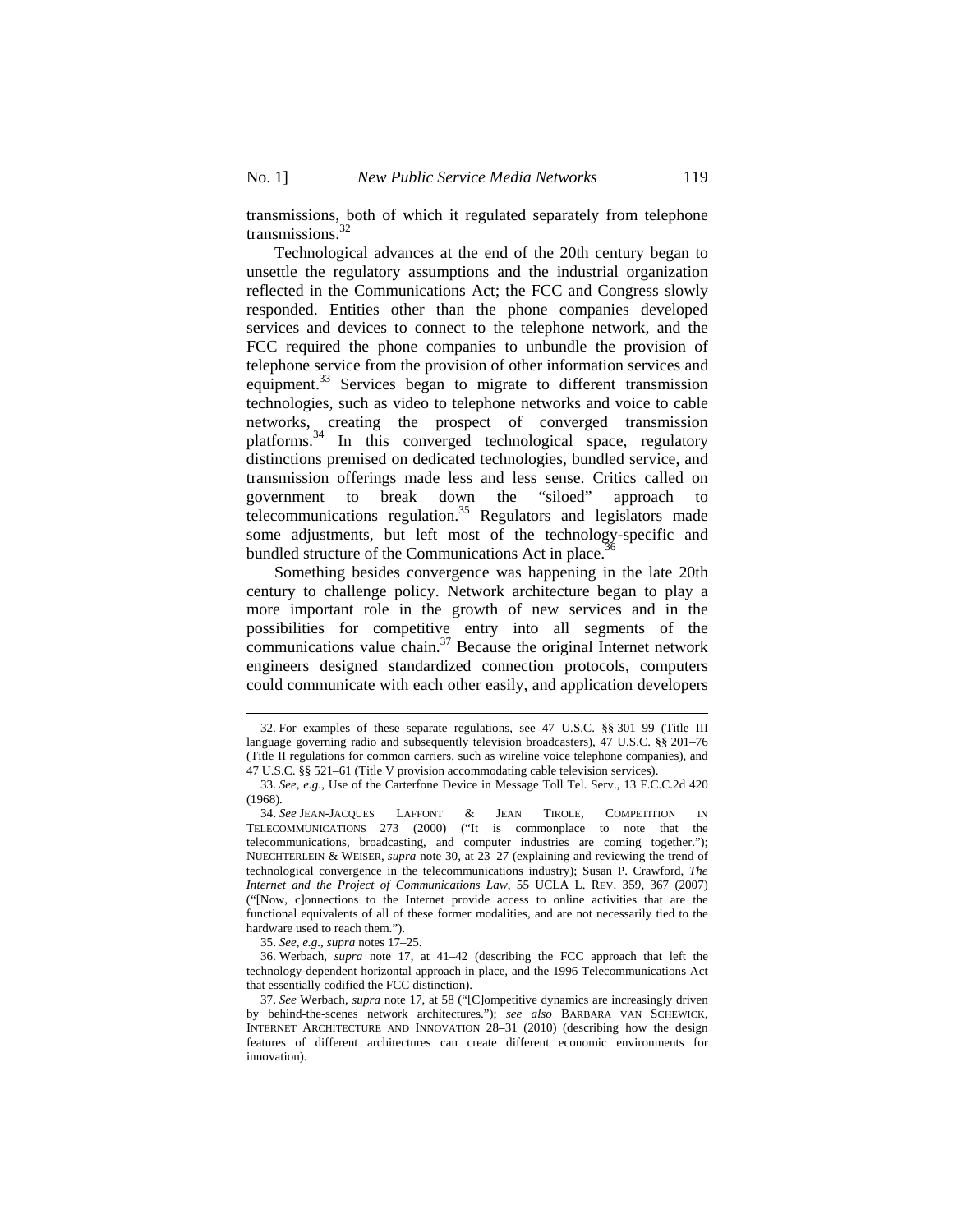could assume widespread connectivity even when writing software to run on a range of physical networks controlled by a range of firms.<sup>38</sup> In addition, there was an explosion in device innovation as economies of scale supported the production of devices that could inter-operate across multiple networks, taking advantage of common standards.<sup>39</sup>

With the proliferation of software and hardware connecting to the network, there was a need and support for what we might call promiscuous connectivity. For most of the history of electronic communications, one service didn't need to talk to another — the radio didn't communicate with the telephone network. As services became increasingly versatile across network platforms, and with all service providers wanting to connect to the Internet, rules of connection became more important. It was no longer just a question of what devices could connect to a particular network, but how networks would communicate with each other that mattered. The seamless connectivity of networks created scale. Software engineers knew that a single application, even if expensive to design, would reach all network users — indeed the users of all interconnected networks. The same was true for hardware engineers. This scale, and the associated incentives to experiment, fostered a culture of rapid innovation and competition among innovators. It is because of the role of networking in stimulating innovation and competition that networking is today central to the most pressing communications policy issues.<sup>40</sup>

Advocates of promiscuous connectivity look to the layered model of digital communications to explain the value of networking and to structure proposals for regulatory reform. Designed at the advent of computer networking in the  $1970s<sup>41</sup>$ , the ingenuity of the layered model was in its adaptable and modular design. It conceived of communications systems as modules in which different functions could be carried out by many diverse entities, interconnected through technical protocols. It organized the functions of computer networking into distinct, yet permeable layers. By separating the functional responsibilities of the network, the architects of the layered model aspired to networks that were "as open, adaptable, and accessible to

<sup>38.</sup> Speta, *supra* note 17, at 246–47, 273 ("Building off of the fully digital nature of applications, [the Internet's] standardized protocols create the opportunity for the development of new applications without interference from the network.").

<sup>39.</sup> NUECHTERLEIN & WEISER, *supra* note 30, at 24–27 (describing the dramatic changes in the telecommunications industry as devices have become increasingly interoperable across multiple platforms).

<sup>40.</sup> *See, e.g.*, Whitt, *Horizontal Leap Forward*, *supra* note 25, at 590 (describing, in referencing the usefulness of the layered model, how "network architecture tends to shape and drive business fundamentals").

<sup>41.</sup> JAMES F. KUROSE & KEITH W. ROSS, COMPUTER NETWORKING: A TOP-DOWN APPROACH FEATURING THE INTERNET 53–54, 63–64 (5th ed. 2010) (describing the history of the layered model as it developed in the late 1970s).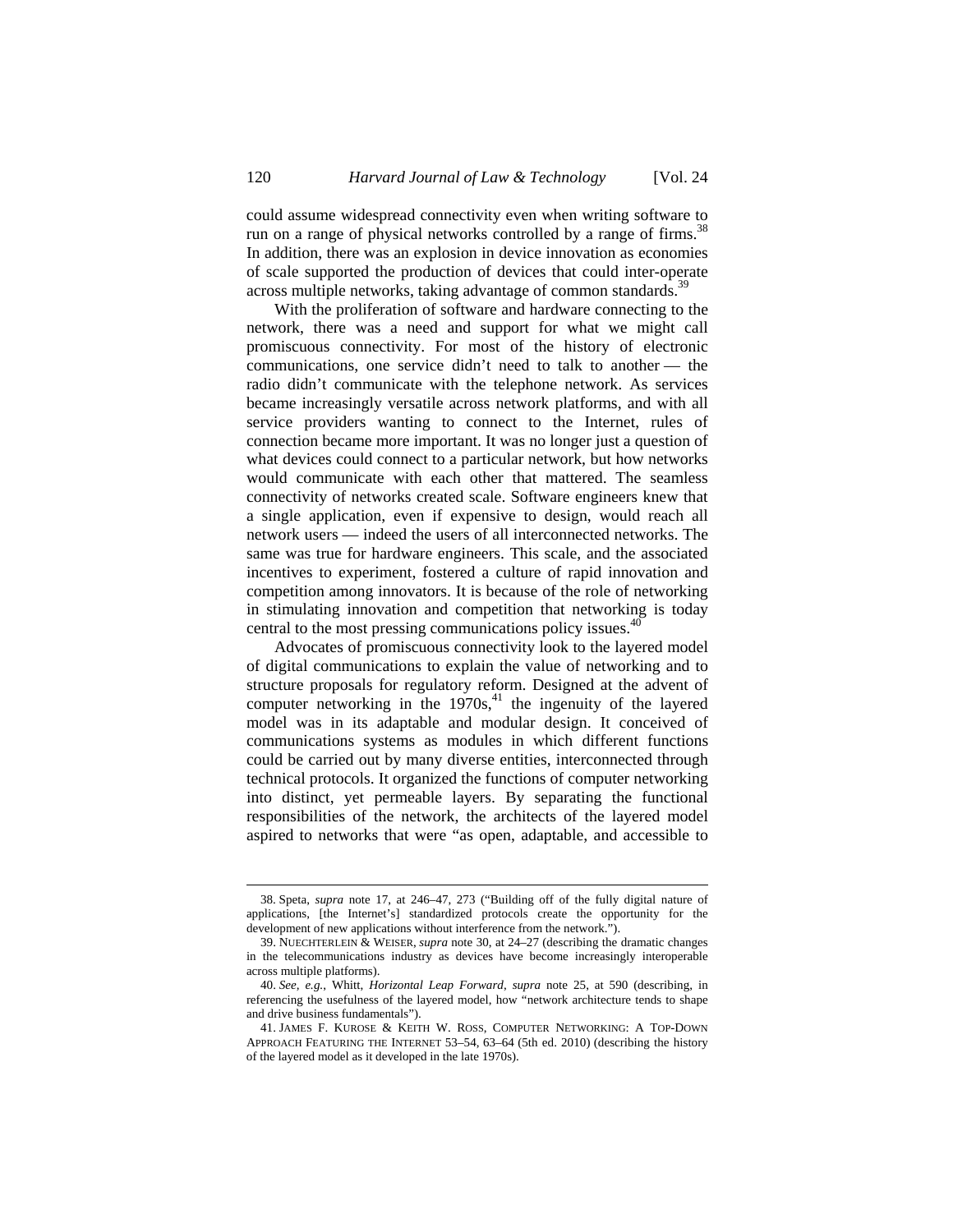inventiveness as possible." $42$  Such networks would be maximally robust and adaptable because network tasks (such as data transmission or Internet applications) could be switched out and provisioned by new entrants without disrupting service through the network as a whole, so long as the protocols that linked the functions together were accessible.<sup>43</sup> The layered model has now become the standard design for computer networking and a foundational concept for network communications.44 It has governed, if not defined, the way computer engineers approach the field.

The two key features of the layered model — adaptability and modularity — are advantages not just for computer networking, but for communications policy as well. First, because layered networks are based on functions rather than services, they are inherently adaptable to change. Technologies are evolving, and services converging, too quickly for a service-dependent paradigm to have real meaning. Mobile devices can function as both radios and computer browsers. Computers and Internet access providers serve as telephones and telephone companies, respectively. In place of the old paradigm, the layered model conceives of communications policy in terms of functions, rather than specific kinds of technologies, platforms, or protocols.

Second, layered networks are modular in ways that mimic today's digital communications environment. Instead of being bundled together, the individual layers of the model are functionally independent. A single layer can be modified without having to change or redefine the other layers around it. A programmer can edit the protocol to the physical transmission of data, for example, without affecting higher-level communication between users and software applications. This approach more accurately reflects the roles of information providers in the digital world. There is no assumption in the layered model that a content producer also owns or operates infrastructure. Just as the modern communications paradigm has unbundled these roles, so the layered model unbundles components of information production and transmission.

These features have led scholars and practitioners to use the layered model to reframe communications policy paradigms. Timothy

<sup>42.</sup> KATIE HAFNER & MATTHEW LYON, WHERE WIZARDS STAY UP LATE: THE ORIGINS OF THE INTERNET 147 (1996).

<sup>43.</sup> KUROSE & ROSS, *supra* note 41, at 50 ("For large and complex systems that are constantly being updated, the ability to change the implementation of a service without affecting other components of the systems is another important advantage of layering."). For example, the network can adapt to new email applications without disruption, because the underlying protocols, such as Post Office Protocol ("POP") or Simple Mail Transfer Protocol ("SMTP"), remain constant.

<sup>44.</sup> *Id.* at 51–54 (describing the Internet Protocol Suite ("TCP/IP") as a common standard for basic Internet communication); *see also* Sicker & Mindel, *supra* note 24, at 77 n.32 (describing how "[m]ost modern telecommunications protocols have layered protocols").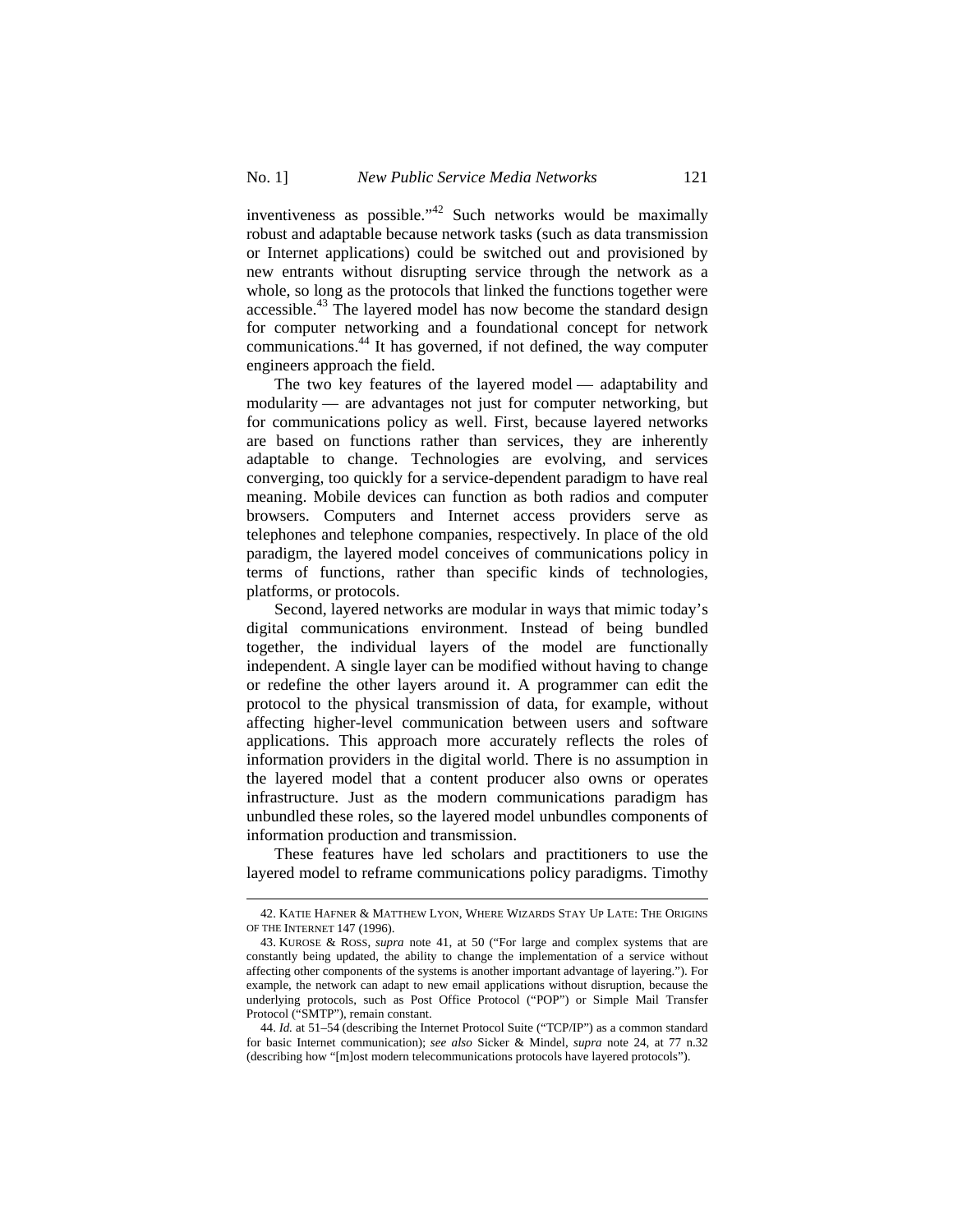Wu was one of the first to point out the suitability of a layered framework for understanding policy for the digital age. At a time when technologists and academics were just beginning to understand the implications of the Internet, he invoked its layering architecture and proposed this layered framework for analyzing corresponding policy issues. As Wu described, "[t]he essence of network layering is a grand simplification by delegation to functional submodules," a way for enabling "specialized efficiency, organizational coherency, and future flexibility."45 He saw these features as advantages not only for computer networking, but for communications policy analysis as well.

Yochai Benkler furthered Wu's approach, using the layered model to reexamine the entire regulatory structure of communications.46 Benkler conceptualized the information environment in terms of each layer of the network — the content, logical or "software," and physical infrastructure layers. This framework supported Benkler's key insight: as the traditional mass media market structure of broadcasters and cable erodes, choices about what kinds of competition and innovation we want in the provision of media will have to be made at each level of the new networks.47 That is, decisions will have to be made separately about how much proprietary control there is over access to physical transmission, to code, and to content.

Lawrence Lessig picked up on the importance of this more nuanced, modular approach, remarking on how Benkler's use of the layered model "helps organize our thought about how any communications system functions" and "helps show something we might otherwise miss" — that the potential of a communication system to foster and reflect freedom lies in the degree to which its functional components are unbundled.<sup>48</sup> Lessig went on to use the layered model to describe regulatory policies, showing how the content layer of a telephone system, for example, could be "free" to all users, whereas the content layer of a cable system could be "controlled" by the infrastructure provider.<sup>49</sup> These insights helped shape the subsequent debate surrounding Internet regulation. The layered model thus has allowed analysts to surface and sharply frame the key issues of communications policy in the Internet age. $50$ 

<sup>45.</sup> Wu, *supra* note 20, at 1189.

<sup>46.</sup> *See* Benkler, *supra* note 18.

<sup>47.</sup> *Id.* at 562 ("As the digitally networked environment matures, regulatory choices abound that implicate whether the network will be one of peer users or one of active producers . . . . These choices occur at all levels of the information environment: the physical infrastructure layer . . . the logical layer . . . and the content layer.").

<sup>48.</sup> LESSIG, *supra* note 19, at 23.

<sup>49.</sup> *Id.* at 23–24.

<sup>50.</sup> Werbach, *supra* note 17, at 37 ("The layered model would make many of the conflicts that bedevil regulators more tractable."). Werbach gives the formerly disparate treatment of digital subscriber lines ("DSL") providers and cable broadband providers as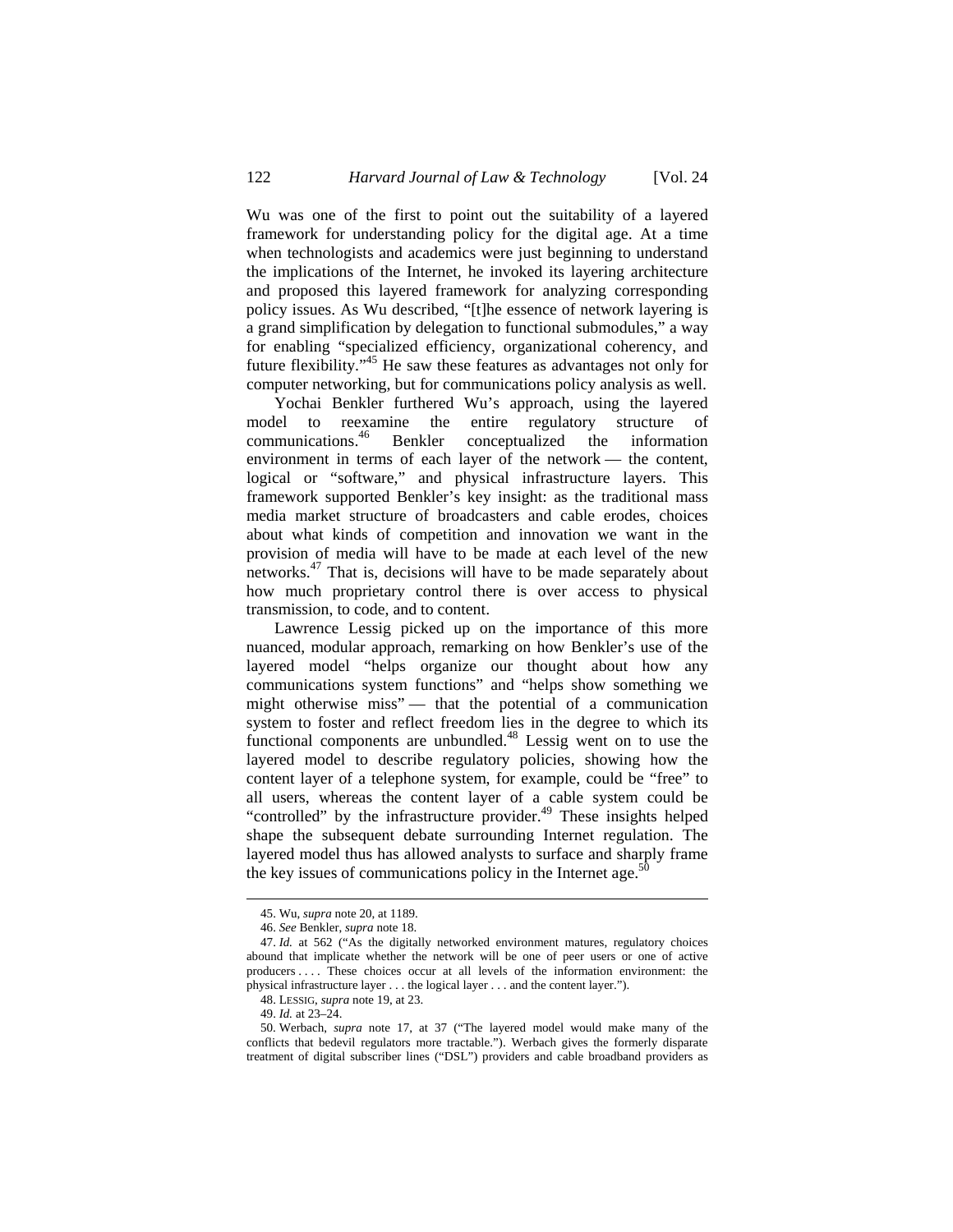$\overline{a}$ 

The layered model has had some impact on communications policymakers, who have come to conceptualize communications networks in at least two layers, as physical infrastructure separate from specific services offered over that infrastructure. Indeed, the most high-profile communications policy debate of recent years the application of net neutrality principles or open access requirements — explicitly draws on the layered network model.<sup>51</sup> The layered model has also influenced policy on spectrum management and network competition. When FCC licensing policies for wireless spectrum, for example, adopted "technology neutrality" as an organizing principle, they drew on concepts from the layered model. The rules are supposedly neutral as to the technologies that might be deployed over the underlying infrastructure of spectrum, thereby regulating horizontally across functional layers rather than bundling distinct vertical functions (e.g., transmission and service).<sup>52</sup> Not only

one example: DSL providers were required to interconnect with competitors while cable providers, which offer similar services, were not. This perceived inconsistency, Werbach points out, is actually a figment of a service-oriented conception of regulation. The underlying rationale was to prevent service providers that control physical networks from controlling the content layers as well. From this perspective, the FCC could reasonably determine that cable market forces already protect against this outcome, whereas the same is not true for the DSL market. The layered-based reasoning thus shifts the focus onto the functional policy issue at stake, rather than the "almost accidental" context that currently defines the issue. *Id.* at 52–53. The FCC has since classified DSL as an "information service" instead of a "telecommunications service," taking it out of Title II regulation and making it no longer subject to interconnection requirements. Margeurite Reardon, *FCC Changes DSL Classification*, CNET NEWS (Aug. 5, 2005, 12:54 PM), http://news.cnet.com/FCC-changes-DSL-classification/2100-1034\_3-5820713.html. The reclassification coheres with this layered-based reasoning, since regulators could have determined that market forces could protect against control of the content layer by DSL providers.

<sup>51.</sup> *See* NUECHTERLEIN & WEISER, *supra* note 30, at 168–69, 174 explaining the network neutrality debate in terms of concern for competition between different layers of the network). The FCC's open access requirements for 700 MHz C Block licenses auctioned in 2008, for example, mandate that the physical infrastructure layer (the wireless spectrum) support a diverse array of applications capable of running on the wireless network. *See*  Crawford, *supra* note 15, 983–84 (2008) (describing the provisions prohibiting network operators from blocking top-layer content or locking out devices operating on the higher levels of the network). The government has similarly applied open access policies to broadband stimulus funding. Johnson, *supra* note 15 (describing the requirement that Internet providers accepting broadband grant money must provide open access to networks); *see also* Notice of Funds Availability and Solicitation of Applications for the Broadband Initiatives Program and Broadband Technology Opportunities Program, 74 Fed. Reg. 33,132, 33,133 (July 9, 2009), *available at* http://www.ntia.doc.gov/frnotices/ 2009/FR\_BBNOFA\_090709.pdf.

<sup>52.</sup> The White House and FCC have supported a policy of technological neutrality with respect to spectrum so as to be indifferent to particular spectrum-based technologies, while engineering maximum access to the spectrum. *See, e.g.*, FED. COMMC'NS COMM'N, SPECTRUM STUDY OF THE 2500–2690 MHZ BAND INTERIM REPORT: THE POTENTIAL FOR ACCOMMODATING THIRD GENERATION MOBILE SYSTEMS 10 (2000), *available at*  http://www.fcc.gov/3G/3G\_interim\_report.pdf (describing the goal of technology neutrality, in the context of identifying 3G-potential frequency bands, as allowing spectrum decisions to be based on "sound engineering" at the physical infrastructure layer); Press Release,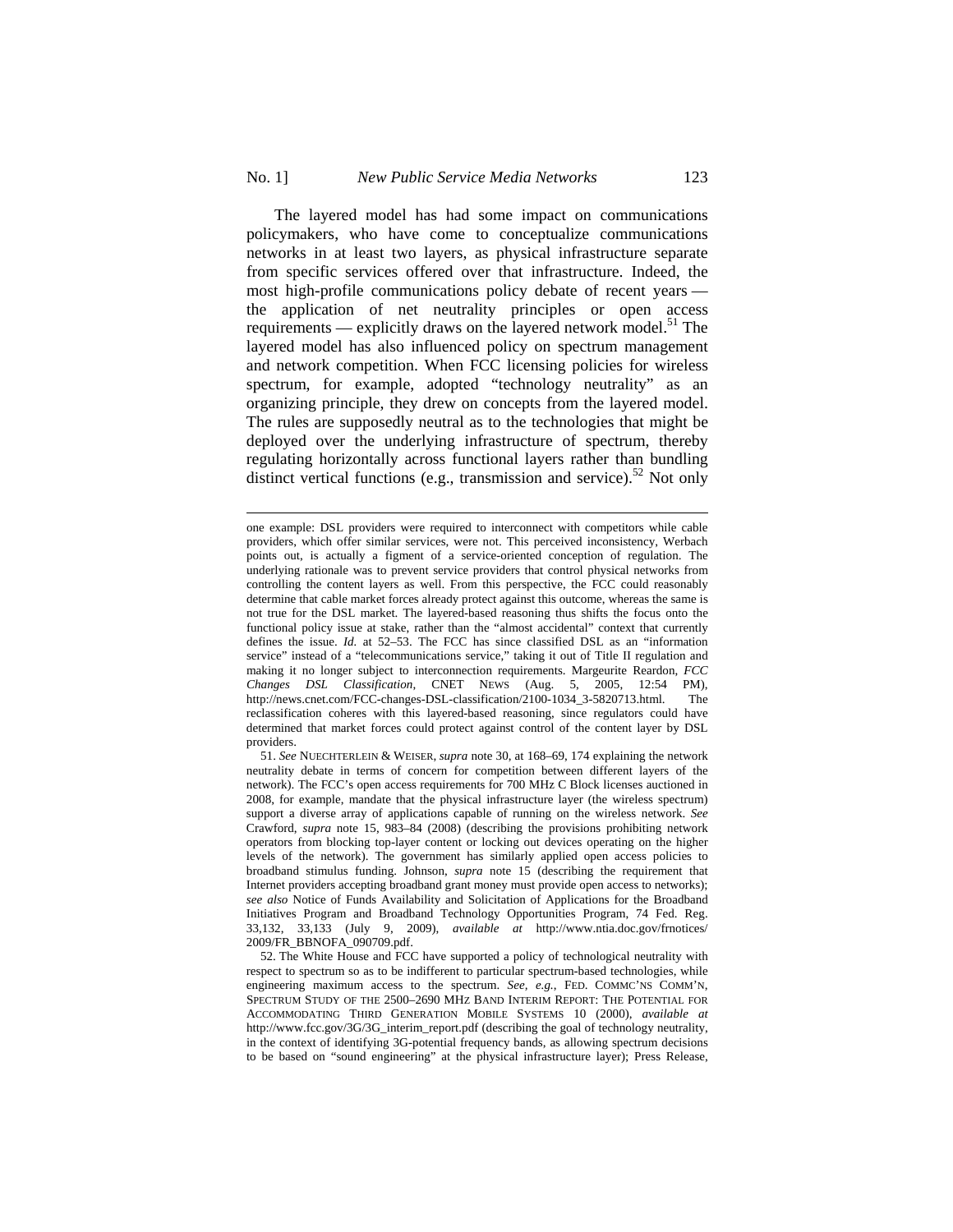in particular policy implementations, but also when addressing network architecture in general, the FCC has come to adopt the vocabulary of the layered model.<sup>53</sup>

## *B. Advantages of the Layered Model for Public Service Media Policy*

Insights from the layered model's conception of communications networks are nowhere more needed than in public service media policy. This policy shares the DNA of analog, pre-Internet communications policy at large. It is premised on the bundling of transmission (broadcasting) and audio or video services. It ignores the importance of network structure, connectivity, modularity, and adaptability. It further neglects the gains in diversity and robustness that can be obtained by ensuring that the layers of a communications network function in an open and interoperable manner.

Federal public service media policy is located in two sources: the Public Broadcasting Act of  $1967^{54}$  and the FCC's reservation of television and radio channels for noncommercial educational broadcast stations.55 In both, the broadcast station is the principal target of federal subsidy and regulation. The vast majority of federal funding for public service media passes through the Corporation for

Office of the Press Secretary, Memorandum for the Heads of Executive Departments and Agencies: Advanced Mobile Communications/Third Generation Wireless Systems (Oct. 13, 2000), *available at* http://www.ntia.doc.gov/ntiahome/threeg/3gmemo.htm (directing agencies to manage spectrum in a "technology-neutral" fashion, "not favoring one technology or system over another"); *Best Practices for National Spectrum Management*, FED. COMMC'NS COMM'N (Nov. 15, 2008), http://www.fcc.gov/ib/sand/irb/ bestpractices.html (including technology neutrality as a key principle to "allow for evolution to new radio applications"); *see also* Kevin J. Martin, Commissioner, Fed. Commc'ns Comm'n, Remarks to the Carmel Group's Satellite Entertainment 2002: TV and Radio from Space Conference (Apr. 25, 2002), *available at* http://www.fcc.gov/Speeches/ Martin/2002/spkjm205.html ("[T]he Commission should move toward policies that make sharing easier, and even desirable. For example, a robust secondary market for spectrum and flexible allocations (that are technology and service-neutral) can create strong incentives for making use of excess capacity.").

<sup>53.</sup> *See, e.g.*, Julius Genachowski, Chairman, Fed. Commc'ns Comm'n, Preserving a Free and Open Internet: A Platform for Innovation, Opportunity, and Prosperity, Remarks at the Brookings Institution (Sept. 21, 2009), *available at* http://www.openinternet.gov/readspeech.html (referring to the Internet network architecture's openness at the infrastructure, network, and application levels).

<sup>54. 47</sup> U.S.C. § 396 (2006).

<sup>55.</sup> *See, e.g.*, 47 U.S.C. § 335(b)(1) (2006) (requiring digital broadcast satellite providers to reserve a portion of their channel capacity for "noncommercial programming of an educational or informational nature"); Noncommercial Educational TV Stations, 47 C.F.R. § 73.621(a) (2002) (reserving a limited number of television channels for noncommercial educational broadcasters); Implementation of Section 25 of the Cable Television and Consumer Protection Act of 1992, Direct Broadcast Satellite Public Interest Obligations, 13 FCC Rcd. 23,254, 23,285 (Nov. 19, 1998). Cable operators may also be required to devote channel capacity and equipment to noncommercial public, educational, and governmental programming. *See* 47 U.S.C. § 531 (2006). The FCC has been reserving channels for noncommercial educational broadcast stations since the 1950s. *See infra*, note 74.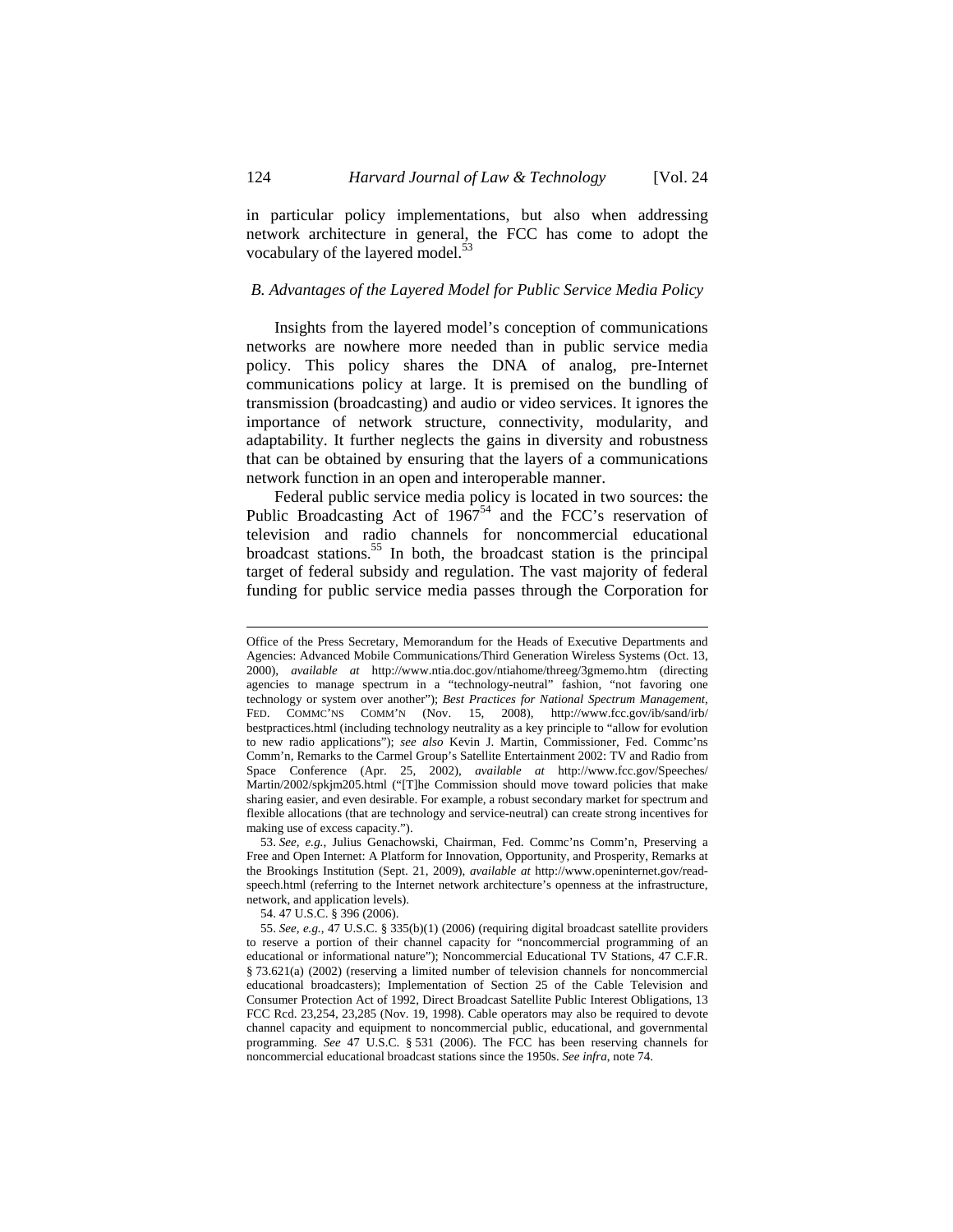$\overline{a}$ 

Public Broadcasting ("CPB") to public broadcast stations.<sup>56</sup> These funds are then spent on broadcast infrastructure and content.

Broadcast spectrum is another kind of subsidy for public service media — a subsidy in the form of infrastructure support for a particular transmission technology.<sup>57</sup> This subsidy directs policy energy toward the favored transmission platform of broadcasting and, ultimately, toward the funding of media makers that are connected with this technology, even as they produce for non-broadcast transmission platforms as well, such as broadband. $58$ 

Like communications networks at large, 21st century public service media networks should diverge from the functionally bundled, technology-specific structure envisioned and enforced by the Public Broadcasting Act. Instead of an exclusive reliance on radio and television transmission, public broadcasting stations have long since expanded beyond broadcasting. They increasingly partner with other media makers and applications providers outside of the public broadcasting system.<sup>59</sup> Moreover, noncommercial media makers unaffiliated with public broadcasters are increasingly important in the creation and delivery of information to the public. Some of these are non-profit firms, while others are citizens engaging in a participatory media culture.<sup>60</sup>

A structural model organized around functions, rather than services or platforms, would help public service media to embrace newer, non-broadcast technologies in the quickly evolving pace of modern-day communications. Moreover, the layered model's functions-based approach would refocus public service media on the original purposes of the Public Broadcasting Act — to create, curate, and distribute high-quality media programming that engages diverse, underserved audiences at both local and national levels. $61$  By

<sup>56.</sup> *See, e.g.*, Letter from William P. Tayman, Jr. to CPB Board of Directors, Proposed FY 2009 Operating Budget (Sept. 23, 2008), *available at* http://www.cpb.org/ aboutcpb/leadership/board/resolutions/080923\_fy09OperatingBudget.pdf (indicating that nearly 90% of the approved annual budget, from federal appropriates and interest, is dedicated towards station and programming grants).

<sup>57.</sup> *See* Goodman, *supra* note 2, at 264–65 (discussing spectrum reservation as another form of public broadcasting subsidy).

<sup>58.</sup> *See, e.g.*, Ex Parte Letter of Ellen P. Goodman to Blair Levin, A National Broadband Plan for Our Future, GN Docket No. 09-51 (Fed. Commc'ns Comm'n Jan. 15, 2010) (pointing out that public service media entities were spending an estimate of \$2.9 million to \$27.3 million annually per licensee on broadcast delivery of content, at least a portion of which could be redirected towards broadband infrastructure).

<sup>59.</sup> *See* PUBLIC RADIO IN THE NEW NETWORK AGE, *supra* note 2, at 30–31 (recommending that public radio organizations partner with other content-creating organizations and community resources)

<sup>60.</sup> *See* PUBLIC MEDIA 2.0, *supra* note 2, at 7–8 (providing examples of public collaboration using tools such as social networks, open source platforms, and pervasive gaming); *see also* PUBLIC RADIO IN THE NEW NETWORK AGE, *supra* note 2, at 23 (mentioning partnerships between public radio and news organizations).

<sup>61.</sup> *See* 47 U.S.C. § 396(a)(6)–(7) (2006).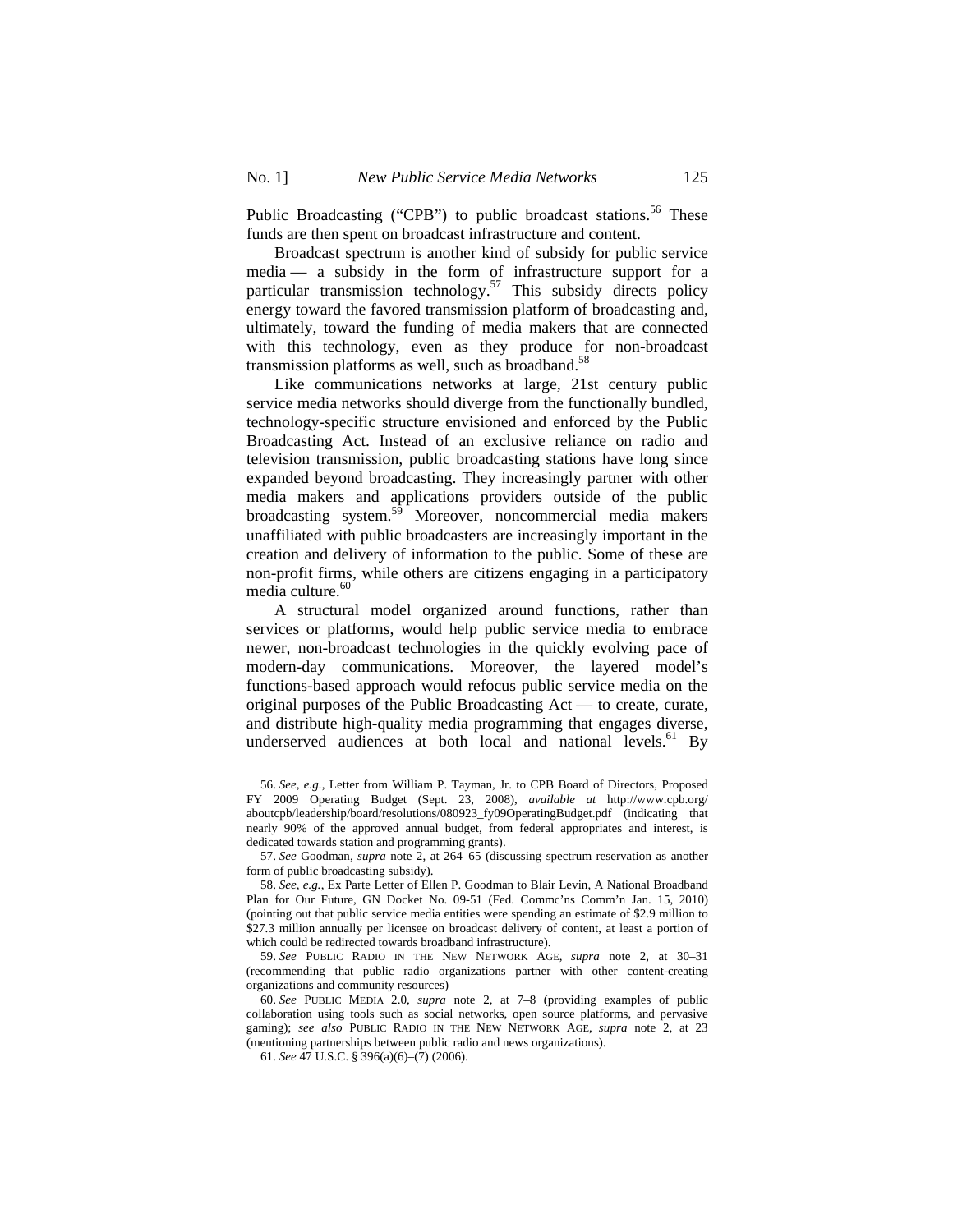concentrating on public service media's core functions, the layered model would align public policy with an emphasis on inclusion, engagement, distribution, collaboration, and networked content where appropriate.

While layering helps to remake public service media network design, the Internet's implementation of layering does not perfectly map onto public service media. The layered model for the Internet adopts what are known as "end-to-end" principles, where complexity within the network is pushed to the edge of the network and away from the underlying physical infrastructure layer.<sup>62</sup> Unlike the Internet, public service media networks may be complex throughout, at least in the layers above mere transmission. Core network services in public service media, unlike those in the Internet, are not necessarily "simple and cheap" as end-to-end principles assume them to be.  $63$ 

For example, it would be absurd to claim that content creation, which happens at the core of the network, can be done without intelligence. Indeed, intelligence and complexity are often the hallmarks of the creations imbued with a public service media mission. Unlike the Internet, which can function as a purely userdriven system, public service media requires coordination throughout the network, even though users and user-driven functionality may be critical at each layer. Thus, it is layering alone — and not the end-toend philosophy often coupled with  $it$  — that offers the most meaningful guidance on reconfiguring public service media networks for the digital age.

Structural reform of public service media — indeed, a transformation from public broadcasting to public service media will be crucial to achieving policy goals as the world moves ever faster from vertically bundled analog networks to the horizontal layers of digital networks. By offering an inherently adaptable, modular, and realistic approach, the layered model points the way to the reforms that will maximize fulfillment of the Public Broadcasting Act's aims.

<sup>62.</sup> End-to-end principles are conceptually distinct from layering. The key to this design philosophy is that "function should not be placed at the lower-levels of a network system," but instead left to the applications at the edges, or ends, of the network. Wu, *supra* note 20, at 1192 (emphasis omitted). Thus, "the lower-level protocols should focus only on the minimal function of transmitting data, and in all other respects be kept as simple, unintrusive, and open as possible." *Id. See also* Marjory S. Blumenthal & David D. Clark, *Rethinking the Design of the Internet: The End to End Arguments vs. the Brave New World*, 1 ACM TRANSACTIONS ON INTERNET TECH. 70, 70 (2001) ("The end to end arguments suggest that specific application-level functions usually cannot, and preferably should not, be built into the lower levels of the system — the core of the network."); Jerome H. Saltzer et al., *End-to-End Arguments in System Design*, 2 ACM TRANSACTIONS IN COMPUTER SYS. 277 (1984), *reprinted in* INNOVATIONS IN INTERNETWORKING 195 (Craig Partridge ed., 1988) (first technical paper describing the end-to-end concept).

<sup>63.</sup> David P. Reed et al., *Commentary on "Active Networking and End-to-End Arguments,"* IEEE NETWORK, May/June 1998, at 66, 70.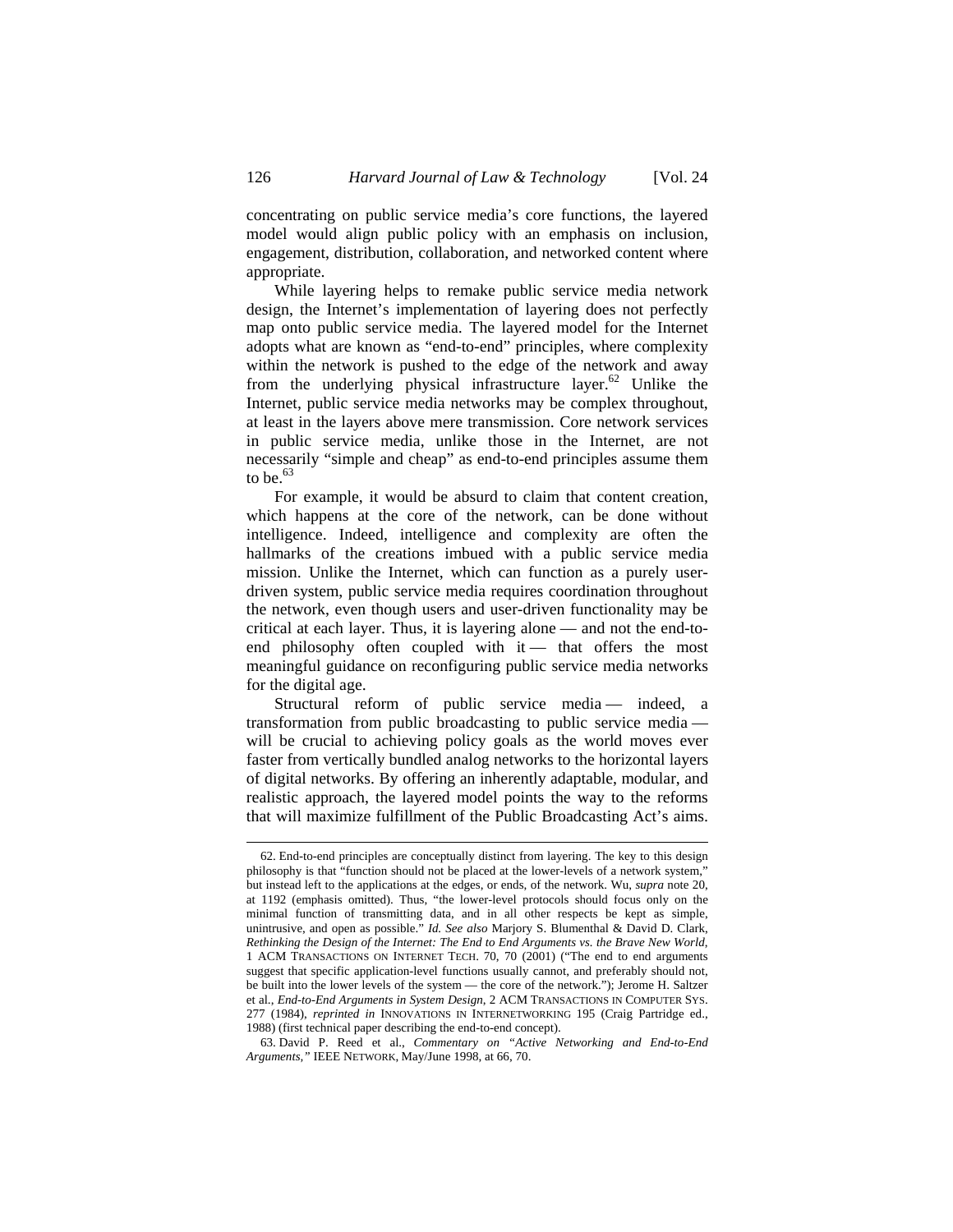$\overline{a}$ 

The next section discusses how a layered model for digital public service media would work.

# III. A FOUR-LAYER MODEL FOR DIGITAL PUBLIC SERVICE MEDIA NETWORKS

Different renditions of the layered model for computer networking and communications policy have used different layering nomenclature and levels of detail. $64$  Based on research into emerging best practices in public service media,<sup>65</sup> we theorize a four-layer model for the future of public service media and policy consisting of physical infrastructure, creation, curation, and connection layers. $\frac{6}{6}$  We describe each layer, and the connective tissue between them, in greater detail below.

<sup>64.</sup> For example, the Open System Interconnection ("OSI") model uses seven layers, and the Internet Protocol Suite ("TCP/IP") uses four layers. Whitt, *Horizontal Leap Forward*, *supra* note 25, at 605–09 (explaining protocol layer models from computer networking in great detail). Communications scholars, policy experts, and media researchers have suggested a model with three to four layers. *See, e.g.*, Benkler, *supra* note 18 (suggesting a three-layer model); Werbach, *supra* note 17 (suggesting a four-layer model); Tracy Van Slyke, *Intro: Visualizing The 4 Network Layers*, BEYOND THE ECHO BLOG (Jan. 24, 2010), http://www.beyondtheecho.net/2010/01/24/sneak-peek-four-layers-of-networks-awesomevisuals/ (citing JESSICA CLARK & TRACY VAN SLYKE, BEYOND THE ECHO CHAMBER (2010)) (describing a four-layer visualization of networks in the media systems).

<sup>65.</sup> *See generally* AM. UNIV. SCHOOL OF COMMC'N CTR. FOR SOCIAL MEDIA, SCAN AND ANALYSIS OF BEST PRACTICES IN DIGITAL JOURNALISM 12–42 (2009) [hereinafter BEST PRACTICES] (identifying best practices in digital new media journalism for public service media); GUPTA CONSULTING, EMBRACING DIGITAL: A REVIEW OF PUBLIC MEDIA EFFORTS ACROSS THE UNITED STATES (2009), *available at* http://www.cpb.org/ publicmedia2.0/docs/EmbracingDigitalReviewPublicMediaEfforts2009.pdf (providing examples of new and innovative public service media deployments); KNIGHT COMMISSION, *supra* note 2, at 35–36 (describing how public service media can best meet the information needs of communities by becoming more local, inclusive, interactive, and integrated with new technologies and communications); Goodman & Chen, *supra* note 14 (describing how digital public media can serve public purposes); Silver et al., *supra* note 2 (describing how public service media systems can become more relevant to 21st century information needs).

<sup>66.</sup> In their recent book, *Beyond the Echo Chamber*, Jessica Clark & Tracy Van Slyke conceptualize layers in the media ecosystem differently. Rather than thinking of them as layered in vertical stacks from data transport to content consumption, as in the traditional mode of network theory, they have conceived of horizontal layers representing alternative and complementary kinds of media networks: networked users, self-organized networks, institutional networks, and networks of institutions. *See* JESSICA CLARK & TRACY VAN SLYKE, BEYOND THE ECHO CHAMBER (2010).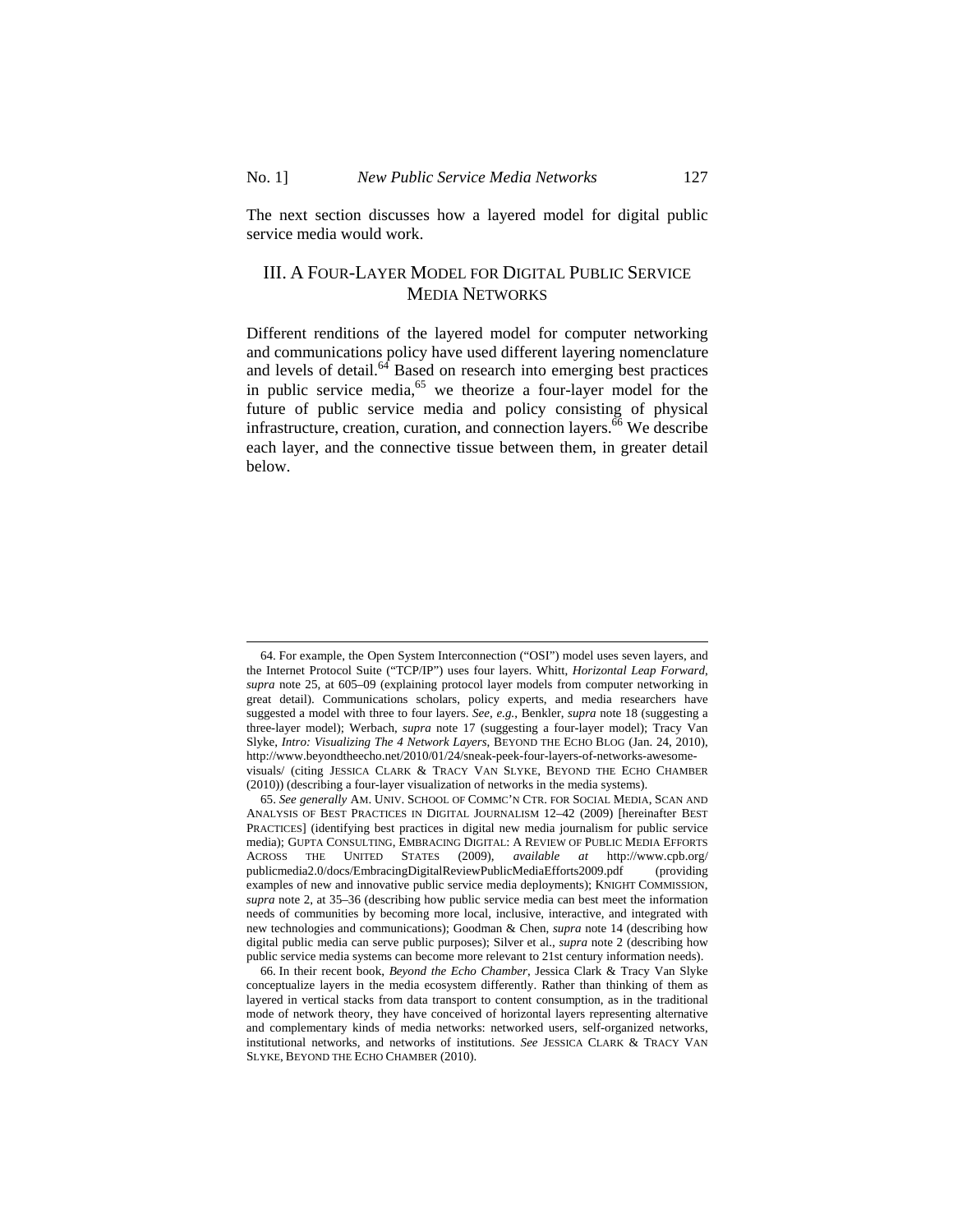Figure 1: Layers of Public Service Media Networks

**Connection:** Engaging the public with public service media content across platforms

**Curation:** Identifying content and applications of particular value and supporting broad access to the public

**Creation:** Creating content and applications the market does not support

**Infrastructure:** Transmitting public service media content and applications

The functions represented in these layers work together to form a new kind of public service media network. "Networking" has always been a principal goal of the public service media system. The Public Broadcasting Act and associated structures took what were scattered educational television and radio stations and networked them through national membership organizations (the Public Broadcasting System ("PBS") and National Public Radio ("NPR")), a non-profit funding source ("CPB"), $^{67}$  and various legal provisions. $^{68}$  The goal was to preserve local experimentation and diversity while achieving better coordination and economies of scale.<sup>69</sup>

<sup>67.</sup> RALPH ENGELMAN, PUBLIC RADIO AND TELEVISION IN AMERICA: A POLITICAL HISTORY 83–100 (1996) (describing the early transition of public broadcasting from a collection of educational programs and television facilities to a cohesive public broadcasting system by 1967); LAURENCE JARVIK, PBS: BEHIND THE SCREEN 9, 11–23 (1997) (same).

<sup>68.</sup> Legal provisions relevant to networking include interconnection rules, *see, e.g.*, 47 U.S.C. § 396(g)(1)(B) (2006) (authorizing the CPB to establish and develop "one or more interconnection systems to be used for the distribution of public telecommunications services"), legal authority to contract with other telecommunications entities or independent producers to produce telecommunications services and distribute content, *see, e.g.*, 47 U.S.C. § 396 $(g)(2)(B)$  (2006), and copyright clauses that facilitated the exchange of intellectual property in and out of the public service media network, *see, e.g.*, 17 U.S.C. § 114(b) (2006) (granting public broadcasters the right to use sound recordings without permission or in educational television and radio programs that are not commercially distributed); 17 U.S.C. § 118(b) (2006) (granting a compulsory license to use "published nondramatic musical works and published pictorial, graphic, and sculptural works").

<sup>69.</sup> *See, e.g.*, JEFFREY A. DVORKIN & ALAN G. STAVITSKY, "THE ACCOUNTABLE GUARDIAN": CONCEPTS IN TENSION: THE CHALLENGE OF ENSURING BOTH OBJECTIVITY AND BALANCE AND EDITORIAL INDEPENDENCE 13 (2007), *available at* http://www.cpb.org/ aboutcpb/goals/objectivity/whitepapers/cpb\_accountableGuardian\_DvorkinStavitsky.pdf (recounting how public service media's roots were in localism); JARVIK, *supra* note 67, at 23 (describing PBS as "[i]nitially designed [to be] a mere routing system for program exchange" from local stations); Willard D. Rowland, Jr., *Public Broadcasting in the United*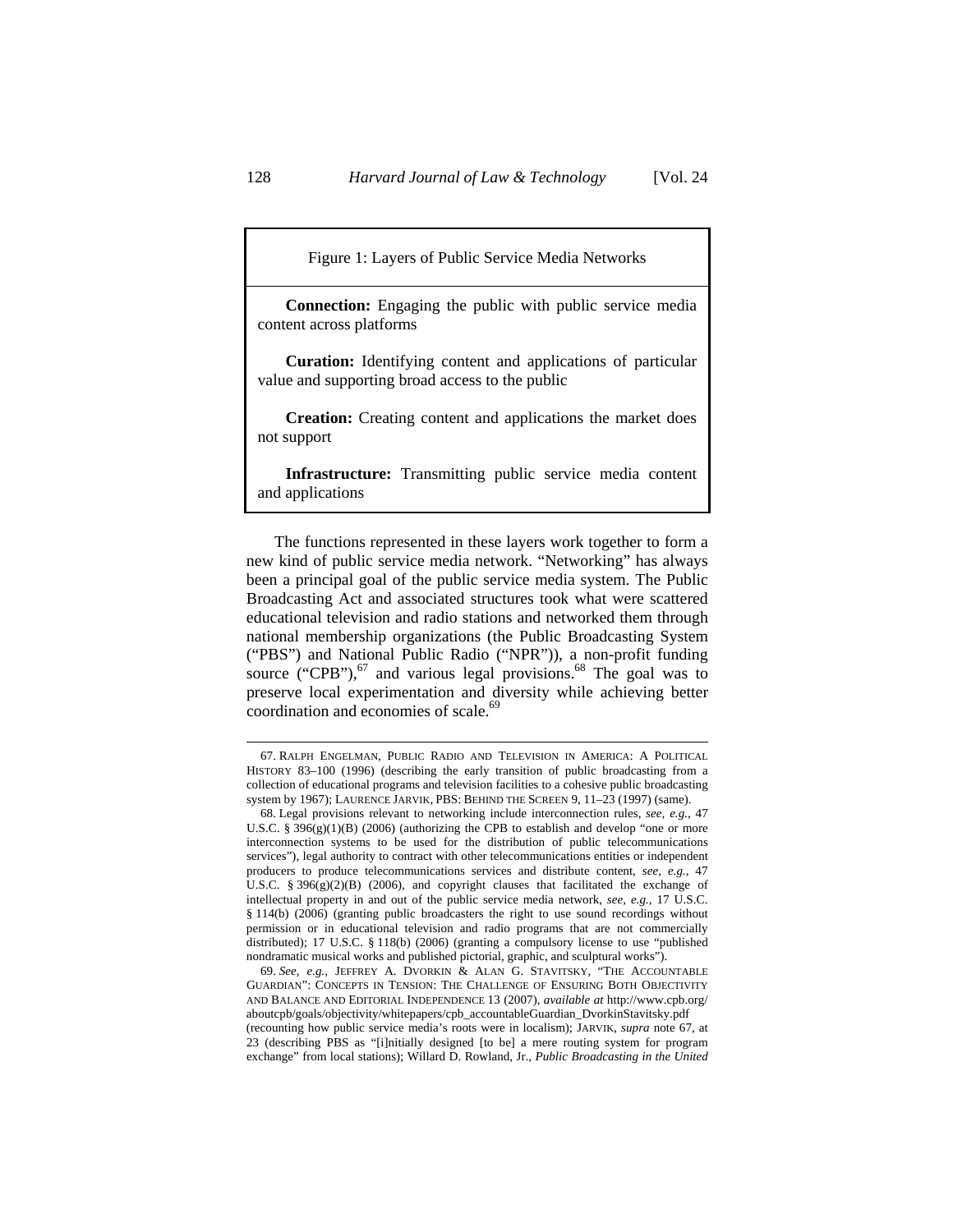$\overline{a}$ 

Given the limitations of 20th century technology and the prevailing modes of organization in the broadcast industry, the only kind of networking possible for most of public service media's history was between national organization and local station — between hub and spoke. Indeed, this form of networking was a primary objective of the Public Broadcasting Act. The national organizations were formed to commission and aggregate a national programming schedule for distribution to local stations.<sup>70</sup> Some of this programming came from the few local stations that produce for the system.<sup>71</sup> Independent producers typically had to work through a local station or a national organization in order to distribute content through the network.<sup>72</sup>

Today, the concept of a media network in general is more open, fluid, and dynamic.<sup>73</sup> It is now possible for public service media

71. The Boston station WGBH, for example, is PBS's single largest producer of television and online content, creating approximately a third of national public television programming. *Ex Parte* Comments of WGBH et al., A National Broadband Plan for Our Future, GN Docket No. 09-51, at 2 (Fed. Commc'ns Comm'n Feb. 22, 2010) [hereinafter WGBH Comments]; *see also* PUBLIC RADIO IN THE NEW NETWORK AGE, *supra* note 2, at 23 (noting that there are only about ten public radio stations with a significant local news capacity); QUALITY TIME?, *supra* note 69, at 138–39 (reporting as of 1991 that only a handful of local stations contribute significantly to national programming, with some 300 stations contributing no hours at all to the national schedule).

72. *See, e.g.*, ENGELMAN, *supra* note 67, at 99 (noting that NPR sought programming from local member stations).

*States*, *in* ENCYCLOPEDIA OF COMMUNICATION AND INFORMATION 5 (2002), *available at* http://www.netaonline.org/NFPTE02-Rowland-PBinUSA.pdf (describing how the 1967 Act built upon "the tradition and imperatives of the largely decentralized, locally focused U.S. system of noncommercial radio and television"); Richard Somerset-Ward, *Public Television: The Ballpark's Changing*, *in* QUALITY TIME? THE REPORT OF THE TWENTIETH CENTURY FUND TASK FORCE ON PUBLIC TELEVISION 77 (1993) [hereinafter QUALITY TIME?] (discussing the prevailing notion of localism, which presents public television as "a mass of individual, locally based, autonomous, not-for-profit stations, which might loosely be united into a nationwide service or network").

<sup>70. 47</sup> U.S.C. § 396(k)(3)(A)(ii) (2006) (allocating a set percentage of CPB appropriations towards "national public television programming"). These funds typically support national programming that is distributed to local stations, such as the National Program Service, which includes series such as *PBS NewsHour*, *Nova*, and *Masterpiece Theater*, as well as funding for programs produced by independent producers and targeting ethnic minorities. CORPORATION FOR PUBLIC BROADCASTING APPROPRIATION REQUEST AND JUSTIFICATION: FY 2011 AND FY 2013, at 13–14 (Feb. 2010), *available at*  http://www.cpb.org/aboutcpb/financials/appropriation/justification\_11-13.pdf.

<sup>73.</sup> The concept of the network has shifted perceptions of media delivery systems from hierarchical, one-way structures to flatter webs of interactive units. Commentators and scholars now describe these systems as comprising a "networked information environment" or "digitally networked environment." *See, e.g.*, PUBLIC MEDIA 2.0, *supra* note 2, at 2, 29 (referencing the transformation to "an open, many-to-many networked media environment" and the "networked information environment"); *see also* Benkler, *supra* note 18, at 563–65 (discussing the historical transformation from a centralized to a more open, permeable, and decentralized media system); Yochai Benkler, *Overcoming Agoraphobia: Building the Commons of the Digitally Networked Environment*, 11 HARV. J.L. & TECH. 287, 301–14 (1998). Network theory in general, which studies the relationships between adjacent units in a particular network, has also been applied to disciplines as diverse as computer science, sociology, biology, engineering, and economics. *See* Lior J. Strahilevitz, *A Social Networks Theory of Privacy*, 72 U. CHI. L. REV. 919, 946–58 (2005).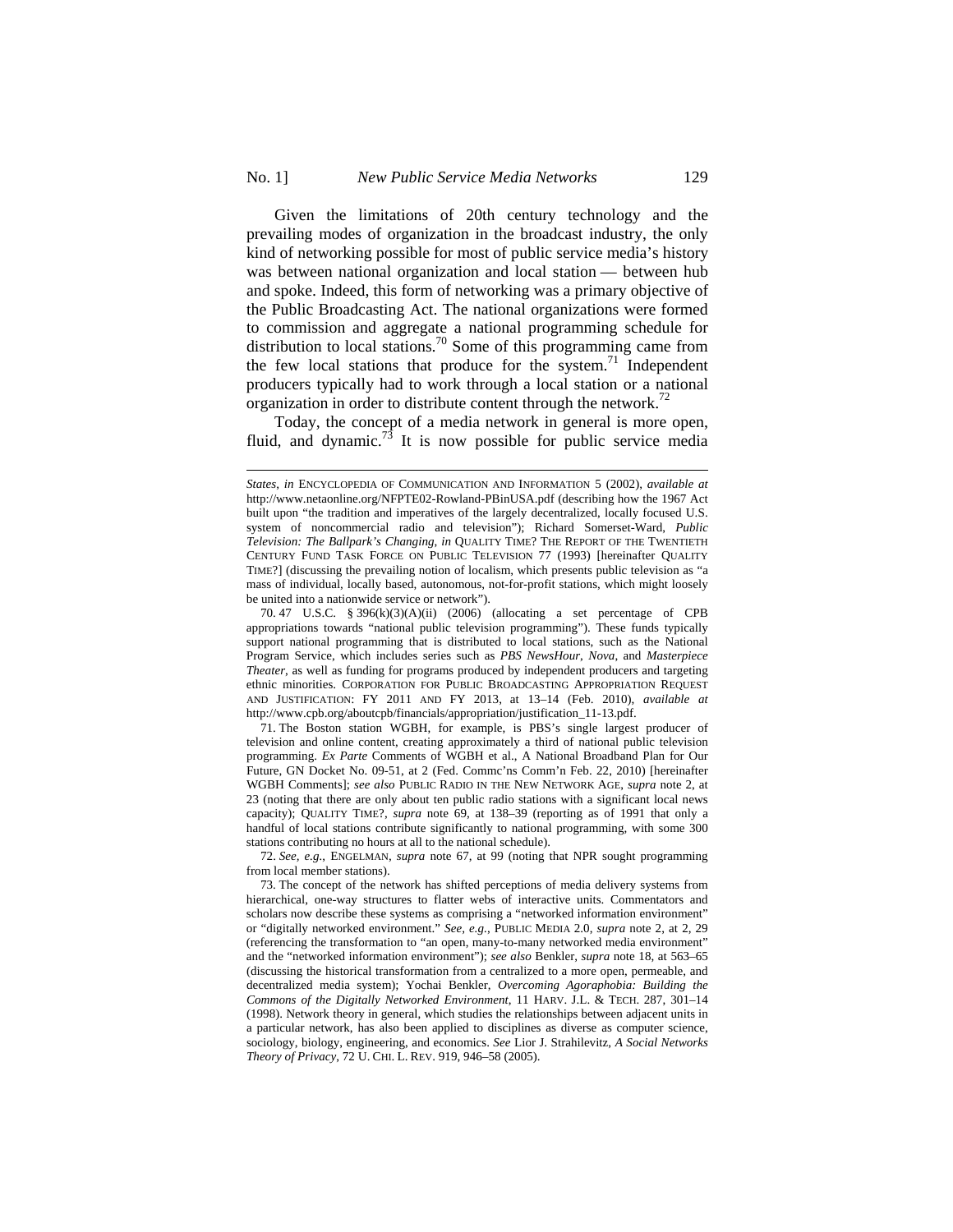entities to be networked multi-laterally, between the local spokes as well as between local and national hubs. These spokes — or more accurately, network nodes — can partner to produce, distribute, and engage with content. The nodes can be comprised of many kinds of entities locally and across communities. New information providers can network with those "in the system" intermittently or on a projectby-project basis, using the public service media assets to build capacity in information development and distribution. All of this can happen through the use of distributed computing power, social networking, and legal rules that foster collaboration. The layered model shows how we might think about this new kind of network and its relationship to policy structures.

### *A. Infrastructure Layer*

The infrastructure layer describes the physical infrastructure that transmits public service media bits to communities and individuals. This layer originally consisted of broadcast transmission towers, broadcast spectrum licenses, and associated broadcast infrastructure. In the past, most of this infrastructure was owned and operated by public service media entities themselves.<sup>74</sup> Indeed, one of the objectives of the system created by the Public Broadcasting Act was to support a public service media satellite interconnection system to distribute programming to the network of local stations.<sup>75</sup> This broadcast and satellite infrastructure remains central to the public service media mission, but much of what public service media now offers is transmitted over broadband networks, cable, satellite, fiber optic, and other technologies owned and operated by commercial

<sup>74.</sup> The FCC first set aside 242 FM radio and television channel assignments for noncommercial, educational use in 1952. *See* Amendment of Section 3.606 of the Commission's Rules and Regulations, 41 F.C.C. 148 (1952); *History of Public Broadcasting in the United States, Timeline: 1950s-'60s*, CURRENT, http://www.current.org/history/timeline/timeline-1950s-60s.shtml (last visited Dec. 21, 2010). In 1998, "noncommercial educational television licensees reach[ed] 98% of the population through 242 UHF television stations and 124 VHF stations, the majority of which are funded in part by the CPB." Randi M. Albert, *A New "Program for Action:" Strengthening the Standards for Noncommercial Educational Licensees*, 21 HASTINGS COMM. & ENT. L.J. 129, 137 (1998). Today, certain rules still require satellite broadcasters to reserve four percent of their channel capacity for "noncommercial programming of an educational or informational nature." 47 U.S.C. § 335(b)(1) (2006); *see* Implementation of Section 25 of the Cable Television and Consumer Protection Act of 1992, 13 FCC Rcd. 23,254, 23,285 (1998). Cable operators may also be required under local franchise agreements to devote a certain amount of channel capacity and equipment to noncommercial public, educational, and governmental programming. *See* 47 U.S.C. § 531 (2006).

<sup>75. 47</sup> U.S.C. § 396(g)(1)(B) (2006) (authorizing the CPB to establish and develop "one or more interconnection systems to be used for the distribution of public telecommunications services").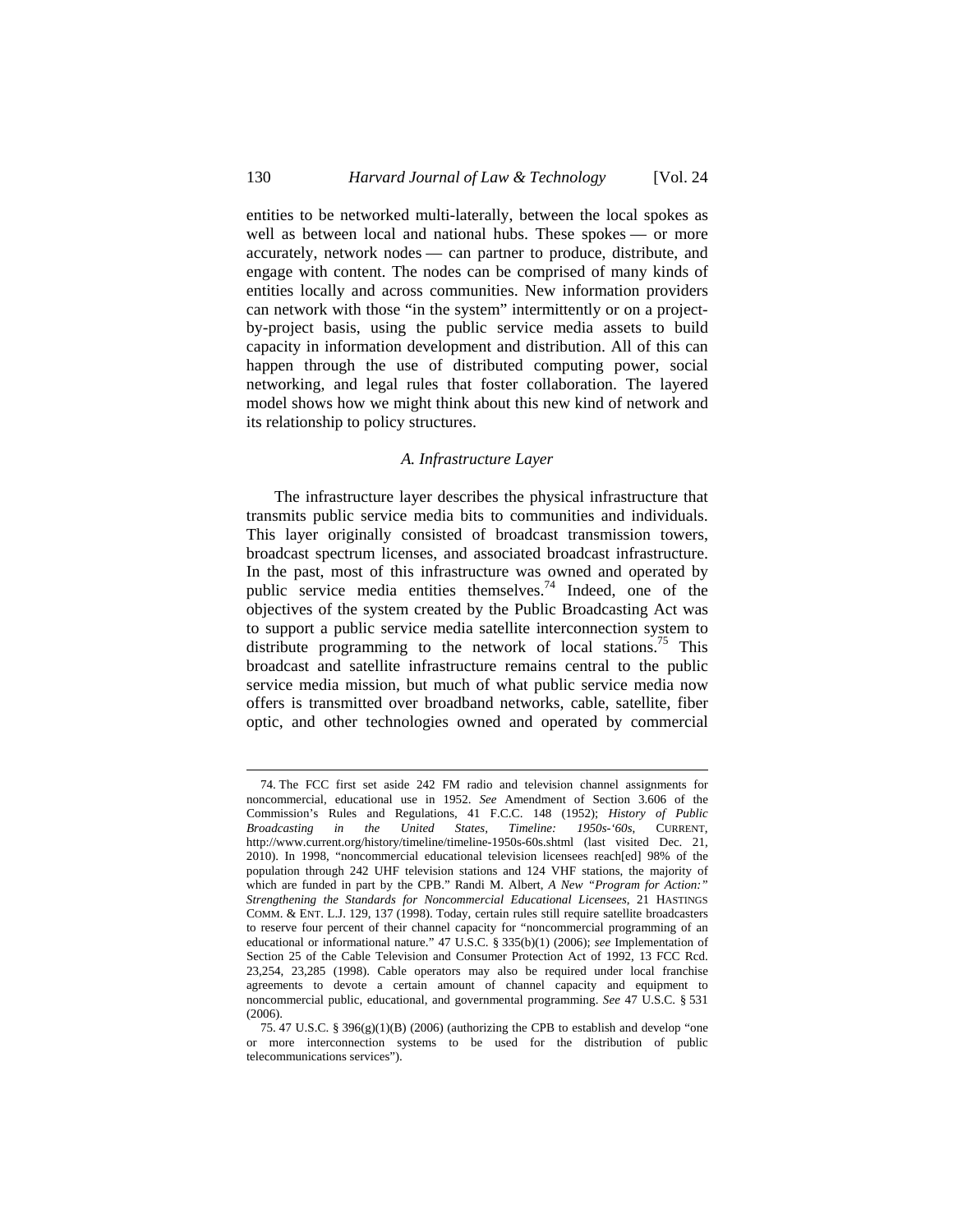$\overline{a}$ 

entities. In other words, the function of public service media infrastructure has been unbundled from its ownership and operation.

The layered model challenges policymakers to articulate requirements and goals for public service media infrastructure, as distinct from the system's other functions. Guidance comes from the Public Broadcasting Act and the decision of the FCC to reserve broadcast channels for noncommercial stations. The siting of broadcast stations in every sizable town such that a local signal would reach everyone and everyone would have access to local television and radio created the conditions for ubiquitous public service media.<sup>76</sup> The goal was universal service through a locally based, public service infrastructure.

The discourse on universal service has, until recently, centered on telecommunications infrastructure<sup>77</sup> and the challenge of providing basic telephone connectivity to rural areas.<sup>78</sup> In the past several years, the focus has shifted to broadband infrastructure in recognition of the reality that basic connectivity entails access to the high bandwidth services that drive our digital lives.<sup>79</sup> It is in this context that the FCC has created a National Broadband Plan to ensure there is universal

<sup>76.</sup> *See id.* § 396(a)(9) (stating the government's public interest in ensuring that all citizens "have access to public telecommunications services through all appropriate available telecommunications distribution technologies"); Amendment of Section 3.606 of the Commission's Rules and Regulations, 41 F.C.C. 148, 152 (1952) (describing the demand for broadcasting service from local stations as a justification for reserving channels for their future use); 47 C.F.R. 73.621 (2002) (concluding that the FCC should set aside noncommercial channels "based upon the important contributions which noncommercial educational television stations can make in educating the people both in school — at all levels — and also the adult public").

<sup>77.</sup> Universal service describes the regulatory policies designed to add users, or keep existing users, on telecommunications networks through low rates. NUECHTERLEIN & WEISER, *supra* note 30, at 333. It is usually supported by either cross-subsidies from commercial entities or by government subsidies, such as the FCC's universal service fund program that provides need-based subsidies to low-income customers. *Id.* at 52–54, 339–47.

<sup>78.</sup> *See* Susan P. Crawford, *Transporting Communications*, 89 B.U. L. REV. 871, 899– 901 (2009) (describing government regulation policies that have centered universal service funding concerns around telecommunications carriers and their networks); Hannibal Travis, *Wi-Fi Everywhere: Universal Broadband Access as Antitrust and Telecommunications Policy*, 55 AM. U. L. REV. 1697, 1703 (2006) (discussing challenges to providing broadband connectivity and stating that most legal scholarship on broadband policy has focused on debates surrounding infrastructure providers).

<sup>79.</sup> NUECHTERLEIN & WEISER, *supra* note 30, at 352–55 (describing how universal service policies may change as broadband becomes more widespread). The growth in high bandwidth applications and usage is exponential. *See* BUILDING THE FACT BASE, *supra* note 5, at 16–18, (quoting Wireless Association observations that "[w]e're . . . seeing an explosion in the area of data and data applications," and quoting Cisco Systems' predictions that wireless data usage will double every year for the next four years); *see also* Om Malik, *Data Revenues Will Push Mobile Biz Past \$1 Trillion*, GIGAOM (Jan. 15, 2010, 8:30 AM), http://gigaom.com/2010/01/15/data-seen-pushing-wireless-revenues-past-1-trillion/ (citing predictions that in less than five years, nearly half of the world's 6.7 billion mobile users will use high-bandwidth broadband technologies).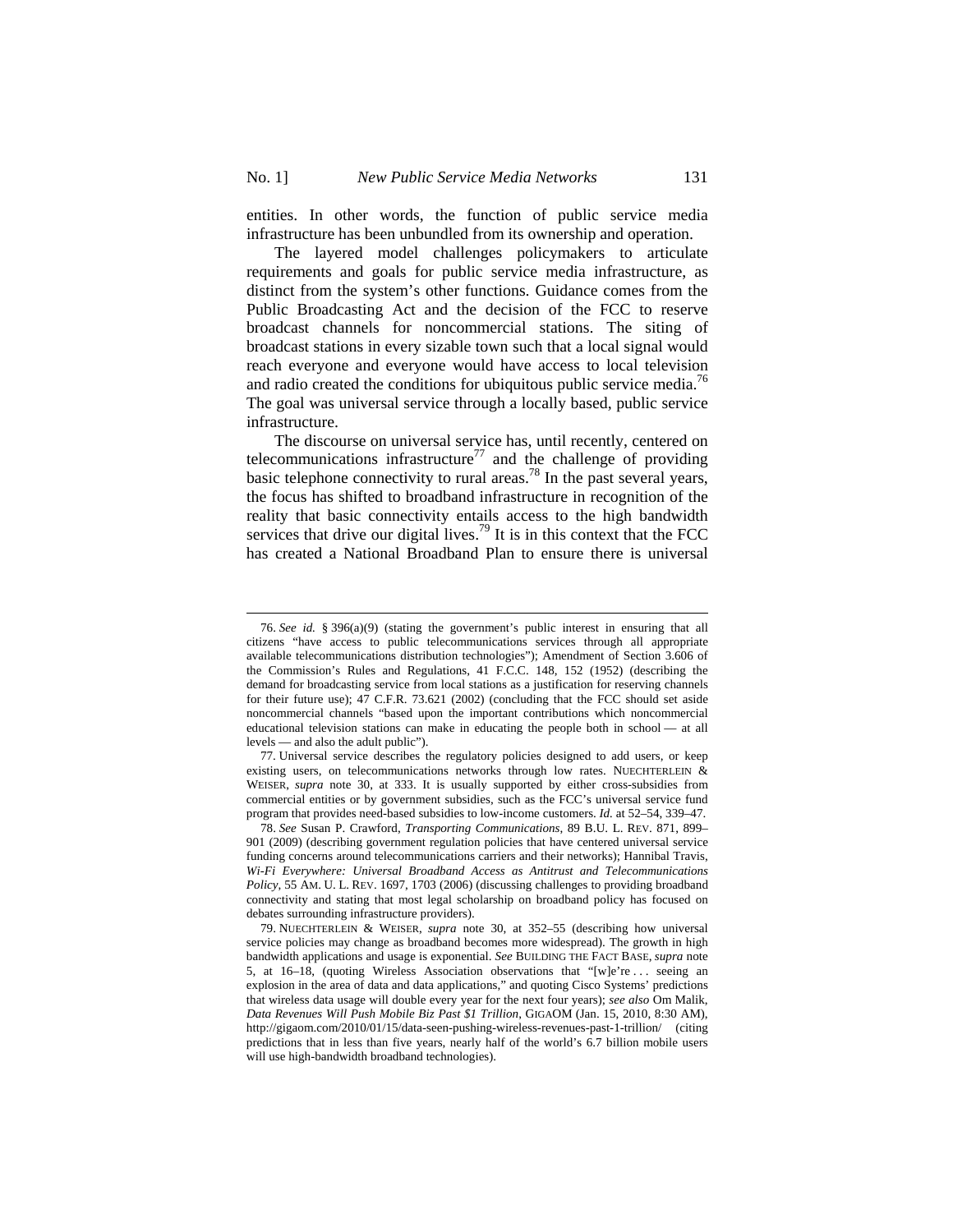access to broadband digital infrastructure in the United States.<sup>80</sup> In a sense, public service media infrastructure was the original broadband public infrastructure, providing high bandwidth service to all. As public service media has shifted to digital platforms, the public interest in universal access to public television and radio service has converged with the interest in universal access to broadband infrastructure. An interest in communicative capacity that was once segmented by the two competing transmission technologies of broadcast and telecommunications is now a singular interest in affordable access to robust digital networks.

Given the convergence of universal service interests telecommunications and broadcast — what should public service media policy be with respect to the infrastructure layer? At a minimum, there is an interest in stimulating and supporting the development of ubiquitous broadband networks. Currently, broadband availability and penetration are not ubiquitous. Studies estimate that up to 46% of the U.S. rural population is not connected to broadband services.<sup>81</sup> The FCC has acknowledged that rural areas in particular "have long been unserved or underserved by broadband technology, $\mathbf{R}^{32}$  with additional constraints based on price of access, age of user, household income, and level of education.<sup>83</sup> Low-income households are especially hard-hit; 63% of homes that have incomes less than \$30,000 do not have broadband.<sup>84</sup> With the United States ranked 22nd in international broadband penetration rates and 14th in advertised download speed, American consumers are paying more for slower connections with more limitations than many other consumers around the world.<sup>85</sup>

<sup>80.</sup> *See, e.g.*, American Recovery and Reinvestment Act of 2009, Pub. L. No. 111-5, 123 Stat. 115, 118 (2009) (providing funds for rural areas without sufficient access to broadband), *available at* http://www.gpo.gov:80/fdsys/pkg/PLAW-111publ5/pdf/ PLAW-111publ5.pdf; A National Broadband Plan for Our Future, GN Docket No. 09-51, at 1, 13 (Fed. Commc'ns Comm'n Apr. 8, 2009) (notice of inquiry) (emphasizing the value of high-speed ubiquitous broadband services to Americans and seeking comment on expanding broadband availability through universal service policies).

<sup>81.</sup> *See* BUILDING THE FACT BASE, *supra* note 5, at 31; NAT'L TELECOMM. AND INFO. ADMIN., DIGITAL NATION: 21ST CENTURY AMERICA'S PROGRESS TOWARD UNIVERSAL BROADBAND INTERNET ACCESS 9–10 (2010) [hereinafter DIGITAL NATION], *available at* http://www.ntia.doc.gov/reports/2010/NTIA\_internet\_use\_report\_Feb2010.pdf (reporting that 60% to 72% of rural Americans do not use broadband as of 2009).

<sup>82.</sup> MICHAEL J. COPPS, BRINGING BROADBAND TO RURAL AMERICA: REPORT ON A RURAL BROADBAND STRATEGY 8 (2009), *available at* http://ncbm.org/wp-content/ uploads/2009/05/fcc-reportbringing-broadband-to-rural-america.pdf.

<sup>83.</sup> BUILDING THE FACT BASE, *supra* note 5, at 13–14 (describing a gap between rural and urban areas in broadband availability, with data that reveals "sharp differences across the country").

<sup>84.</sup> *See id.* at 24. Lack of perceived need and affordability are two of the highest reported barriers to adopting broadband among American users. DIGITAL NATION, *supra* note 81, at 13.

<sup>85.</sup> *See* FED. COMMUNC'NS COMM'N, NATIONAL BROADBAND PLAN WORKSHOP: CONSUMER CONTEXT 17 (2009), *available at* http://broadband.gov/docs/ws\_22\_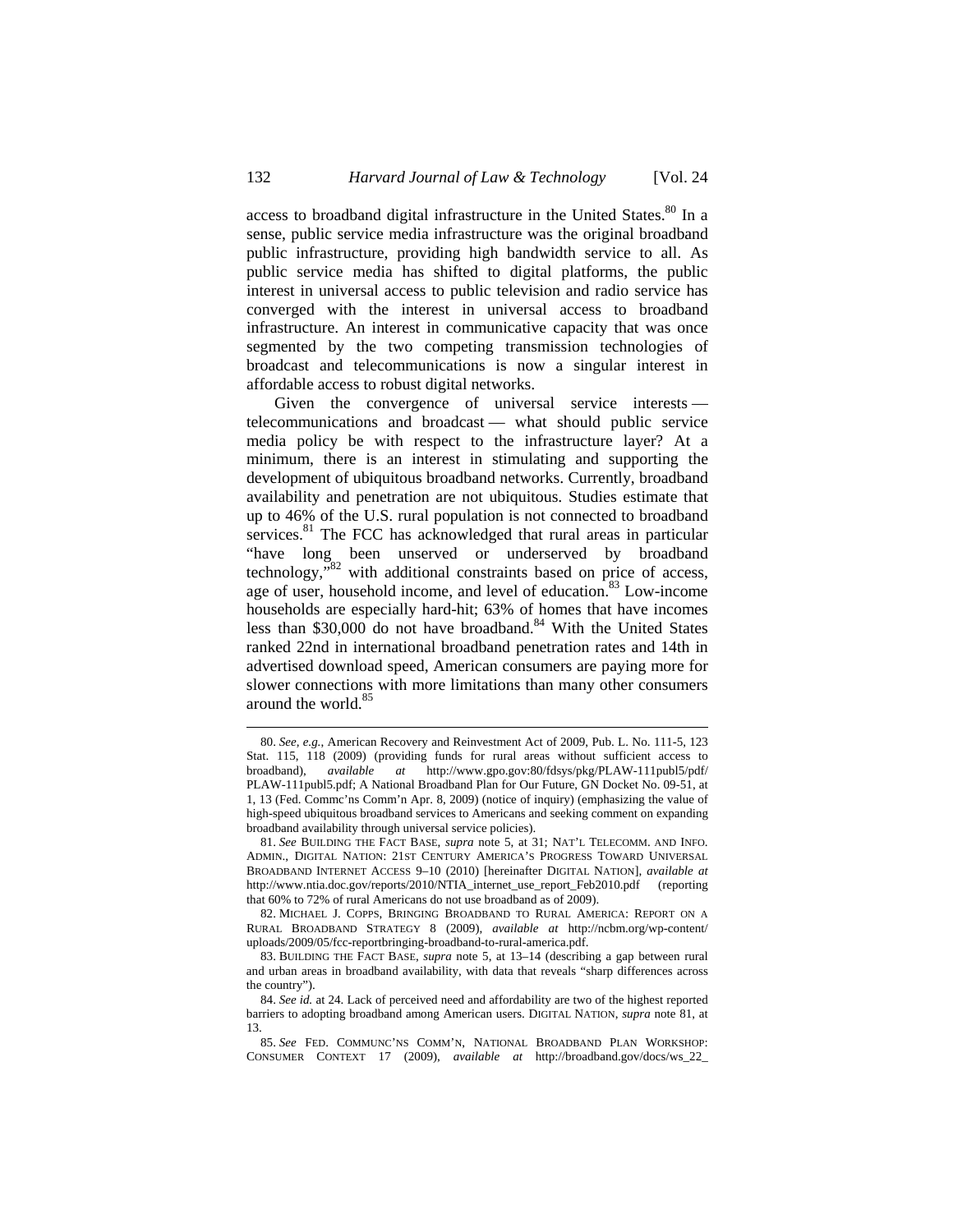Without better broadband infrastructure, public service media cannot deliver mission-driven services to everyone. Limited broadband has already begun to constrain public service media efforts to reach diverse, underserved, and young audiences. For example, Next Door Neighbors, a Nashville Public Television program that serves local immigrant and refugee communities,<sup>86</sup> relies heavily on broadband to reach its audience, most of which accesses the content online.87 But the lack of access to broadband in rural areas of middle Tennessee — areas that include an increasing number of Somali, Hispanic, and other immigrant constituencies — has impaired service.<sup>88</sup> In addition, prohibitive streaming costs have made video delivery difficult.<sup>89</sup> The same obstacles — high streaming costs and limited broadband — have hindered another public service media producer, Skylight Pictures, from delivering high-resolution documentary films and other educational materials to high schools and universities.<sup>90</sup>

In addition to their general policy interest in robust and ubiquitous broadband, public service media entities have a special role to play in the diffusion of broadband infrastructure as owners and operators of such facilities. Many of these entities have broadband assets that can be networked with other noncommercial infrastructure assets to connect anchor institutions within a community.<sup>91</sup> Anchor institutions are generally nonprofits that are rooted in their local communities.<sup>92</sup> They include "[u]niversities, community colleges, museums, libraries, municipal enterprises, hospitals, parks,

consumer.pdf; Shawn Powers, GOVERNMENT SUPPORT FOR INFORMATION INFRASTRUCTURE: AN OVERVIEW, http://fundingthenews.usc.edu/related\_research/5\_ Carnegie\_Broadband.pdf (last visited Dec. 21, 2010).

<sup>86.</sup> NEXT DOOR NEIGHBORS, http://www.wnpt.org/productions/nextdoorneighbors/ (last visited Dec. 21, 2010).

<sup>87.</sup> Conversation with Kevin Crane, Vice President of Content & Technology, Nashville Public TV (Oct. 6, 2009).

<sup>88.</sup> *Id.*

<sup>89.</sup> *Id.*

<sup>90.</sup> Email from Paco de Onis, Producer, Skylight Pictures, to Ellen Goodman (Sept. 18, 2009 12:38am). *See generally* SKYLIGHT PICTURES, http://skylightpictures.com/ (last visited Dec. 21, 2010).

<sup>91.</sup> *See* A National Broadband Plan for Our Future, GN Docket No. 09-31 (Fed. Commc'ns. Comm'n Apr. 8, 2009) (notice of inquiry). *See generally* American Recovery and Reinvestment Act of 2009, 111 Pub. L. No. 5, 123 Stat. 128, 514 (2009) (describing the Broadband Technology Opportunities Program, which is authorized to award grants to ensure broadband access to "community anchor institutions").

<sup>92.</sup> HENRY S. WEBBER & MIKAEL KARLSTRÖM, WHY COMMUNITY INVESTMENT IS GOOD FOR NONPROFIT ANCHOR INSTITUTIONS 6 (2009), *available at* http://www.community-wealth.org/\_pdfs/articles-publications/anchors/report-webber-

karlstrom.pdf (defining anchor institutions as institutions that "by reason of mission, invested capital, or relationships to customers or employees, are geographically tied to a certain location").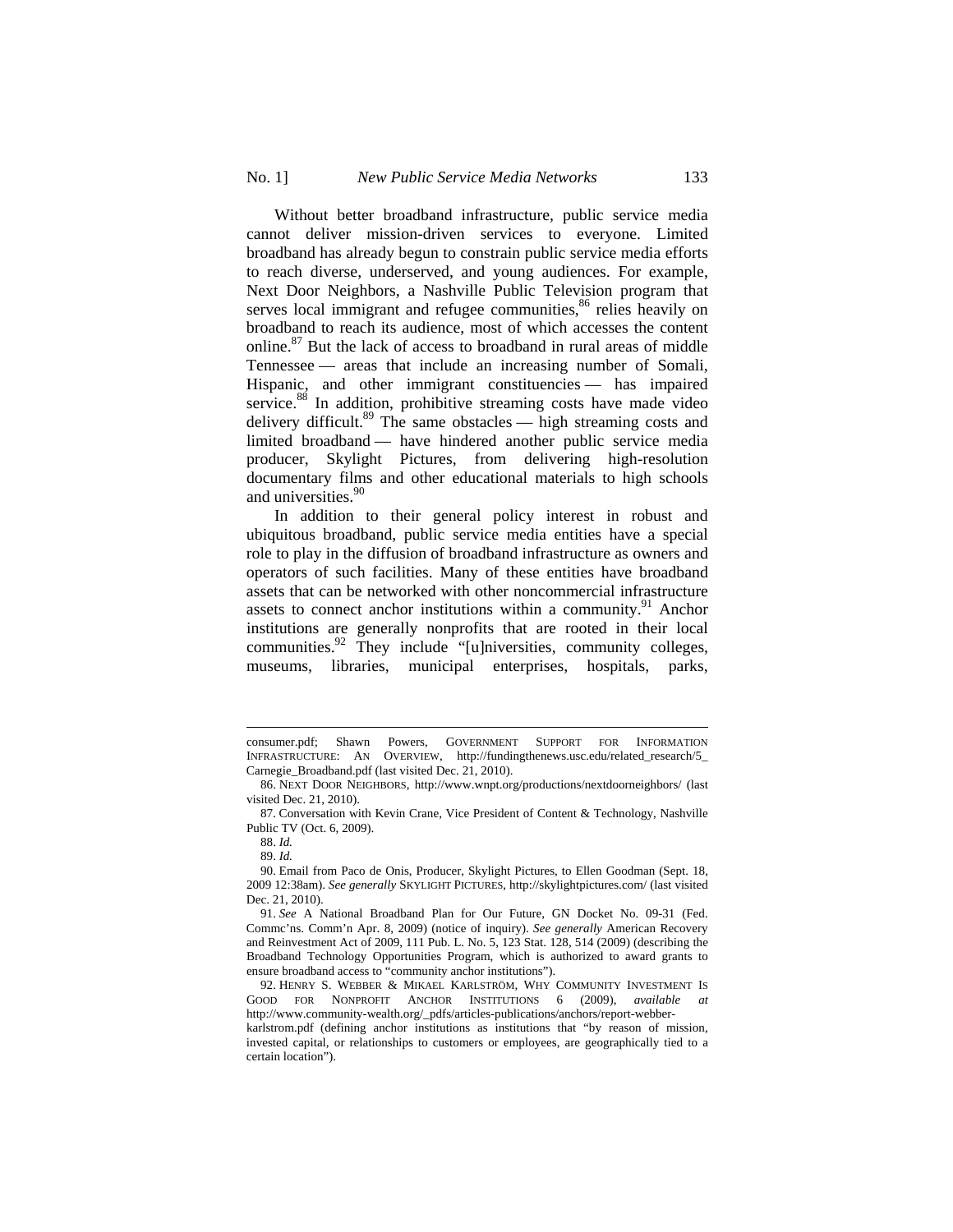performing arts centers and sports arenas."93 Because anchor institutions offer economic development; job training; education; health care; access to local, state, and federal government services; and are often one of the largest employers in their area, they are increasingly viewed as critical to the flourishing of the communities they serve.<sup>94</sup> These institutions have faced overwhelming demand for high-bandwidth connections.<sup>95</sup> At the same time, the high costs of building these networks for anchor institutions, which can place higher demands on the network than residential or business customers, have discouraged private sector companies from meeting these needs.<sup>96</sup>

In response, government and non-profit organizations have built, operated, or managed regional broadband networks that focus on the needs of community anchor institutions.  $97$  They have aggregated demand from several institutions to offer affordable, dedicated, highbandwidth services not available from commercial providers.<sup>98</sup> Even with these entrepreneurial broadband networks, however, "[m]ost community anchor institutions cannot yet connect to these providers."<sup>99</sup> The federal government has acknowledged this gap. The

95. Anchor institutions have requested seven times more funding than made available through the American Recovery and Reinvestment Act of 2009. Reply Comments of Commenters Supporting Anchor Institution Networks, International Comparison and Survey Requirements in the Broadband Data Improvement Act, GN Docket No. 09-47, at 3 (Fed. Commc'ns Comm'n Jan. 27, 2010) *available at* http://www.internet2.edu/government/ docs/Anchor%20Institution%20Network%20FCC%20filing%20FINAL%201-27-2010.pdf.

96. Reply Comments of U.S. R&E Networks and HIMSS, International Comparison and Survey Requirements in the Broadband Data Improvement Act, GN Docket No. 09-47, at 12–14 (Fed. Commc'ns Comm'n Jan. 27, 2010), *available at* http://www.nlr.net/ docs/R&EFiling\_UCAN\_1-27-10.pdf (discussing the market failure of high-capacity broadband to community anchors).

97. *See, e.g.*, Mary Alice Ball, *Aggregating Broadband Demand: Surveying the Benefits and Challenges for Public Libraries*, 26 GOV'T INFO. Q. 551 (2009) (analyzing efforts by state public libraries to establish library cooperatives that aggregate broadband demand, and state government initiatives to develop a telecommunications network for public sector agencies).

98. *See id.* at 553.

99. *See* Reply Comments of Commenters Supporting Anchor Institution Networks, International Comparison and Survey Requirements in the Broadband Data Improvement Act, GN Docket No. 09-47, at 2–3 (Fed. Commc'ns Comm'n Jan. 27, 2010) *available at* 

<sup>93.</sup> DAVID MAURRASSE, CITY ANCHORS: LEVERAGING ANCHOR INSTITUTIONS FOR URBAN SUCCESS 2 (2007), *available at* http://www.community-wealth.org/\_pdfs/news/ recent-articles/10-07/paper-maurrasse.pdf.

<sup>94.</sup> See, e.g., *id.* at 3, 6, 9-11 (listing how anchor institutions improve their communities through local educational and cultural programs, community safety, improved human and educational services, and job creation); Ira Harkavy et al., *Anchor Institutions as Partners in Building Successful Communities and Local Economies*, *in* RETOOLING HUD FOR A CATALYTIC FEDERAL GOVERNMENT 147–49 (2009), *available at* http://www.communitywealth.org/\_pdfs/news/recent-articles/07-09/chapter-harkavy-et-al.pdf (discussing the growing recognition that anchor institutions are intricately intertwined with the economic vitality and competitiveness of their communities and cities); *see also* MAURRASSE, *supra*  note 93, at 5–8 (recommending ways for anchor institutions to positively impact their communities).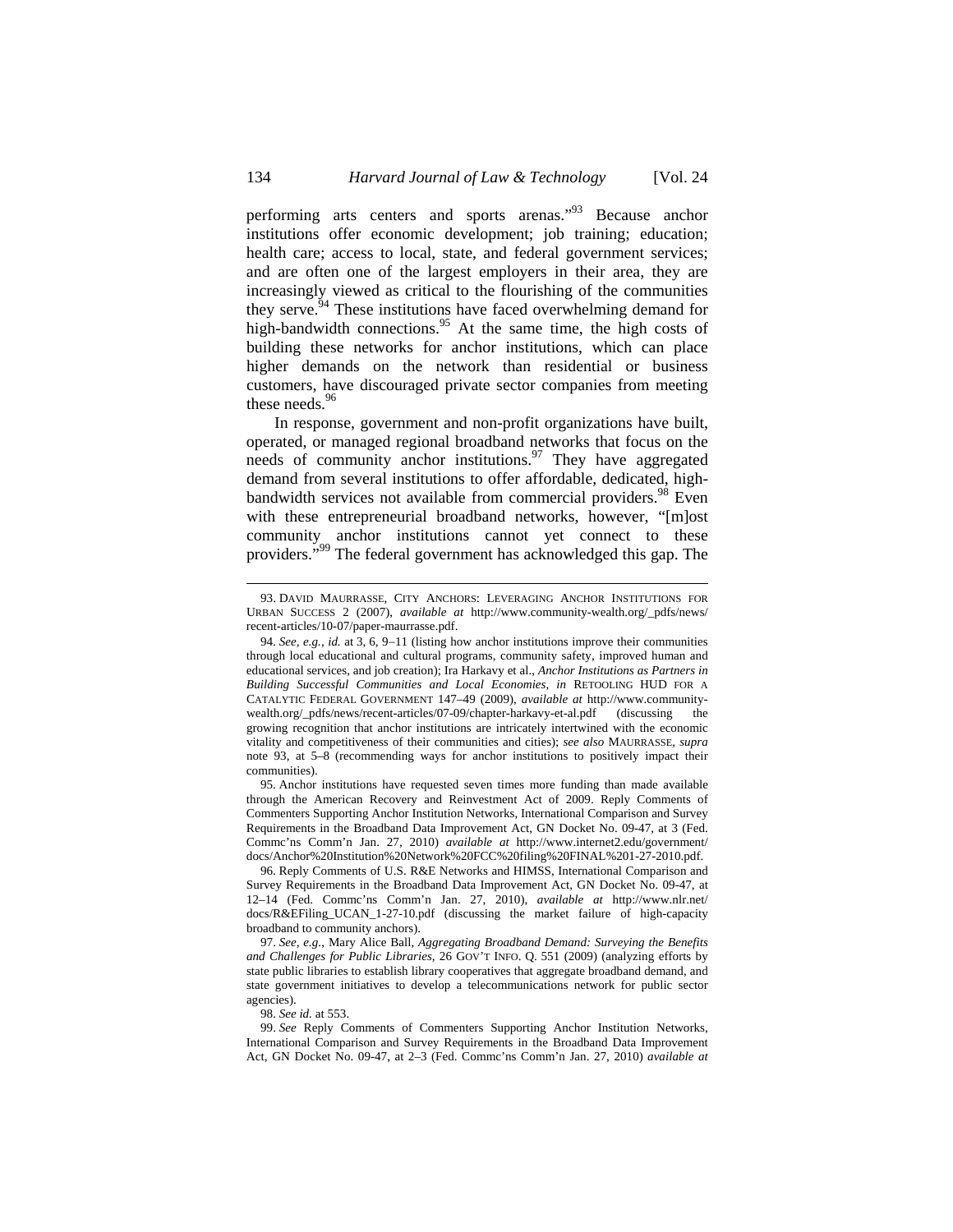Commerce Department's National Telecommunications and Information Administration ("NTIA") has directed much of its \$2.6 billion in broadband stimulus grants to "comprehensive community" infrastructure projects that connect to anchor institutions.<sup>100</sup>

Public service media, with its trusted name brand<sup>101</sup> and historic mission to support public interest communications,  $102$  should have a mandate to be part of this solution. All public broadcasting stations have wireless spectrum assets, and public television stations have the ability to broadcast broadband content on their digital channels to consumers. It is not on the "last mile" to the home that public service media entities will make the greatest contribution to broadband infrastructure, but on the "middle mile" between broadband service providers and community institutions that are substantially open to the public. Many legacy public broadcasting stations have robust broadband capacities that connect them to schools, other stations, and other community institutions. Those that are part of state or municipal networks in particular often operate fiber or other broadband networks between stations in the network.<sup>103</sup>

Public service media entities can contribute to broadband connectivity by investing in their physical networks, in partnership with other community institutions, to create local hubs of broadband connectivity.104 By helping provide broadband to schools, public

http://www.internet2.edu/government/docs/Anchor%20Institution%20Network%20FCC%2 0filing%20FINAL%201-27-2010.pdf.

<sup>100.</sup> Comprehensive Community Infrastructure Grants, Search Applications, Broadband USA, http://www.ntia.doc.gov/broadbandgrants/applications/results.cfm?org=&keywords= &grantround=&id=&projtype=Comprehensive+Community+Infrastructure&state=&status= Awarded (listing all Comprehensive Community Infrastructure BTOP grants awarded thus far) (last visited Dec. 21, 2010); U.S. DEP'T. OF COMMERCE & NAT'L TELECOMM. AND INFO. ADMIN., BROADBAND TECHNOLOGY OPPORTUNITIES PROGRAM: KEY REVISIONS IN SECOND NOTICE OF FUNDS AVAILABILITY (2010), *available at* http://www.ntia.doc.gov/ press/2010/BTOP\_NOFAII\_FACTSHEET\_100115.pdf (noting that providing broadband to anchor institutions can be a way "of maximizing the benefits of BTOP funds"); Agencies Modify Broadband Stimulus Final Round, Set Modest Satellite Funding, Stifel Nicolaus: Telecom, Media & Tech Regulatory (Jan. 19, 2010) (on file with author).

<sup>101.</sup> *See* Silver et al., *supra* note 2, at 264 (citing statistics reporting PBS as the highest trusted U.S. institution by the public for six consecutive years, superseding institutions such as courts of law, newspaper publishing companies, and commercial broadcast TV networks by at least a 20% margin); Lauren J. Strayer, *Corporation for Public Broadcasting: Building a Digital Democracy Through Public Media*, CTR. FOR AM. PROGRESS ACTION FUND, http://www.americanprogressaction.org/issues/2008/changeforamerica/pdf/pbs.pdf (last visited Dec. 21, 2010) (reporting that Americans ranked PBS the second-best use of federal tax dollars in 2008, after military defense spending, and ranked NPR fifth, after law enforcement and the space program).

<sup>102. 47</sup> U.S.C. § 396(a)(1)–(2) (2006) (declaring that "it is in the public interest to encourage the growth and development of public radio and television broadcasting" as well as that of "nonbroadcast telecommunications technologies for the delivery of public telecommunications services").

<sup>103.</sup> *See, e.g., infra* note 105 and accompanying text.

<sup>104.</sup> The National Public Lightpath ("NPL") is a representative example of an initiative between public service media entities and others to support public interest broadband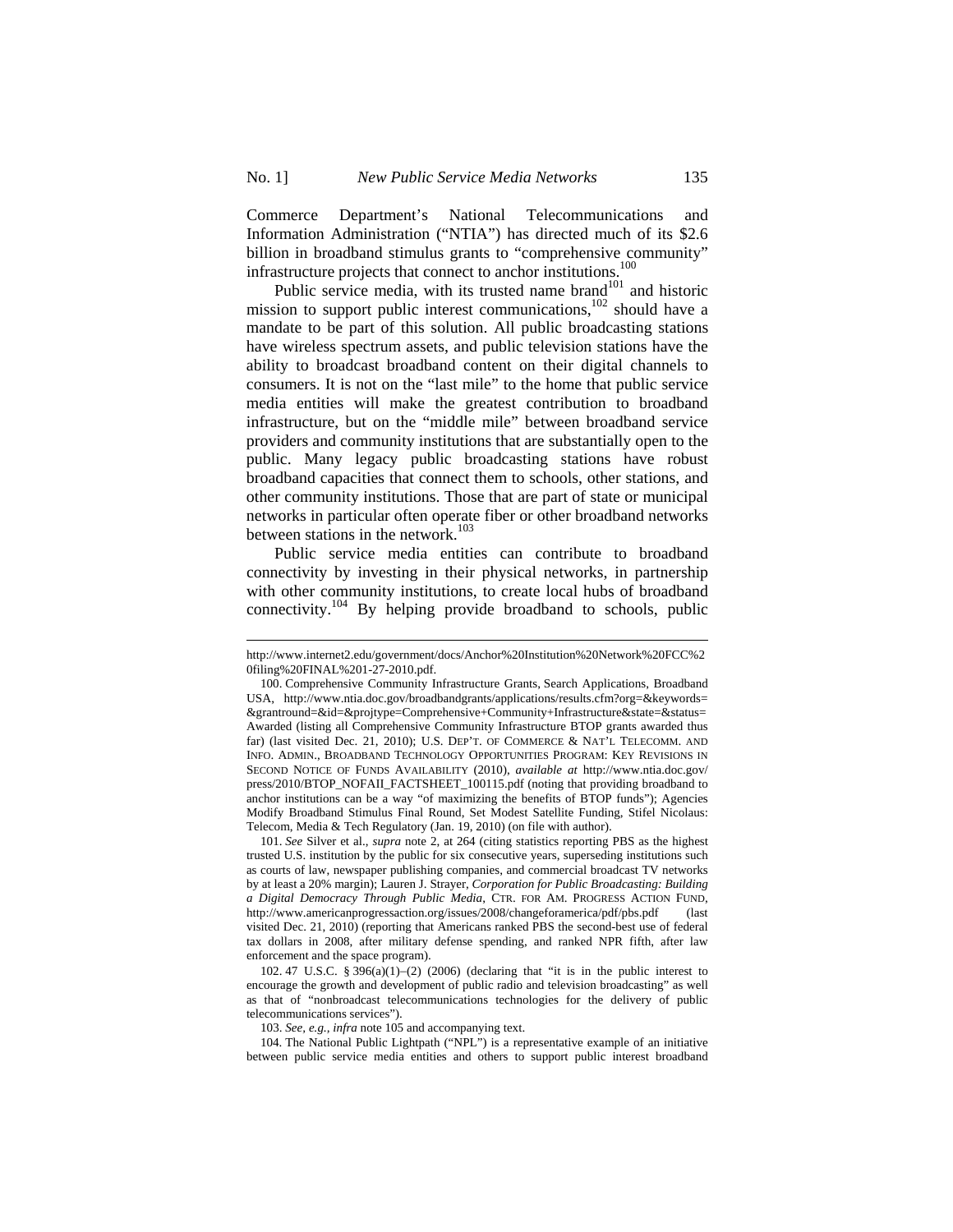service media entities can ensure that high definition educational material is available in the classroom. A 100-megabit high-speed fiber-optic network, for example, now allows students in the small town of Lafayette, Louisiana to engage in peer-to-peer, real-time learning with students in San Francisco, California.<sup>105</sup> Recent regulatory changes further ensure that broadband connectivity in schools can be made available to the public at large after school hours.<sup>106</sup> This kind of proactive collaboration does not simply wait for high-quality infrastructure to arrive; it draws from the collective strength of multiple sectors to provide its own means to ensure highspeed connectivity between communities.

Because public service media policy today focuses only on broadcast infrastructure, there is no capacity to support these kinds of broadband collaborations and no definitive policy push to make them happen. What is needed is an explicit recognition in policy that the public service media infrastructure layer can and should involve many entities contributing transmission capacity and interconnecting with each other. These entities need have nothing to do with the creation of public service media content or the other functions in the public service media network. Application of layered model concepts to policy, discussed further in Part IV below, would more effectively network public infrastructure together and ensure that public service media entities were able to engage in rich media content exchanges with the public.

### *B. Creation Layer*

Atop the infrastructure layer rides the creation layer, consisting of public service media content in the form of audio and video programming, gaming, mobile applications, and new forms of data or narrative expression. Through much of public broadcasting's past, the bundling of functions within the public service media network meant that content creators were largely the same as infrastructure owners and operators. In television, the content creation function falls mostly to a few of the local television stations that

infrastructure. NPL brings together education, media, government, and technology sectors to create publicly-owned, fiber-optic networks that connect public service media stations to each other and to public education classrooms. NAT'L PUB. LIGHTPATH, http://www.publiclightpath.org/ (last visited Mar. 8, 2010).

<sup>105.</sup> NAT'L PUB. LIGHTPATH, WHITE PAPER: DOCUMENTATION AND RECOMMENDATIONS 17-20 (2009), *available at* http://www.publiclightpath.org/sites/ default/files/NPL\_WhitePaper\_Ford.pdf.

<sup>106.</sup> *See* Press Release, FCC, FCC Gives School E-Rate Programs More Flexibility To Allow Community Use of Broadband Services (Feb. 18, 2010), *available at*  http://hraunfoss.fcc.gov/edocs\_public/attachmatch/DOC-296371A1.pdf.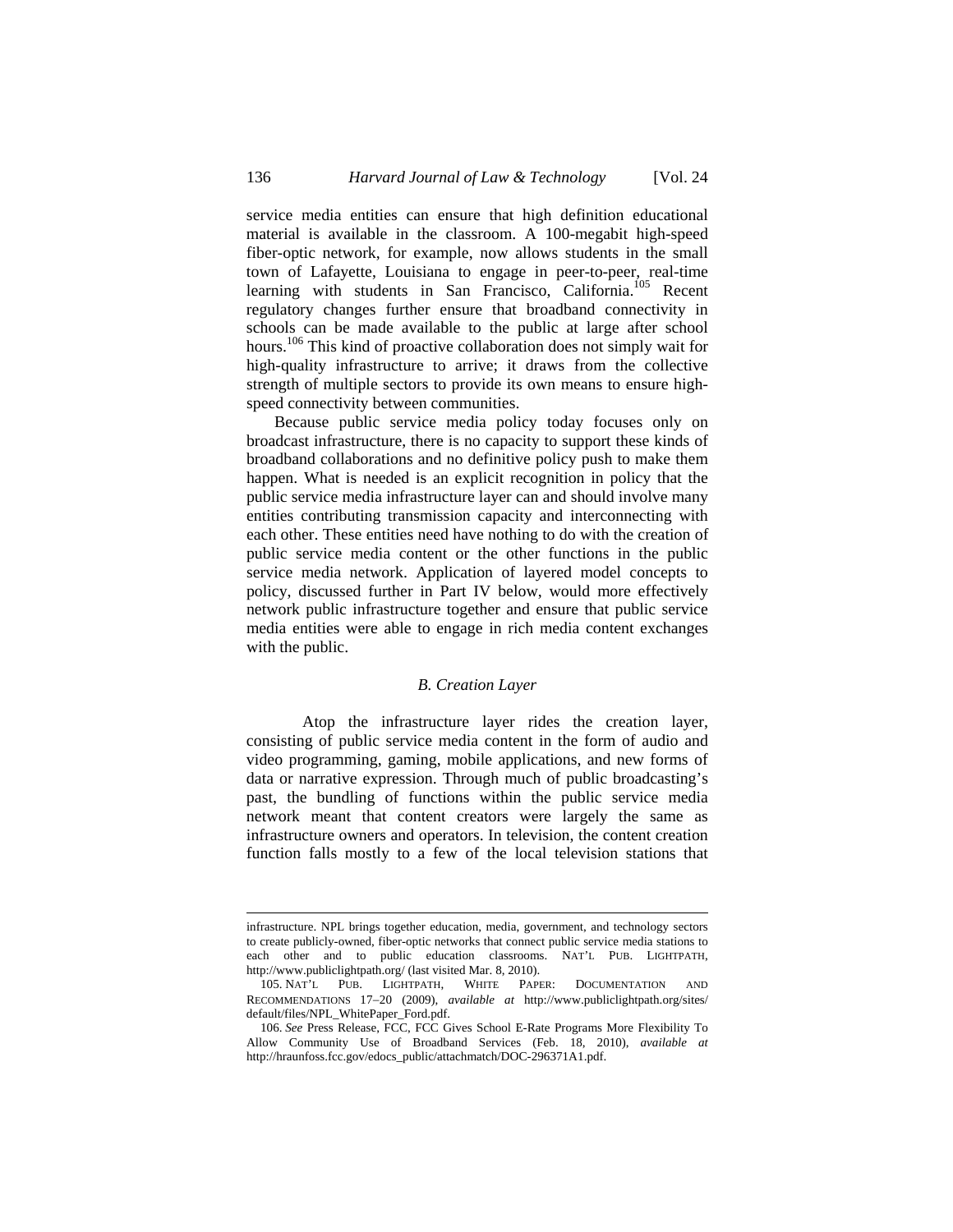produce programming for national distribution.<sup>107</sup> A larger number of local stations produce local content. In radio, NPR produces most of the national public radio programming.<sup>108</sup> Some local stations produce local programming.

The origination of content with the stations themselves led to considerable criticism in the 1980s that public broadcasting was too insular and closed to diverse content inputs.109 In addition, there has been repeated criticism that public broadcasting shines very little light on local affairs, especially for a system built around local stations.<sup>1</sup> Congress responded by amending the Public Broadcasting Act to require CPB to fund independent television producers.<sup>111</sup> While independent programming increased in the last part of the 20th century, it still remains a small portion of what gets carried on the

108. *See* Tim Emmons, *Help (Still) Wanted: A P.D. at NPR To Look After Its Main Audience*, CURRENT (Feb. 2, 2009), *available at* http://www.current.org/npr/ npr0902emmons-pd.shtml (describing NPR as "the leading provider of public radio programming"). NPR produces and distributes more than 100 hours of weekly programming through more than 900 stations nationwide, with a weekly combined audience of 26.4 million listeners. *About NPR*, NAT'L PUB. RADIO, http://www.npr.org/about/ (last visited Dec. 21, 2010); *Ex Parte* Comments of NPR, National Broadband Plan for Our Future, GN Docket No. 09-51, at 12 (Fed. Commc'ns Comm'n Dec. 28, 2009) [hereinafter NPR Comments]. NPR also has program-producing and distributing public radio partners, such as Public Radio International and American Public service media. *See generally* PUB. RADIO INT'L, http://www.pri.org/ (last visited Dec. 21, 2010); AM. PUB. MEDIA, http://americanpublicmedia.publicradio.org/ (last visited Dec. 21, 2010).

109. *See, e.g.*, Reed Irvine, *Give Up on Public Broadcasting*, WALL ST. J., Mar. 28, 1986, at 12 ("The entire public broadcasting bureaucracy is so insulated from the market, from public opinion and even from the legislators who vote its funding that there is little chance that it will be depoliticized ...."); see also ENGELMAN, supra note 67, at 110-11 (describing heated criticisms during the Reagan administration accusing NPR of being too liberal and too tied to its congressional funding to be able to provide undistorted, diverse news coverage); JARVIK, *supra* note 67, at 198–201 (recounting criticisms in the 1980s that PBS programs had a liberal bias and were not open to other perspectives); Strayer, *supra*  note 101, at 3 (describing how public broadcasting's funding system often pushes it to emphasize well-established programs "to the exclusion of new, more diverse programming").

110. *See* QUALITY TIME?, *supra* note 69, at 127 (citing CPB estimates that local programming "has been 'gently declining' for a decade," with most stations producing a little more than 100 hours a year); *Producers Defy the Trend Against Home-Brewed Local Show*s, CURRENT BRIEFING (Aug. 6, 2002), http://www.current.org/local/index.html (reporting a general decline of local programming in public radio and television).

111. 47 U.S.C. § 396(k)(3)(B) (2006) (declaring that a "substantial amount" of the funds allocated to CPB "shall be distributed to independent producers and production entities"). CPB currently does so with programs such as the Independent Television Service, which funds and promotes independently produced programs for public television, and the National Minority Consortia, which selects and funds programs by and for ethnic minorities. *See Funding Initiatives*, INDEP. TELEVISION SERV., http://www.itvs.org/funding (last visited Dec. 21, 2010); *National Minority Consortia*, CORP. FOR PUB. BROAD., http://www.cpb.org/aboutpb/consortia.html (last visited Dec. 21, 2010).

<sup>107.</sup> *See* QUALITY TIME?, *supra* note 69, at 138–39 (noting that "very few of the 351 stations contribute to the national schedule," with only four that contributed more than 100 hours in 1991, and some "300 stations ... contributing no programs at all to the national schedule"); *see also* ENGELMAN, *supra* note 67, at 91 (explaining that PBS' original articles of incorporation prohibited PBS from producing national programming).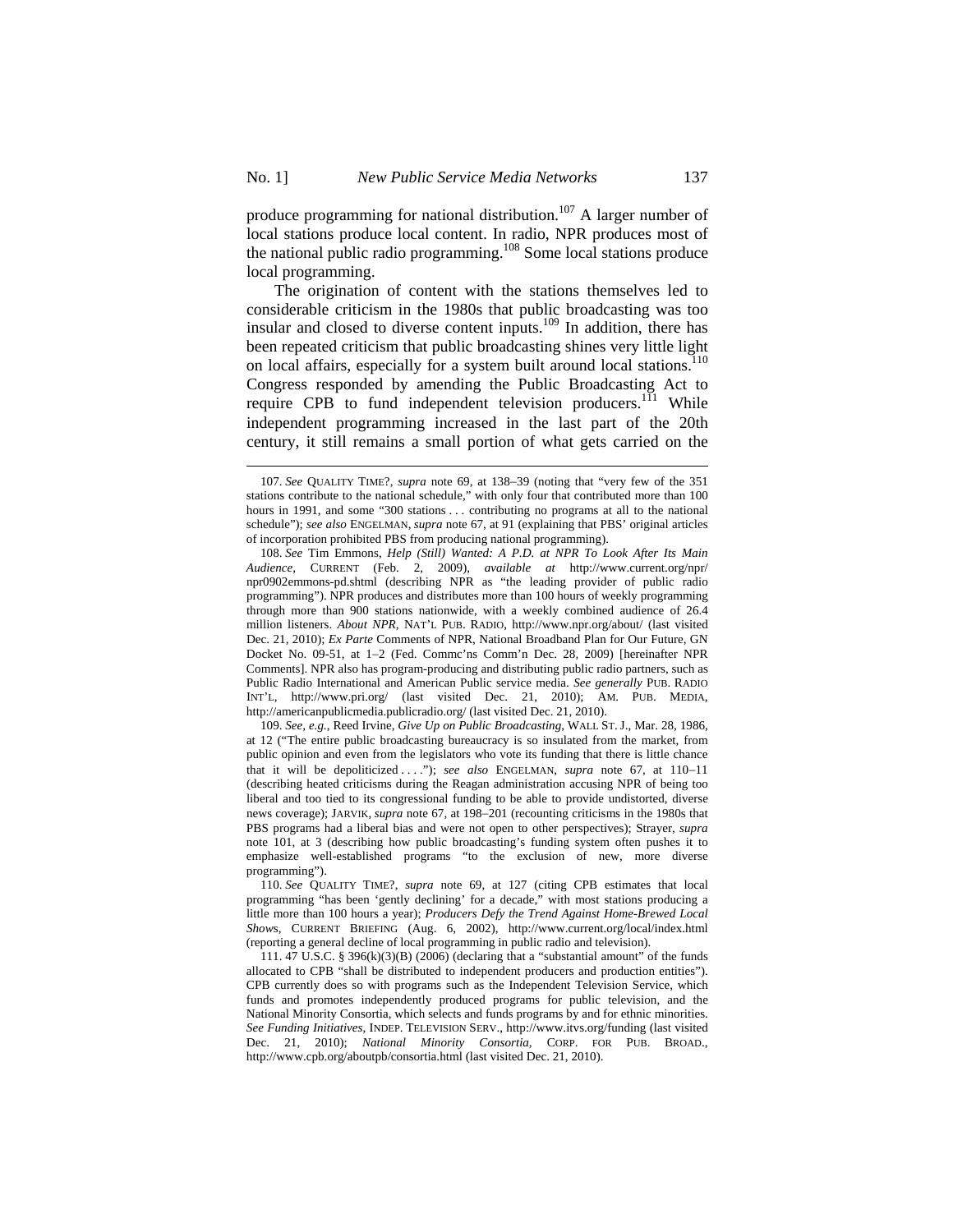infrastructure layer.<sup>112</sup> In an unbundled network structure, the infrastructure layer of public service media must be more open to content creators and deliver more local content. This Part addresses how this need might be met, focusing on what kind of content public service media ought to be supplying, who ought to be supplying it, and how it might be supplied.

## 1. The "What" of Public Service Media Content

Public service media's mission has historically been to provide media content that the commercial market supplies in insufficient quantity.<sup>113</sup> The economic rationale for public and other forms of nonmarket investment in media is that commercial media producers lack the market incentives to produce optimal amounts of news and information, local content, educational content, innovative or experimental content, and certain kinds of cultural content.<sup>114</sup>

The reasons for the mismatch between market forces and the optimal provision of media content include positive externalities, distributional objectives, and innovation in production and consumption of information. These explanations, or a collection of

<sup>112.</sup> CPB does fund independent programming through its Independent Television Service, but it is an exception to the general practice of sourcing most programming from a disproportionately small number of stations. In 2008, "the 'big three' stations — in New York (WNET), Boston (WGBH), and Los Angeles (KCET) — produce[d] approximately 60 percent of the programming for all public stations." Pat Aufderheide & Jessica Clark, *Public Broadcasting & Public Affairs*, BERKMAN CTR. FOR INTERNET AND SOC'Y AT HARVARD UNIV. (2008), http://cyber.law.harvard.edu/sites/cyber.law.harvard.edu/files/Public% 20Broadcasting%20and%20Public%20Affairs\_MR.pdf. WGBH alone produces about a third of national public television programming and is PBS's largest producer of television and online content. Lonna M. Thompson et al., *Ex Parte* Comments of WGBH, APTs, CPB, NPR, and PBS on the Relationship of Rights Clearance Matters to Public Media and the National Broadband Plan, A National Broadband Plan for Our Future, GN Docket No. 09- 51, at 2 (Fed. Commc'ns Comm'n Feb. 22, 2010).

<sup>113.</sup> *See* CARNEGIE II, *supra* note 1, at 297 ("[T]he non-profit sector . . . has a different bottom line from the business community.... [I]ts contributions to human betterment constitute its 'profit.' This is a unique form of social dividend that Western society has devised as a counterweight to the implacable economic laws of the marketplace."); Ellen P. Goodman, *Media Policy out of the Box: Content Abundance, Attention Scarcity, and the*  Failures of Digital Markets, 19 BERKELEY TECH. L.J. 1389, 1413-14 (2004) [hereinafter Goodman, *Media Policy out of the Box*] (discussing historical public elevation rationales for public service broadcasting).

<sup>114.</sup> *See* Machiel van Dijk et al., *Does Public Service Broadcasting Serve the Public? The Future of Television in the Changing Media Landscape*, 154 DE ECONOMIST 251, 254 (2006) ("Public service broadcasting should aim at those media objectives that are not sufficiently met by unregulated markets. Typical media objectives are pluralism and diversity, independence, quality and accessibility."); *see also* Allan Brown, *Economics, Public Service Broadcasting, and Social Values*, J. MEDIA ECON., Jan. 1996 at 3, 9 ("The economic rationale for PSB takes the familiar form of government intervention to address market failure."); Shaun Hargreaves Heap, *Television in a Digital Age: What Role for*  Public Service Broadcasting?, ECON. POL'Y, Jan. 2005, at 112, 121 ("The case for intervention in any market turns primarily on the existence of market failure, and the broadcasting industry is no exception . . . .").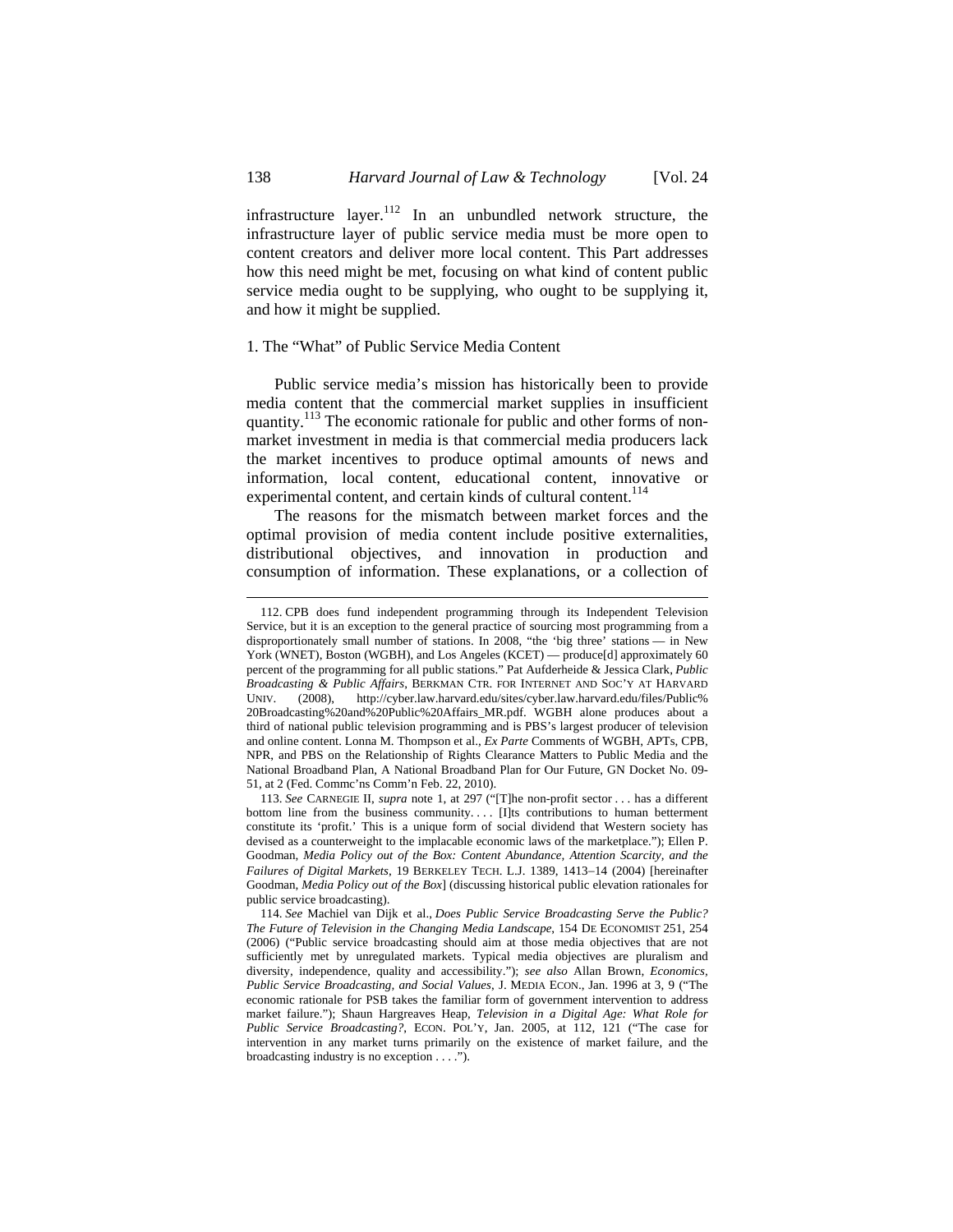similar ones, are often referred to as "market failure."<sup>115</sup> The reference to "market failure" in the context of public service media subsidies can obscure and confuse the rationales for support because the term is used to cover more phenomena than its narrow meaning as an economic term of art abides. The technical meaning of market failure is that the market has failed to allocate goods and services efficiently because of defects in market transactions, and that there is another possible set of transactions that would result in a net gain for market participants.<sup>116</sup> Consumers as a group would, theoretically, be willing to pay for this more gainful result in the marketplace if they could do so easily.

One of the reasons that market failure, strictly speaking, is an insufficient justification for subsidized media is that even perfect market mechanics may not yield the optimal media output. In other words, some of what developed nations have traditionally sought from public service media might not be what the public would pay for in the marketplace even if they could. These outputs are still in the public interest if they increase political accountability, social solidarity, educational levels, and imaginative and expressive freedom, among other values.<sup>117</sup> The problem here is not market failure, per se, but a mismatch between what the market does efficiently distribute goods and services — and what benefits democratic societies want from their media in addition to market efficiency — the nourishment of civil society.

To avoid the limitations of the "market failure" term, we will not use it. Instead, we identify more precisely the fissures between market capabilities and public needs that serve to justify public service media subsidies and establish the contours of public service media missions.

The first fissure has to do with the fact that media content of a certain kind is a public good that yields positive externalities for society. This is in fact a classic market failure. Something is a public good if there are no exclusive rights to consume the good and

<sup>115.</sup> In previous work, I have differentiated between "narrow market failure" and "broad market failure," the former to describe ways in which media markets fail to function efficiently as markets in the production of desirable commodities and the latter to describe the ways in which even a perfectly functioning media market is not designed to produce some of the media that a democracy needs. Goodman, *Media Policy out of the Box*, *supra*  note 113, at 1415.

<sup>116.</sup> PAUL KRUGMAN & ROBIN WELLS, ECONOMICS 112 (2d ed. 2009).

<sup>117.</sup> *See, e.g.*, Brown, *supra* note 114, at 4 (listing "creative freedom for program makers" as an additional rationale for public service media); Hargreaves Heap, *supra* note 114, at 116 (listing externalities such as promoting informed citizenship and social cohesion); van Dijk et al., *supra* note 114, at 266 (describing educational benefits and other externalities of high-quality public programs); OFCOM, ANNEX 11: MARKET FAILURE IN BROADCASTING, http://stakeholders.ofcom.org.uk/binaries/consultations/psb2\_1/annexes/ annex11.pdf (2008) [hereinafter ANNEX 11] (describing the broader social value of public service media, such as educating citizens so they can be more engaged in the democratic process).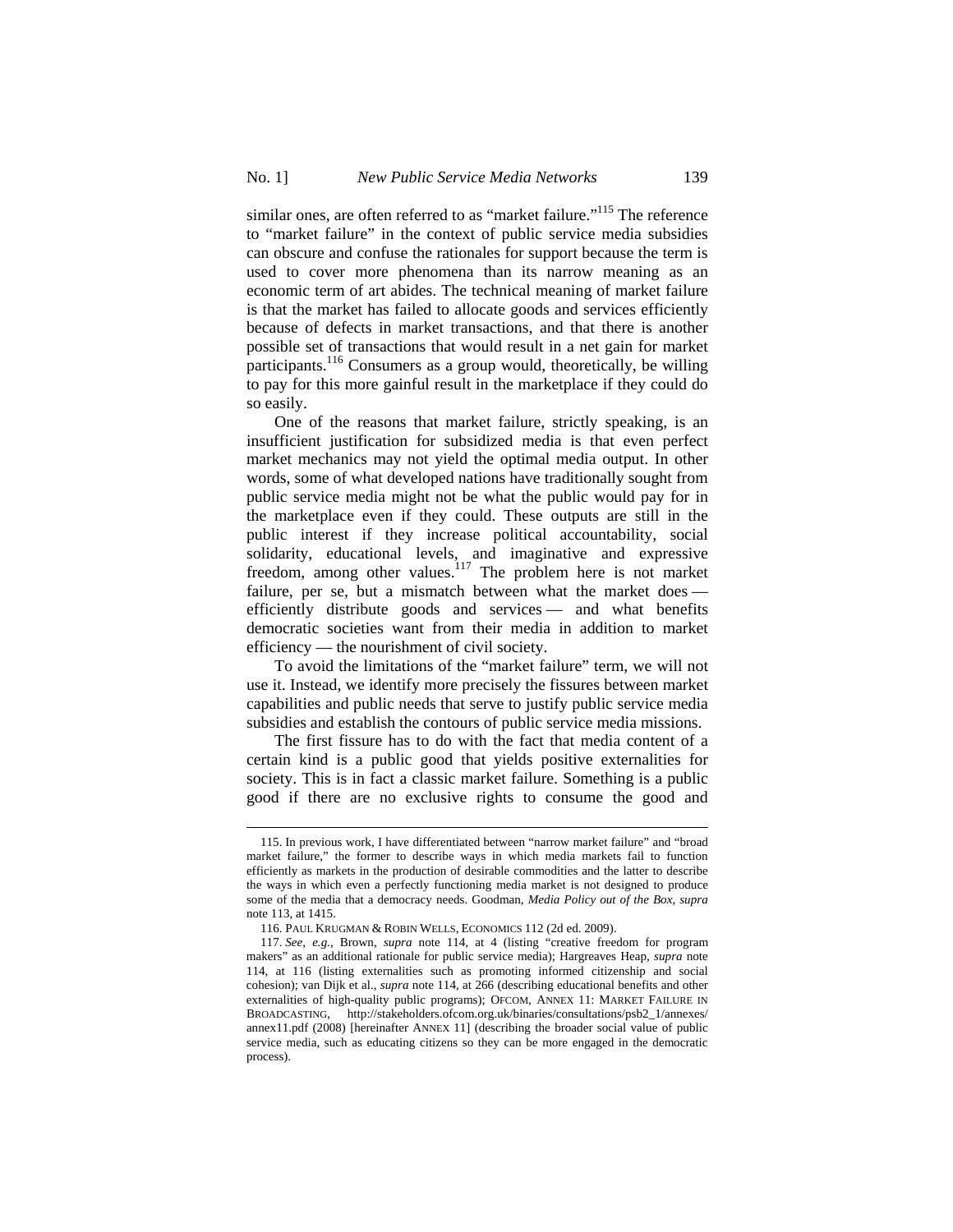consumption does not diminish the good itself.<sup>118</sup> This definition captures the two distinguishing features of public goods: non-rivalry and non-excludability.<sup>119</sup> Certain types of media content, such as content that is broadcast or made freely available online, are classic examples: they are both non-rivalrous (one person's consumption of a TV broadcast will not affect another's) and non-exclusive (no audience member or group has an exclusive right to the program).<sup>120</sup> Because producers cannot expect to charge for products whose consumption they cannot prevent, they are not optimally motivated to produce public goods.<sup>121</sup> Public subsidies and other forms of government intervention (for example, in the form of intellectual property rights) serve to motivate the production of public goods. $^{122}$ 

These interventions to motivate production are particularly important where the public goods produce positive externalities that is, social benefits whose value cannot be captured by market exchanges.<sup>123</sup> In the case of information, these positive externalities include a well-informed citizenry capable of holding public officials accountable.<sup>124</sup> There has clearly emerged a consensus that the most

 $\overline{a}$ 

121. Certainly, media content providers can and do charge for online content. But certain types of online media content — in many cases, content that also happens to be public media's mission to provide, such as local and international news and information — is currently not sufficiently provided by unregulated private markets. By and large, the news industry is still struggling to find viable commercial business models to support this kind of news and information. This combination of being (a) a public good that (b) is not supported by market mechanisms and (c) produces positive externalities (as discussed in the next paragraph) supplies the justification for public subsidies and government interventions.

122. *See* ANNEX 8, *supra* note 120; Hargreaves Heap, *supra* note 114 at 152.

124. MCCHESNEY & NICHOLS, *supra* note 12, at 118 (providing historical support for the notion, held by both James Madison and Thomas Jefferson, that "a free press was necessary

<sup>118.</sup> Urs Birchler & Monika Bütler, INFORMATION ECONOMICS 91–94 (2007) (defining and explaining information as public goods).

<sup>119.</sup> *Id.*

<sup>120.</sup> *See* DEP'T FOR CULTURE, MEDIA & SPORT, THE FUTURE FUNDING OF THE BBC: REPORT OF THE INDEPENDENT REVIEW PANEL 201–08 (1999) [hereinafter ANNEX 8], *available at* http://www.culture.gov.uk/images/publications/reviewcobbc.pdf; *see also* C. Edwin Baker, *Giving the Audience What It Wants*, 58 OHIO ST. L. J. 311, 316-17 (1997) (distinguishing public good media products from "natural monopolies" like cars and can openers); Cass Sunstein, *Television and the Public Interest*, 88 CALIF. L. REV. 499, 514 (2000) (noting that television programming differs from "ordinary product[s]" in part because of public good characteristics); John R. Woodbury, *Comment: Welfare Analysis and the Video Marketplace*, *in* VIDEO MEDIA COMPETITION: REGULATION, ECONOMICS, AND TECHNOLOGY 274 (Eli M. Noam ed., 1985) (distinguishing media products from sweaters and cars because of programming's "heavy dose of public-good characteristics").

<sup>123.</sup> *See* James T. Hamilton, *Private Interests in "Public Interest" Programming*, 45 DUKE L. J. 1177, 1181–82 (1996) (presenting a detailed explanation of positive externalities in public affairs coverage); *see also* C. EDWIN BAKER, MEDIA, MARKETS, AND DEMOCRACY 44–53 (2002) (considering positive externalities generated by media, such as the quality of public opinion and political participation, public interactions, exposing and deterring abuses of power, and audience impact on cultural products available to non-audience members); Daniel Farber, *Free Speech Without Romance: Public Choice and the First Amendment*, 105 HARV. L. REV. 554, 558–62 (1991) (providing a general discussion on the externalities of information).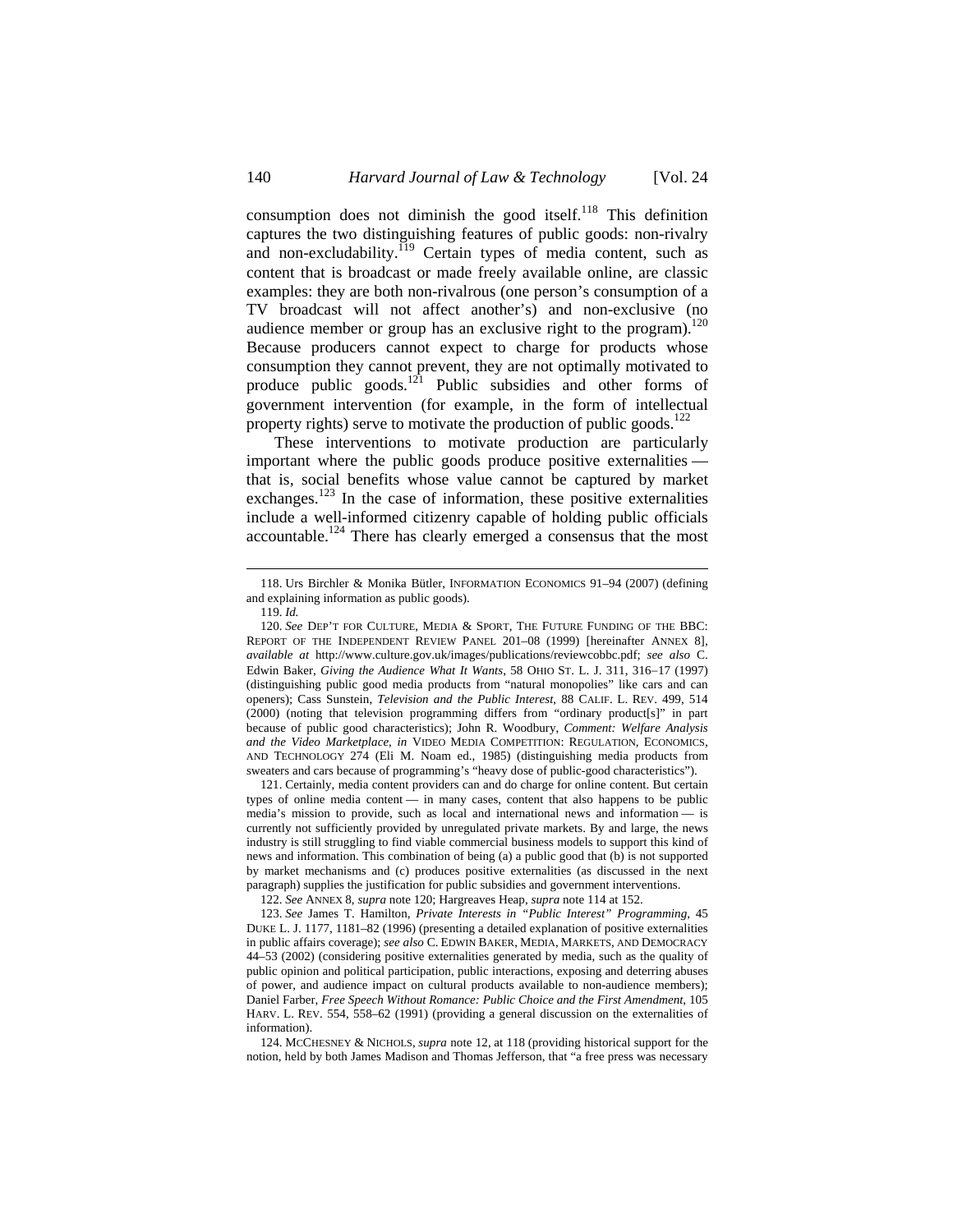significant lacuna in media content today is in the area of accountability journalism. U.S. newspapers, which were always the most prolific producers of accountability journalism, have lost approximately 43% of their advertising revenue in the period from 2007 to 2009.125 For example, U.S. newspaper classified advertising revenue dropped from \$19.6 billion in 2000 to \$6.0 billion in 2009.

Digital distribution allows media companies to unbundle news content from other, more entertainment-focused genres. This has led to an explosion of non-news content and the end of cross-subsidies that once flowed from things like classified advertisements to the production of news.<sup>126</sup> While certain kinds of news products are now easier and cheaper to produce (e.g., block-by-block traffic reports), other kinds of news are going uncovered. Recent reports chronicle the flight of reporters from state capitals, city halls, and more generally from the venues in which local governance takes place.<sup>127</sup> The powerful tool of citizen journalism fills some of the void of professional journalism, but has not been enough of a force to compensate for the lost information.<sup>128</sup>

to create the informed citizenry that made popular sovereignty and democracy possible"); KNIGHT COMMISSION, *supra* note 2, at 3 (describing the public service function of journalism in keeping local citizens informed and helping to act as watchdogs over public officials). This is commonly known as the watchdog or "fourth estate" function of the press. *See* Benjamin Barron, *A Proposal To Rescue* New York Times v. Sullivan *by Promoting a Responsible Press*, 57 AM. U. L. REV. 73, 99 (2007) (describing how the press's role in scrutinizing political activity and promoting good governance is encapsulated in the "[f]ourth [e]state" epithet that provides a check upon the government at all levels); Justice Potter Stewart, "Or of the Press," Address at the Yale Law School Sesquicentennial Convocation (Nov. 2, 1974), *in* 26 HASTINGS L. J. 631, 634 (1975) (strongly espousing a fourth estate view of the press).

<sup>125.</sup> PEW PROJECT FOR EXCELLENCE IN JOURNALISM, THE STATE OF THE NEWS MEDIA: NEWSPAPERS (2010), *available at* http://www.stateofthemedia.org/2010/printable\_ newspaper\_chapter.htm.

<sup>126.</sup> *See* HAROLD L. VOGEL, ENTERTAINMENT INDUSTRY ECONOMICS: A GUIDE FOR FINANCIAL ANALYSIS (7th ed. 2007) (describing the pre-digital newspaper model of crosssubsidies between content categories and the ways in which resources must be reallocated as audiences move to niche content online); OECD, supra note 2 at 60–61 (attributing loss of local news, greater homogeneity of news, cheapening and softening of news, and increased fragmentation to digital distribution models).

<sup>127.</sup> *See, e.g.*, COWAN & WESTPHAL, *supra* note 10, at 6 ("Virtually every news organization that maintained a state capital presence pulled back. Statehouses like those in Denver and Des Moines, which once housed two to three dozen reporters each, have seen those numbers fall by roughly half."); DOWNIE & SCHUDSON, *supra* note 2, at 18 (finding that fewer newspaper journalists were reporting on city halls, schools, social welfare, life in the suburbs, local business, and other areas of local governance); AJR Staff, *AJR's 2009 Count of Statehouse Reporters*, AM. JOURNALISM REV., April/May 2009, *available at*  http://www.ajr.org/article.asp?id=4722 (reporting that the number of full-time newspaper reporters covering state capitals fell from 524 in 2003 to 355 by early 2009).

<sup>128.</sup> While news has expanded to blogs and other forms of new media, studies suggest that most of the news that the public receives is still driven by traditional media and by newspapers in particular. *See, e.g.*, PROJECT FOR EXCELLENCE IN JOURNALISM, HOW NEWS HAPPENS: A STUDY OF THE NEWS ECOSYSTEM OF ONE AMERICAN CITY (2010), *available at* http://www.journalism.org/sites/journalism.org/files/Baltimore%20Study\_Jan2010\_0.pdf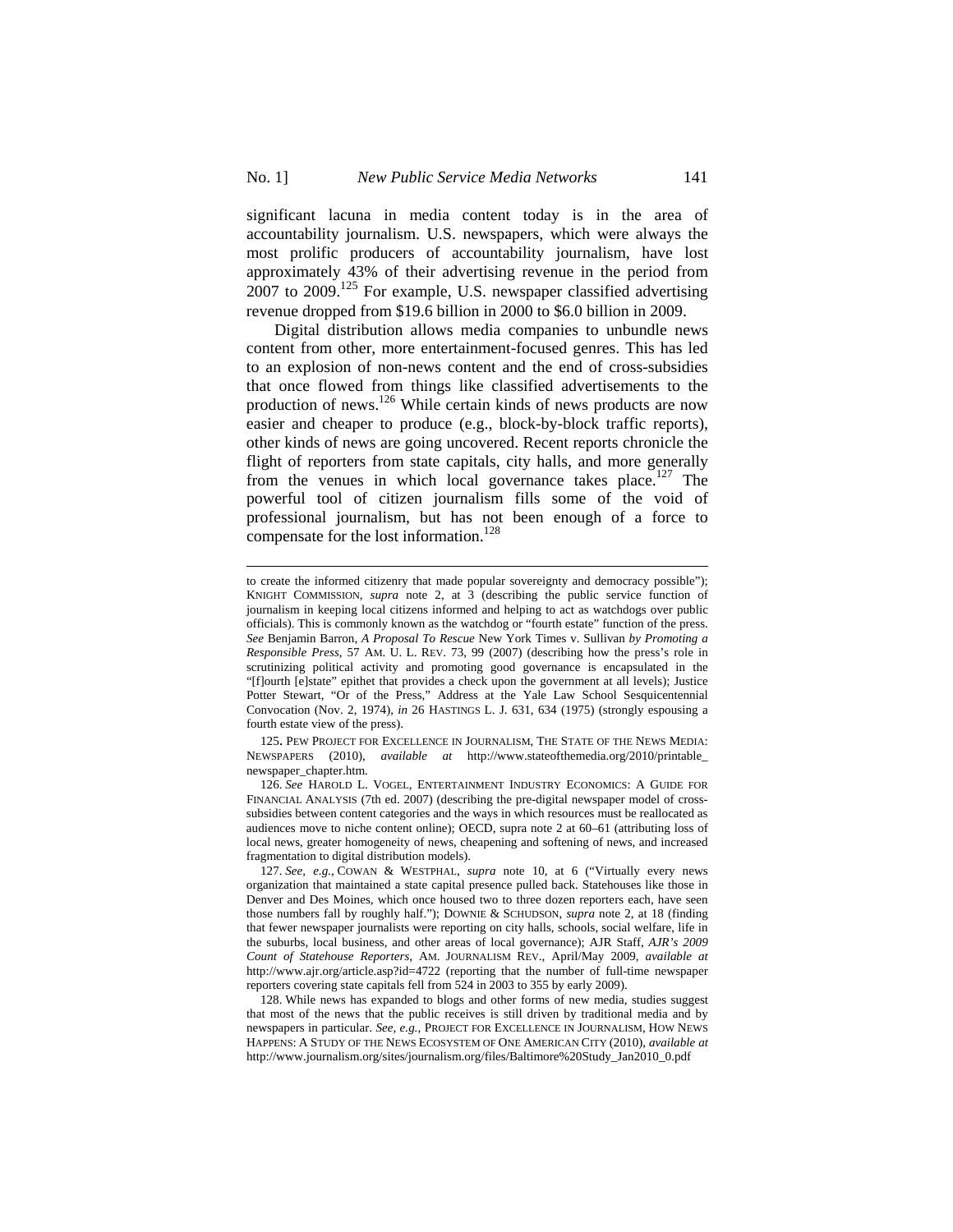Another less widely recognized positive externality concerns various forms of social capital. Citizens feel more solidarity with each other when they share stories and issues of national significance (but not necessarily of commercial value) that bind them together. $129$ Under these conditions, they are likely to exhibit less prejudice and may find it easier to work together to solve problems, and public discourse is likely to be more civil, less polarized, and more productive than under conditions of social alienation or ignorance.<sup>130</sup> The production and circulation of certain kinds of narratives thus has the potential to create social capital that improves the ability of a diverse population to coexist and create value. For example, the documentary *Not in Our Town* about a hate crime against a gay man in a small town became a tool to create communal discussions about tolerance in towns across the country.<sup>131</sup>

A second justification for public service media subsidies relates to distributional concerns. Information of particular relevance to poor and other underserved populations tends to be under-produced because these populations cannot pay for the information either through their attention as a desirable demographic for advertising or through direct payments.<sup>132</sup> Commercial media underserved these

131. PUBLIC MEDIA 2.0, *supra* note 2, at 19; *Not in Our Town*, PUB. BROAD. SERV. http://www.pbs.org/niot/ (last visited Dec. 21, 2010). The nonprofit Facing History project provides another example, using history to engage students of diverse backgrounds on issues such as racism, prejudice, and anti-Semitism through community events, classroom education, and multimedia. FACING HISTORY AND OURSELVES, http:// www.facinghistory.org/ (last visited Dec. 21, 2010).

132. *See, e.g.*, Comments of Native Public Media and the National Congress of American Indians, A National Broadband Plan for Our Future, GN Docket No. 09-51, at 18 (Fed. Commc'ns Comm'n June 8, 2009), *available at* http://fjallfoss.fcc.gov/ecfs/ document/view?id=6520219943 (describing how the "economically disadvantaged and

<sup>(</sup>studying all Baltimore local news outlets and finding that nearly 95% of all stories with new information came from traditional media, most of them newspapers).

<sup>129.</sup> *See* ROBERT D. PUTNAM, BOWLING ALONE: THE COLLAPSE AND REVIVAL OF AMERICAN COMMUNITY 22–23, 92–96 (2001) (explaining how "bridging," or inclusive, social capital can generate broader identities and reciprocity); CASS SUNSTEIN, REPUBLIC.COM 8–9 (2001) (pointing out the value of common experiences as a sort of "social glue" that allows citizens to understand one another, especially in heterogeneous nations that face greater risk of fragmentation, and as each nation becomes increasingly global); SUNSTEIN*, supra*, at 92–96 (discussing certain media experiences made possible by modern technology as "solidarity goods," because they increase tolerance and bind citizens together).

<sup>130.</sup> *Compare* Danielle Keats Citron, *Cyber Civil Rights*, 89 B.U. L. REV. 61, 81 (2009) (describing how groups with homogeneous views tend to become more extreme when they deliberate, because they reinforce each other's views without offering any counterarguments to tilt a viewpoint the other way), *with* Thomas P. Crocker, *Displacing Dissent*, 75 FORDHAM L. REV. 2587, 2614–15 (2007) ("Dissent opens up the possibility of change and challenges existing conceptions. . . . John Stuart Mill lamented the loss of dissent, because, by suppressing dissenting opinions, we 'are deprived of the opportunity of exchanging error for truth.'"), *and* Eduardo Peñalver, *Is Public Reason Counterproductive?*, 110 W. VA. L. REV. 515, 529–30 (2007) (describing the value of diversity of viewpoints and ideas within the deliberative process), *and* SUNSTEIN, *supra* note 129, at 73–74 (discussing the benefits of access to a heterogeneous public in minimizing fragmentation and polarization).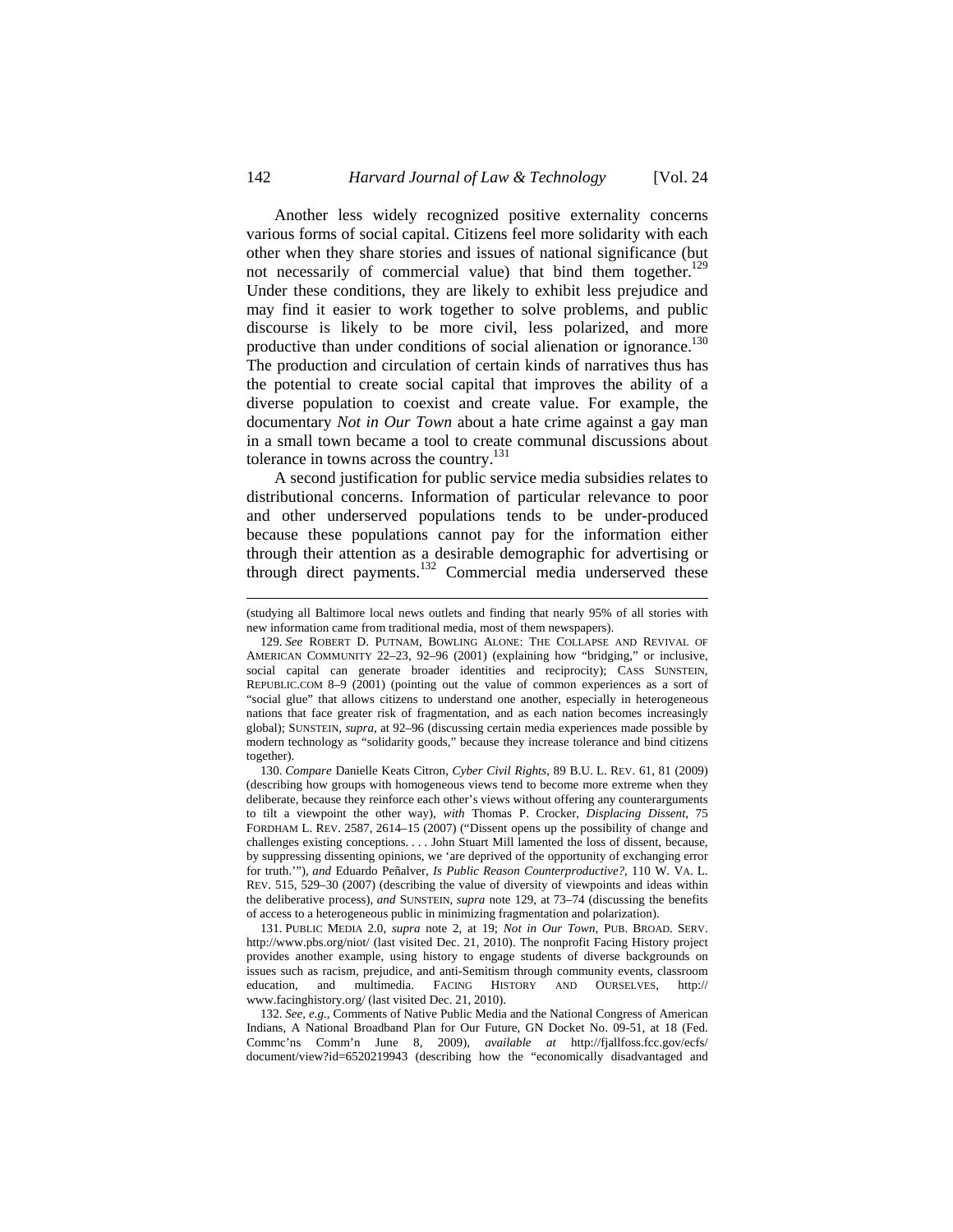populations either because they did not make purchasing decisions (e.g., children) or were insufficiently numerous (e.g., rural populations).<sup>133</sup>

Rural populations, even when able and willing to pay for programming, often could not aggregate enough audience members to support high-cost content — the common complaint of rural populations and the reason why there have always been subsidies for rural telecommunications. $134$  Recent research on the broadband ecosystem and the provision of basic information to poor populations suggests that these populations often lack access to information that is circulated in abundance in wealthier communities.135 The provision of

cyclically impoverished communities" of tribal lands in Indian Country have "neither the demographics nor market conditions" that would lead investors to provide access to broadband); van Dijk et al., *supra* note 114, at 259–61 (explaining why socially valuable programs may not be produced without advertising support, because of a bias against programs valued only by a small potential audience).

<sup>133.</sup> In fact, children's programming was perceived to be so infrequently produced by commercial media that the FCC chose to implement so-called "kidvid rules" in response to the Children's Television Act of 1990, requiring that broadcasters air a certain amount of programming for children. *See* 47 C.F.R. § 73.671(d) (2010) (requiring broadcast stations to devote three hours a week to educational children's programming); Children's Television Obligations of Digital Television Broadcasters, 19 F.C.C.R. 22943 (2004) (notice); Brittney Pescatore, *Time To Change the Channel: Assessing the FCC's Children's Programming Requirements Under the First Amendment*, 33 COLUM. J.L. & ARTS 81, 82 (explaining the kidvid rules and subsequent FCC-related policies). Commentators have argued that market failure continued in this area even after the kidvid rules were implemented. QUALITY TIME?, *supra* note 69, at 23 ("Commercial television's reluctance to contribute real educational programming for children is evident in its failure to conform to the spirit of the Children's Television Act of 1990.").

<sup>134.</sup> *See* William E. Kennard & Elizabeth Evans Lyle, *With Freedom Comes Responsibility: Ensuring that the Next Generation of Technologies Is Accessible, Usable, and Affordable*, 10 COMMLAW CONSPECTUS 5, 20–21, n.117 (2001) (describing government actions, such as matching grants and the Department of Agriculture's Rural Utilities Service, that respond to scarcity of telecommunications services in rural areas); Edwin B. Parker, *Closing the Digital Divide in Rural America*, 24 TELECOMM. POL'Y 281, 282–83 (2000) (describing how telecommunications providers shy away from investing in rural areas because they are less likely to recoup their investment); Curt Stamp, *Left Behind: The Lack of Advanced Telecommunication Services in Rural America and Its Strain on Rural Communities — Policy Options for Closing the Digital Divide*, 7 DRAKE J. AGRIC. L. 645, 651 (2002) ("Nearly six years after the passage of [the Telecommunications Act of 1996], rural communities continue to be plagued by the unavailability of [advanced telecommunications services] largely because they cannot offer the large customer base of urban areas."). Subsidies for rural telecommunications have traditionally come from universal service funds. *See supra* note 30 (describing universal service and mechanisms for subsidization).

<sup>135.</sup> *See, e.g.*, COPPS, *supra* note 82, at 8 (outlining the ways in which broadband is changing basic communication, work, learning, and entertainment, and stating that "[i]n rural areas . . . many Americans have no access to these applications and services, and by extension, to the global community"); NAT'L TELECOMM. & INFO. ADMIN., HOUSEHOLDS USING THE INTERNET IN AND OUTSIDE THE HOME, BY SELECTED CHARACTERISTICS: TOTAL, URBAN, RURAL, PRINCIPAL CITY (2007), http://www.ntia.doc.gov/reports/ 2008/Table\_HouseholdInternet2007.pdf (last visited Dec. 21, 2010) (reporting that urban households with incomes above \$25,000 were four times more likely to have broadband than rural, low-income households).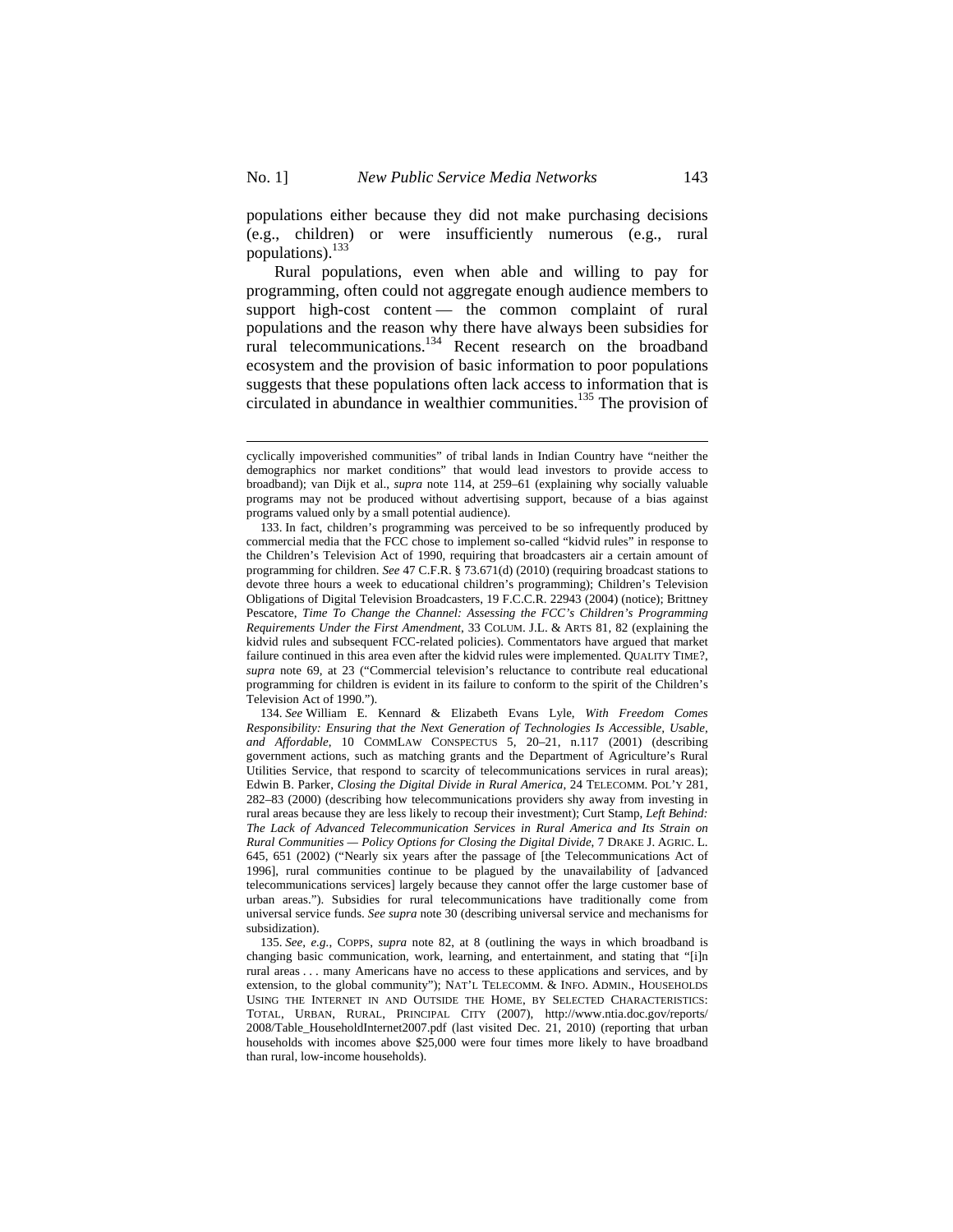public service media content (and infrastructure) tailored to reach these underserved populations serves as an economic subsidy to address inequality. An illustrative model is One Economy Corporation's Public Internet Channel, an online resource designed to serve low-income users by providing interactive information about everyday finances, such as filing taxes online, writing checks, and understanding retirement plans.<sup>136</sup>

A third reason to subsidize media is to create the conditions for innovation that might be lacking either on the supply side in the production of content or on the demand side in the consumption of content. The Carnegie Commission Reports<sup>137</sup> and Public Broadcasting Act<sup>138</sup> both identified innovation as an objective for an American system of public service media. By this, they seemed to mean innovation in programming<sup>139</sup> and technology.<sup>140</sup> In the past, public broadcasting managed to launch new programming genres before the commercial media system did, such as children's programming<sup>141</sup> and reality programming.<sup>142</sup> In some technical areas as well, public service media led the way, for example by developing

138. 47 U.S.C. § 396(g)(1)(A) (2006) (describing the "full development of public telecommunications in which programs of . . . innovation" are obtained and made available as one of CPB's key purposes and activities).

 $\overline{a}$ 

140. *Id.* § 396(a)(1)–(2) (declaring a public interest in the growth and development of broadcast and non-broadcast technologies).

<sup>136.</sup> BEST PRACTICES, *supra* note 65, at 23; *Public Internet Channel*, ONE ECONOMY, http://www.one-economy.com/public-internet-channel (last visited Dec. 21, 2010).

<sup>137.</sup> CARNEGIE COMM'N ON THE FUTURE OF PUBLIC BROAD., PUBLIC TELEVISION: A PROGRAM FOR ACTION 13–14 (1967) [hereinafter CARNEGIE I] (discussing public service media as an innovative alternative to commercial media, because commercial television "is obliged for the most part to search for the uniformities within the general public, and to apply its skills to satisfy the uniformities it has found"); CARNEGIE II, *supra* note 1, at 16 (recommending support for "innovative and untried programming ideas" in public service media).

<sup>139.</sup> *Id.*

<sup>141.</sup> Public television incubated the Children's Television Workshop, for example, which produced classics such as *Sesame Street* at a time when commercial media was producing no children's programming. QUALITY TIME?, *supra* note 69, at 22–23 (describing public service media's "deep roots in education" whereas commercial television was reluctant to contribute real educational programming for children); *see, e.g.*, Alison Alexander, *Children's Television Workshop*, THE MUSEUM OF BROAD. COMMC'NS, http://www.museum.tv/eotvsection.php?entrycode=childrenste (last visited Dec. 21, 2010) (providing a historical overview of the Children's Television Workshop).

<sup>142.</sup> *See* BARBARA ABRASH, THE VIEW FROM THE TOP: P.O.V. LEADERS ON THE STRUGGLE TO CREATE TRULY PUBLIC MEDIA 9–10, 21 (2007) (describing the PBS documentary series *P.O.V.* as "a showcase for first-person storytelling and subjective voices long before they became common modes of expression in mass media" through reality television); Karen Everhart Bedford, *PBS Version of 'Reality TV' Distills Drama from Real Life*, CURRENT, Jan. 29, 2001, *available at* http://www.current.org/prog/prog0102doc.html (noting that "PBS has been delivering reality-based documentaries to national audiences for decades").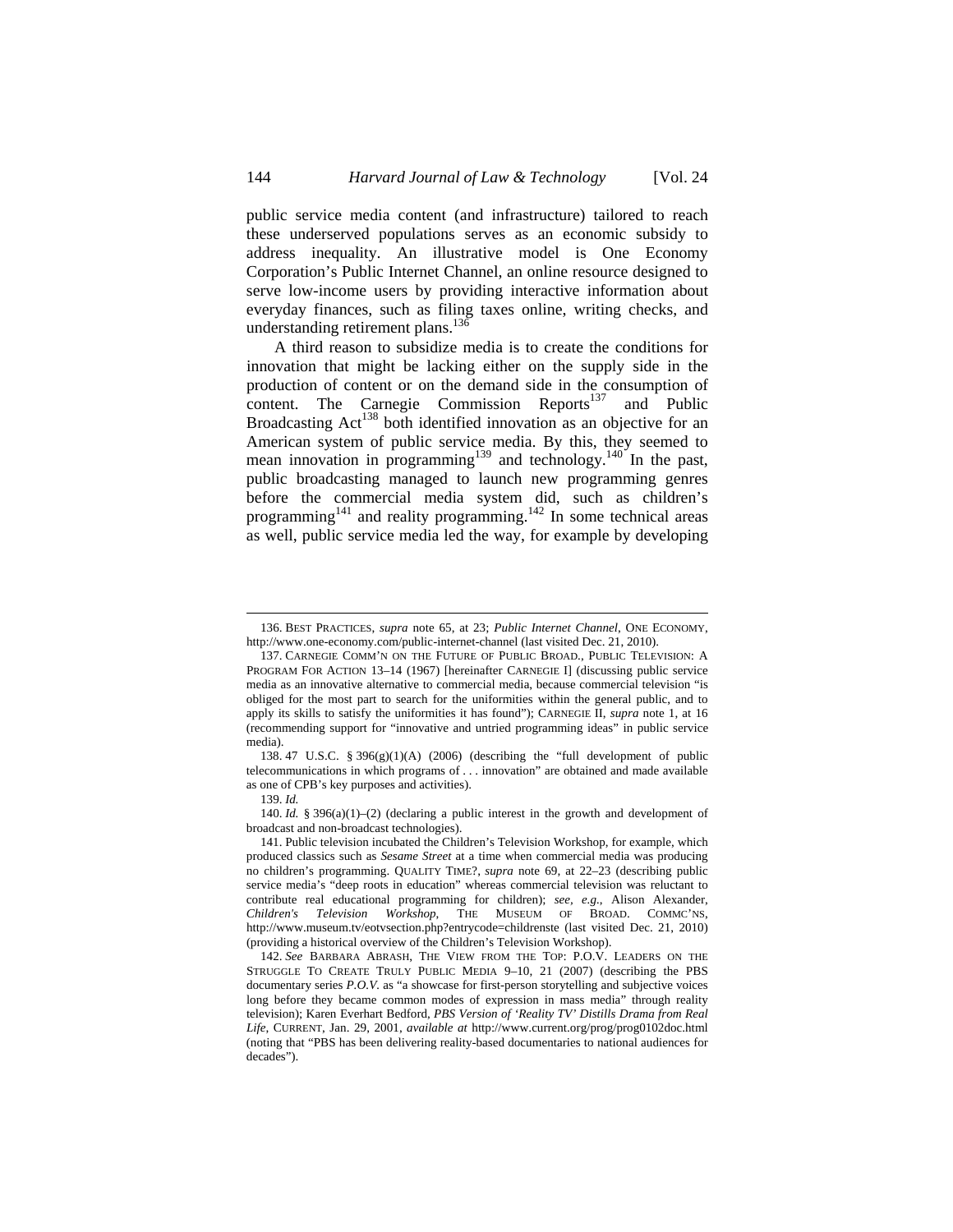closed captioning and a satellite system to distribute programming nationwide.<sup>143</sup>

Innovation happens at the consumer end as well. Today, of course, media consumers are also producers of media. They may upload as much as they download and tweet, post, and blog about the media they consume.<sup>144</sup> There may be media content and applications that are designed to enhance how consumers re-create and enhance received media that public service media alone supplies. There is another kind of consumer innovation that has always been available, even in the 20th century media environment. This has gone by many names, such as "horizon stretching,"<sup>145</sup> "social dividend,"<sup>146</sup> or "merit goods."<sup>147</sup>

These terms relate to the idea that while the commercial market seeks to respond to consumer preferences that are well established and bankable, consumers do not necessarily bring all their preferences fully formed to the marketplace.<sup>148</sup> As a result, a purely market-based approach can create "a danger that consumers will under-invest in their own tastes, experience and capacity to comprehend because it is only in retrospect that the benefits of such investment become apparent."<sup>149</sup> These consumers may be prepared to innovate with their preferences when exposed to more possibilities than the market will

146. CARNEGIE II, *supra* note 1, at 297.

147. ANNEX 11, *supra* note 117 (arguing that "high quality programming is a merit good"); ANNEX 8, *supra* note 120, at 203 (describing quality broadcasting as a "merit good"); *see also* CARNEGIE I, *supra* note 137, at 92–99 (emphasizing quality and excellence as goals for public service media).

148. *See, e.g.*, BAKER, *supra* note 123, at 87–95 (arguing that media preferences are endogenous to market dynamics); ANNEX 11, *supra* note 117 (describing how public service media can serve as a leader rather than a follower of public opinion, sometimes determining coverage independent of stated consumer preferences); SUNSTEIN, *supra* note 129, at 73–74 (2001) (describing the role of intermediaries in endogenous preference formation).

149. GILLIAN DOYLE, UNDERSTANDING MEDIA ECONOMICS 66 (2002) (quoting ANNEX 8, *supra* note 120, at 203).

<sup>143.</sup> JAMES DAY, THE VANISHING VISION: THE INSIDE STORY OF PUBLIC TELEVISION 310 (1995) ("PBS, in significant ways, pioneered the use of the newer technologies. It was the first national network to distribute its programs by satellite, the first to televise in stereo sound, and the first to develop and use Closed Captioning for the hearing handicapped and Descriptive Video Service for the blind."); Strayer, *supra* note 101, at 4; *History of Public Broadcasting in the United States, Timeline: 1980s*, CURRENT, http://www.current.org/ history/timeline/timeline-1980s.shtml (June 9, 2006) (noting that PBS developed closed captioning, and began offering it in 1980).

<sup>144.</sup> *See, e.g.*, Jack M. Balkin, *Digital Speech and Democratic Culture*, 79 N.Y.U. L. REV. 1, 6–9 (2004) (discussing the trend of users increasingly publishing and distributing their own content through digital media); Benkler, *supra* note 18, at 562–64 (discussing the trend of users as producers of information, especially for noncommercial purposes). This blending of the consumer and producer brings to mind notions of the "prosumer," a term first coined by Alvin Toffler in the 1980s. ALVIN TOFFLER, THE THIRD WAVE 284–85 (1980). Social software has also enabled users to interact and produce more of their own content. *See e.g.*, Michael J. Madison, *Social Software, Groups, and Governance*, 2006 MICH. ST. L. REV. 153, 163–64 (classifying types and uses of social software).

<sup>145.</sup> *See e.g.*, Hargreaves Heap, *supra* note 114, at 114 (describing underdevelopment of "horizon stretching" programs as a legitimate source of market failure).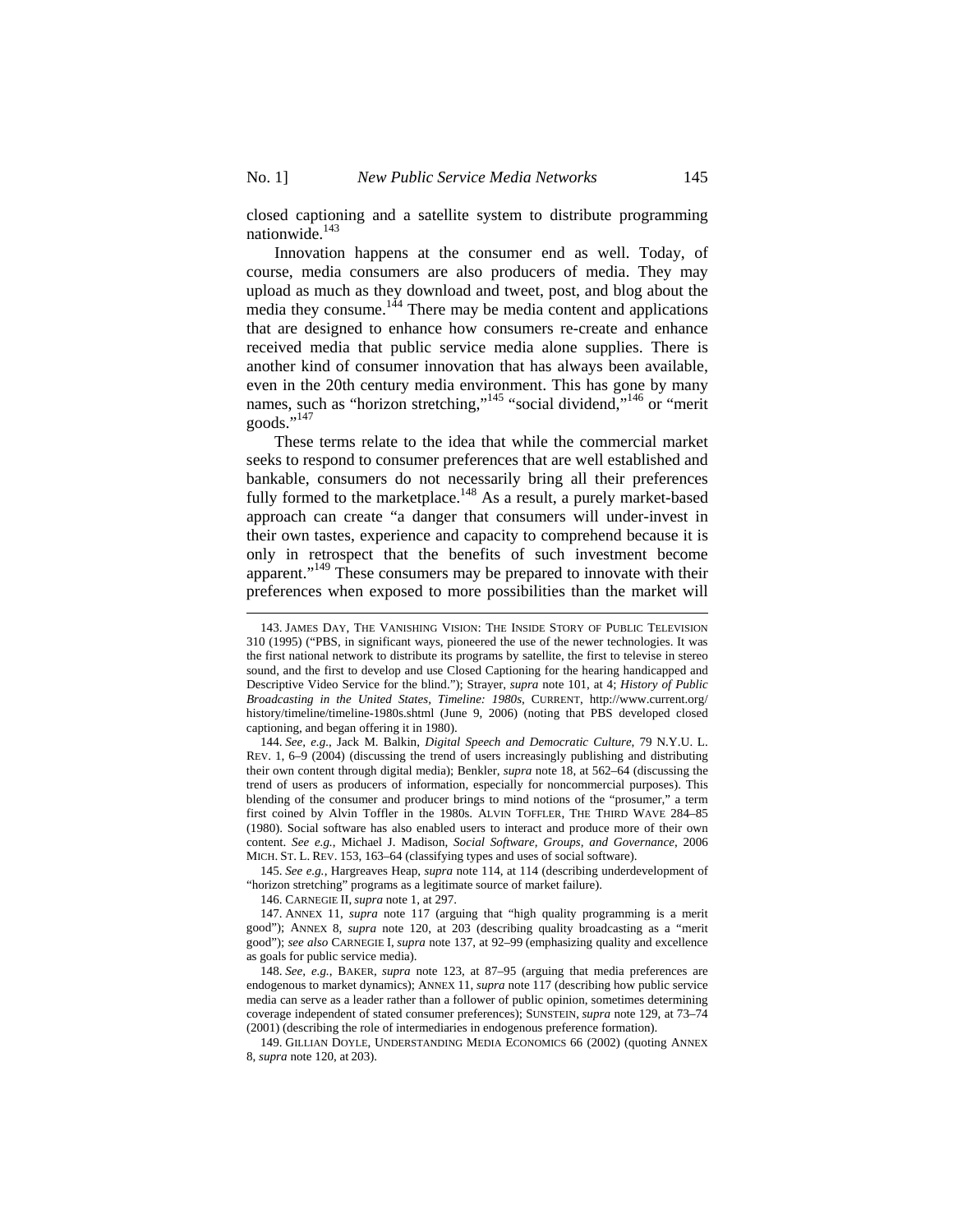supply. Public service media can create laboratories for this kind of experimentation and thereby foster the development of preferences outside of marketplace constraints on what is possible. It is for this reason that there are public subsidies for museums, the fine arts, and other kinds of goods that the public may value only after exposure to them.

#### 2. The "How" of Public Service Media Content

It hardly needs stating that the methods available for media content delivery have dramatically changed since the Public Broadcasting Act was enacted. Most obviously, public service media content, like all media content, is delivered over multiple platforms, including the Internet and mobile networks.<sup>150</sup> Digital capabilities have also changed the construction of public service media content, which must continue to evolve, and more quickly, to speak to the "digital natives" who expect to be able to manipulate rich blends of text, audio, video, and other multimedia.151 Public service media entities need to harness these digital capabilities by offering a diverse, innovative range of media, be they social network tools, $152$  crowdsourced mapping,<sup>153</sup> or educational online games.<sup>154</sup> The promising projects that are already underway demonstrate the potential of public service media to be more relevant and engaging to a decisively digital demographic.<sup>155</sup>

<sup>150.</sup> GUPTA CONSULTING, *supra* note 65, at 5 ("Media content from a broad array of sources, especially Web-based, is usurping content offered by traditional outlets for consumer share of mind."). PBS, for example, reaches nearly 21 million people online each month. *About PBS*, PUB. BROAD. SERV., http://www.pbs.org/aboutpbs/ (last visited Dec. 21, 2010). Podcasts and live streaming have also been an extremely successful form of media consumption. NPR podcasts are downloaded over 15 million times a month, and its mobile web site is viewed 4.5 million times a week. NPR Comments, *supra* note 108, at 2.

<sup>151.</sup> PUBLIC MEDIA 2.0, *supra* note 2, at 5 (emphasizing that public service media needs to be dynamically connected to the new multiplatform, participatory digital environment); Jack M. Balkin, *Media Access*, 76 GEO. WASH. L. REV. 101, 104–05 (2008) (reviewing the changes from traditional conduits of media to new business models that encourage mass participation); *see also* Madison, *supra* note 144, at 157–63 (classifying and describing types of social software, which capitalize on highly interactive online tools that characterize the digital native world).

<sup>152.</sup> *See, e.g.*, LENS ON ATLANTA, http://www.lensonatlanta.org/ (last visited Dec. 21, 2010) (offering social networking tools to connect neighborhood organizations, arts and educational resources, and regional leaders with residents and each other).

<sup>153.</sup> BEST PRACTICES, *supra* note 65, at 37 (describing WNYC's Are You Being Gouged? tool, where users report prices of milk, beer, and lettuce onto a crowd-sourced map); Silver et al., *supra* note 2, at 278 (citing WNYC's "Uncommon Economic Indicators" project, which visually mapped listener-contributed stories by location).

<sup>154.</sup> Silver et al., *supra* note 2, at 277 (describing the issues-oriented game World Without Oil, produced by the Independent Television Service to simulate a sustained energy crisis).

<sup>155.</sup> *See* BEST PRACTICES, *supra* note 65, at 36–39 (offering public service media examples of projects that experiment with and integrate innovative digital technologies).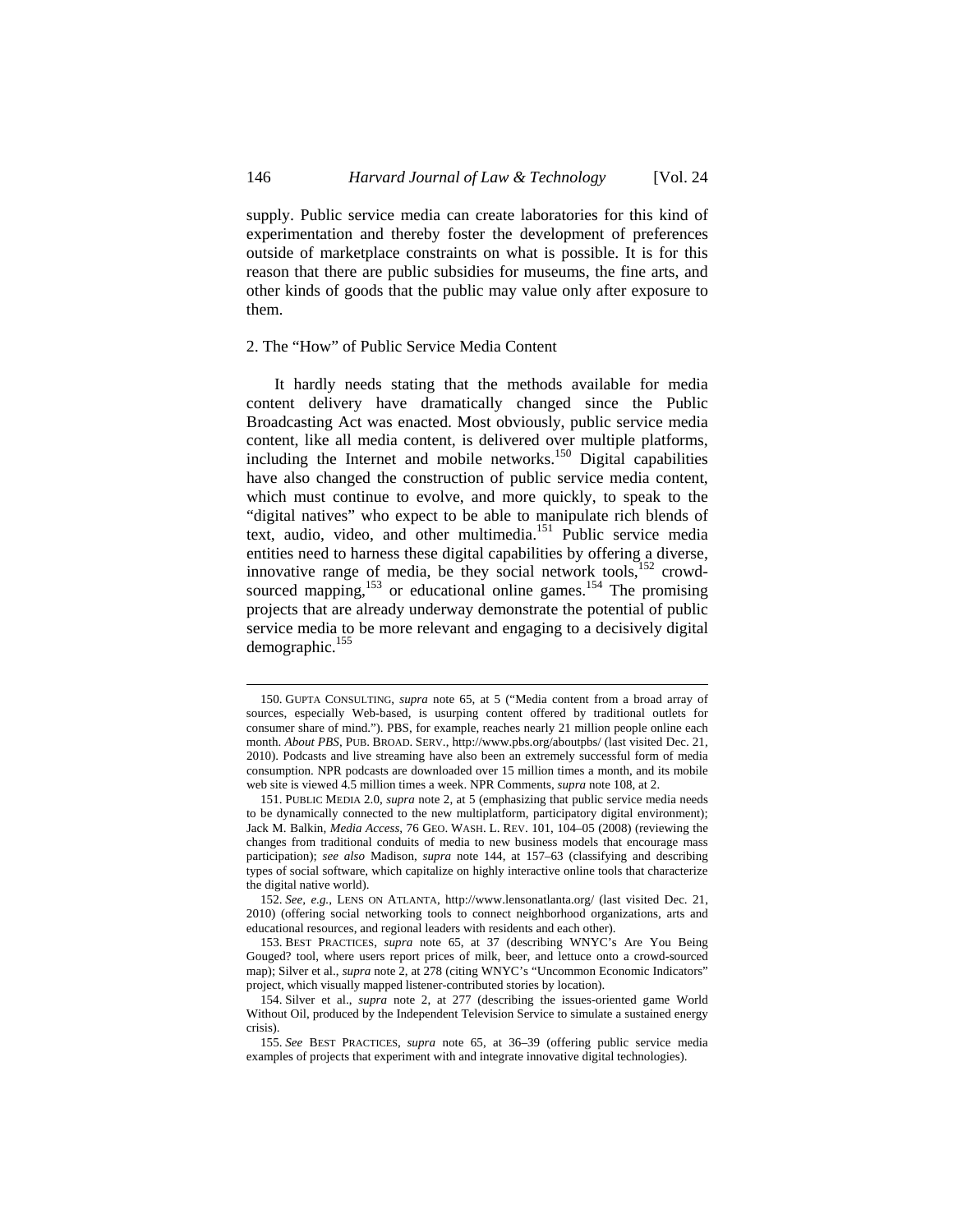## 3. The "Who" of Public Service Media

Related to the expanding array of public service media genres is the expanding array of public service media practitioners. In the past, the entities responsible for the bulk of public service media content were public broadcasting stations, working at times with independent producers.156 The production of media content was necessarily an expensive and specialized process. Digital technology has democratized the production of media content, dramatically lowering the barriers of entry to those who would express themselves through audiovisual media.157 In addition, digital networks make collaboration among different kinds of producers much easier. As a result, there is today a much larger range of independent media outlets that are unaffiliated with broadcasters but share their noncommercial structure and public service mission.<sup>158</sup>

Some of the best newsgathering and cultural projects are collaborations with these independent organizations, which often have deep connections to the local community and are producing diverse, original, and engaging content.<sup>159</sup> A public television station in Kentucky, for example, coordinated with online platforms and community groups to produce online content and a television series promoting health literacy for children, families, and minorities.<sup>160</sup> In the San Francisco Bay Area, a public station partnered with local museums and universities and used its website as a multimedia hub to integrate radio, TV, and online community coverage, through features such as a community blog. $161$ 

159. Silver et al., *supra* note 2, at 281–82.

<sup>156.</sup> *See, e.g.*, WILLIAM HAWES, PUBLIC TELEVISION: AMERICA'S FIRST STATION: AN INTIMATE ACCOUNT 78–81 (1996) (describing how national public broadcasting programs in the 1960s were recorded on tape and film and distributed to affiliates by mail, and were produced by a mix of stations, independent producers, and others abroad through exchange agreements).

<sup>157.</sup> Balkin, *supra* note 144, at 6–9 (describing the effects of digital media in democratizing free speech).

<sup>158.</sup> *See, e.g.,* COCHRAN, *supra* note 2 at 14–18 (identifying a range of new noncommercial news and information initiatives that should be deemed "public media").

<sup>160.</sup> *See, e.g.*, Comments of the Association of Public Television Stations, A National Broadband Plan for Our Future, GN Docket No. 09-51, at 6 (Fed. Commc'ns Comm'n July 21, 2009), *available at* http://fjallfoss.fcc.gov/ecfs/document/view?id=7019917683; *KET Health Programs*, KY. EDUC. TELEVISION, http://www.ket.org/health/ (last visited Dec. 21, 2010).

<sup>161.</sup> BEST PRACTICES, *supra* note 65, at 30–31; *see also About Us*, THE BAY CITIZEN, http://www.baycitizen.org/about/ (last visited Dec. 21, 2010) (describing itself as "a nonprofit, nonpartisan news organization dedicated to fact-based, independent reporting on civic and community issues in the San Francisco Bay Area"). The success of these and other multi-platform efforts have caught the eye of other public broadcasting organizations that see the need to fundamentally restructure their operations. *See, e.g.*, PAUL STARR ET AL., A FUTURE FOR PUBLIC MEDIA IN NEW JERSEY 10, http://www.njpp.org/ files/rpt\_publicmedia.pdf (2010) (identifying several existing public media models that "have shown how to build multi-platform public media on that foundation," and concluding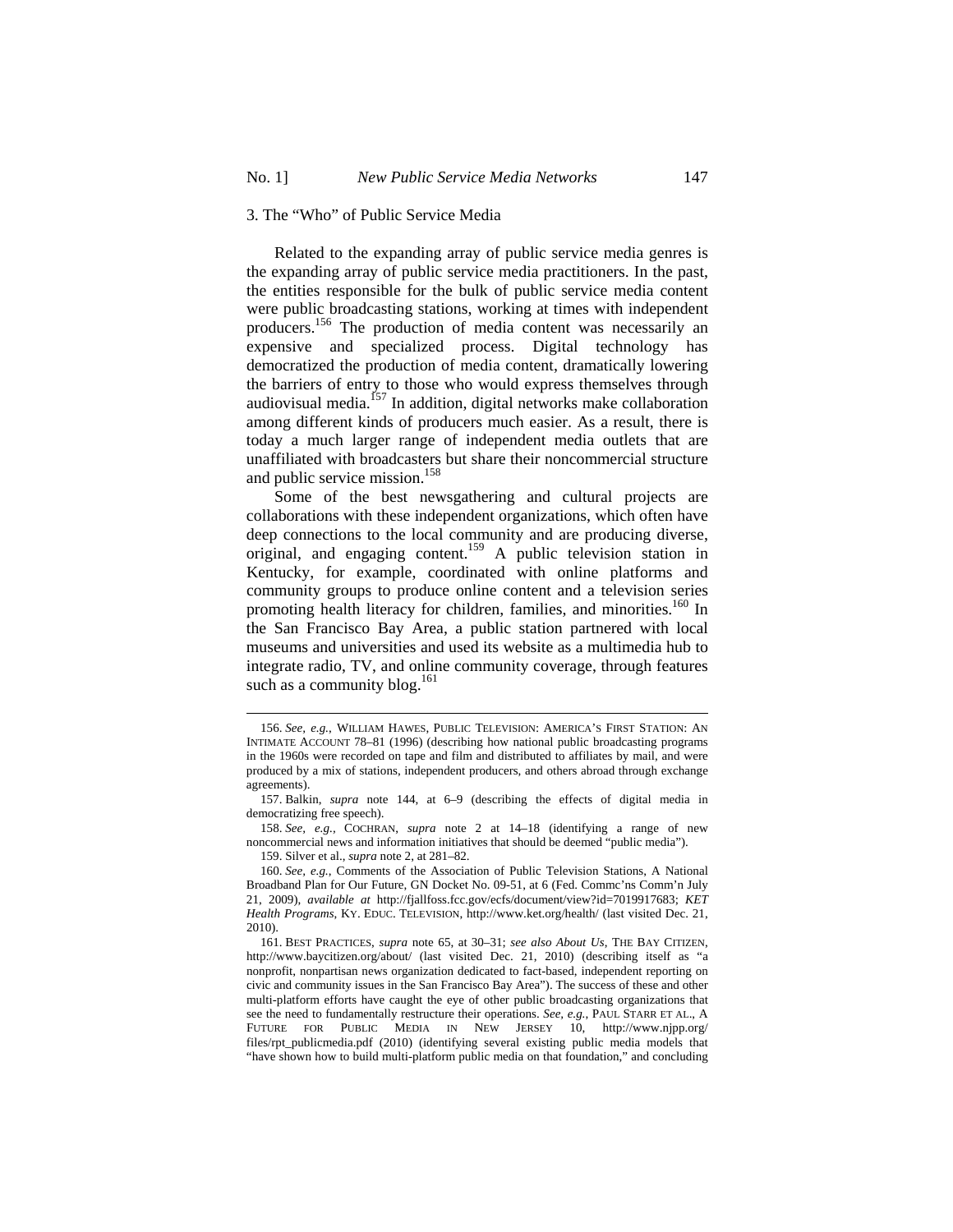The public service media network need no longer be limited to a hub and spoke arrangement of local stations moving content in and out of national centers. Instead, the digital media networks can be somewhat decentralized, allowing individual, content-producing nodes to exchange content with others across the network. In addition to traditional public broadcasting stations, these nodes now include groups as diverse as local universities, ethnic media, commercial newspapers, public policy think tanks, and online social networks.<sup>162</sup> Incorporating non-broadcasters into the chain of media creation and distribution in this way is key to adapting to the digitally networked environment.<sup>163</sup> Figure 2 below presents one visualization of this collaborative environment based on Jessica Clark and Pat Aufderheide's *Public Media 2.0* report.



This depiction illustrates the key feature of the public service media creation layer: modularity.<sup>165</sup> With content production modules

that "New Jersey needs to create that foundation if it is to move ahead with the larger project of building a network of public media organizations that can flourish in the digital age").

<sup>162.</sup> *See generally* PUBLIC MEDIA 2.0, *supra* note 2. 163. *See* PUBLIC MEDIA 2.0, *supra* note 2, at 3.

<sup>164.</sup> *Id.* at 24.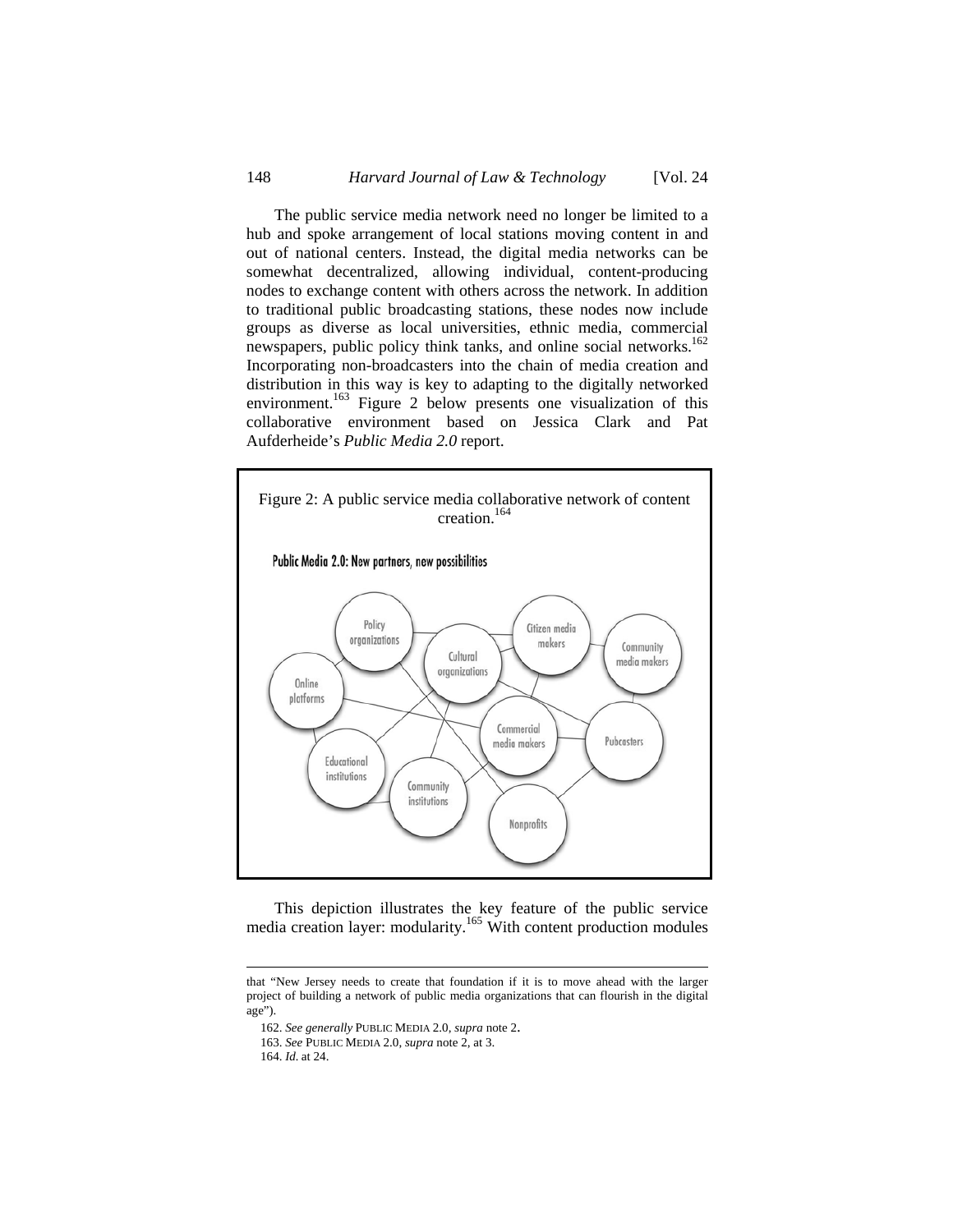connected across a decentralized network, it becomes more feasible to specialize in content creation within a given node's area of expertise — say, science journalism — and then link the nodes together so that they can exchange, remix, and tailor content for their own use and follow-on creativity. In this way, each node can benefit from the others, collectively producing content that is more innovative, more relevant, and more accessible to the public.<sup>166</sup> Noncommercial broadcast stations and other public service media entities can develop specialties in content "verticals," such as health and the environment, and then share this content with others who alone or in partnership with yet more nodes can increase the relevance of the content to particular communities. This is the premise of CPB's new "local journalism centers," which are spread across the country with the mandate to develop particular content specialties that can be networked nationwide.<sup>167</sup>

The maps in Figures 3 and 4 below show the potential for public service media collaboration in content production, either across the country or in a local region.

<sup>165.</sup> *See* Goodman & Chen, *supra* note 14, at 17–19 (discussing modularity of public service media content).

<sup>166.</sup> The advantages of a networked collective model have been well articulated in academic scholarship. *See, e.g.*, YOCHAI BENKLER, THE WEALTH OF NETWORKS 2–5 (2006) (describing a "networked information economy" and discussing the benefits of social production in the network); LAWRENCE LESSIG, REMIX: MAKING ART AND COMMERCE THRIVE IN THE HYBRID ECONOMY 137–41 (2008) (describing "LEGO-ized innovation" as a feature of the Internet's success, where functionality is modularized so that others can build upon and use it in networked community and collaborative spaces); Benkler, *supra* note 18, at 562–65.

<sup>167.</sup> *See Request for Proposals: Grow the Audience: Strengthening Local Journalism*, CORP. FOR PUB. BROAD., http://www.cpb.org/grants/252/cpb\_ strengthlocal\_rfp.pdf (June 11, 2009) (seeking grant proposals for "Local Journalism Centers"); Press Release, Corp. for Pub. Broad., Corporation for Public Broadcasting Launches Two New Local Journalism Centers and Gulf Coast Consortium (Sept. 29, 2010), *available at* http://www.cpb.org/pressroom/release.php?prn=836 (noting "funding for two new Local Journalism Centers . . . [which] will expand the major journalism initiative . . . from five regions to seven regions around the country"). The CPB-funded project Argo is also designed to encourage original local reporting in specialized subject areas relevant to the locale, such as environmental policy, rural economic diversification, and public health. The project is built on a common platform that encourages sharing and access to other groups' work. Press Release, Corp. for Pub. Broad., NPR Launches New Online Local Journalism Venture with CPB and Knight Foundation Funding (Oct. 2, 2009) [hereinafter Argo Press Release], *available at* http://www.cpb.org/pressroom/release.php?prn=776; Karen Everhart, *To Add Depth to Web News, Stations Try Going 'Vertical*,*'* CURRENT (June 10, 2009), *available at* http://www.current.org/news/news0911argo.shtml.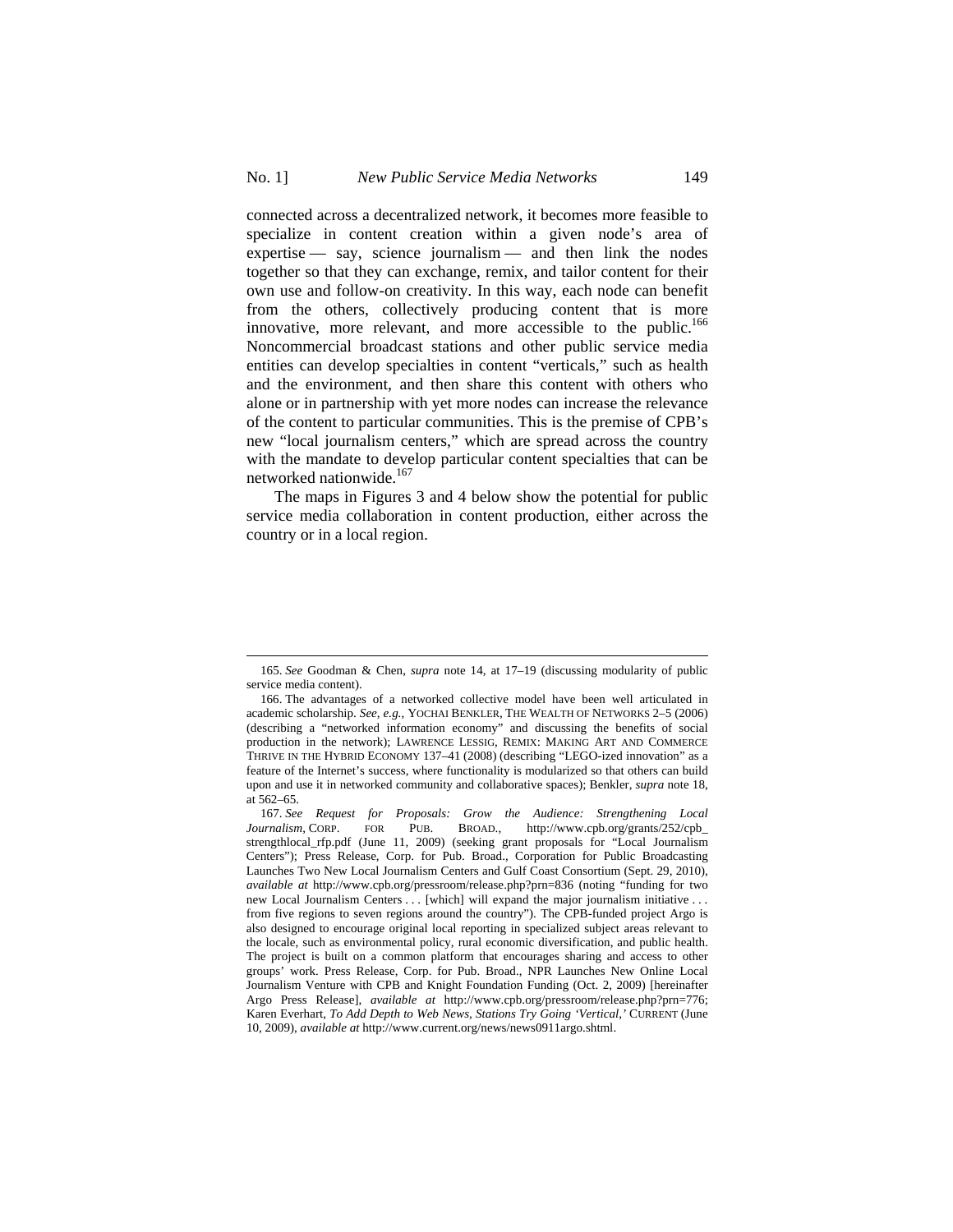

168. All Maps, NATIONAL CENTER FOR MEDIA ENGAGEMENT, http://mediaengage.org/ googlemap/all\_maps.cfm (last visited Dec. 21, 2010).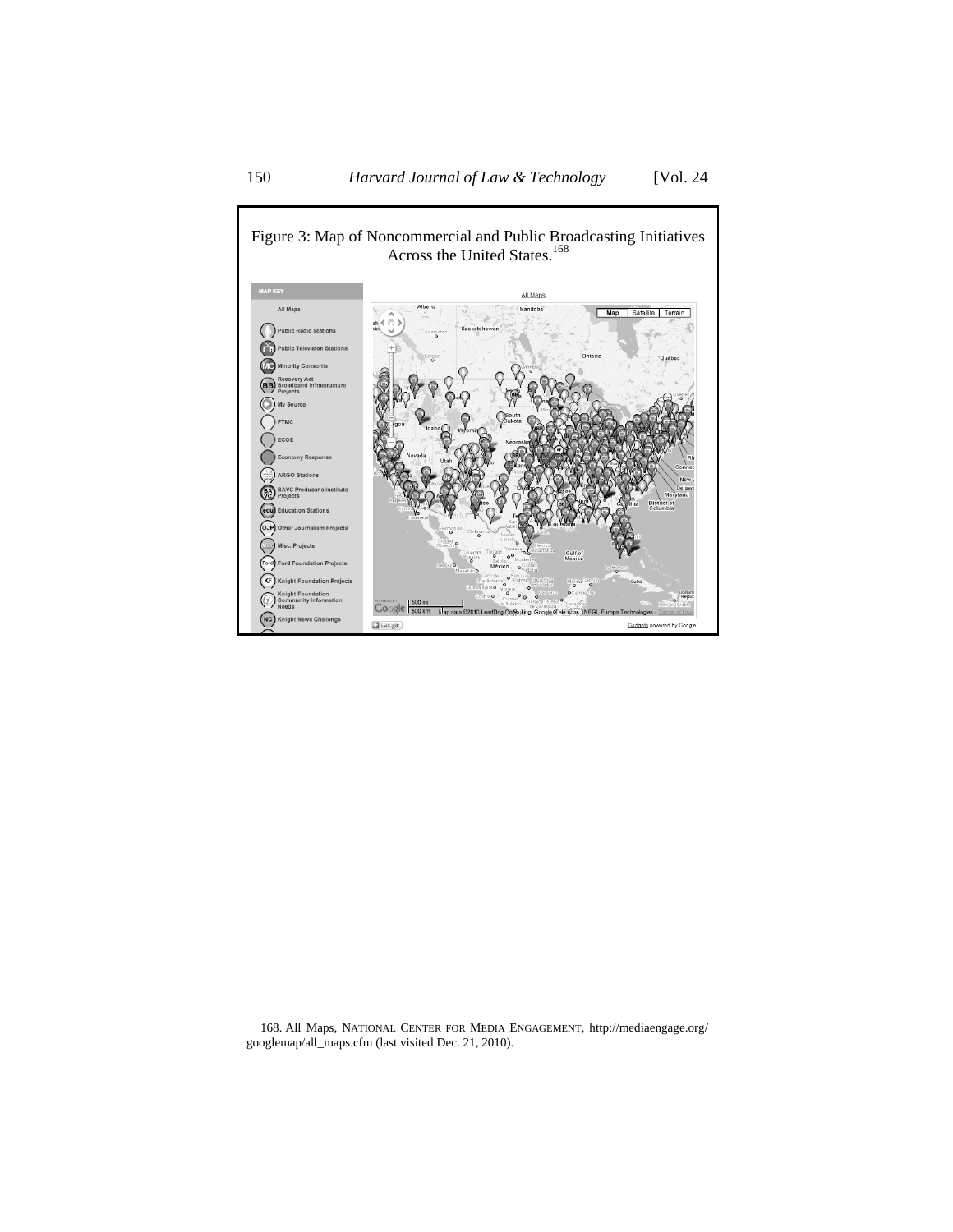

In addition to modularity with respect to fully completed units of content, any given unit of content — e.g., the story or the program may also be broken down into components. Charlie Firestone, for example, has distilled the functions involved in producing a news story into such separate tasks as fact-finding, verification, and analysis.<sup>170</sup> In some instances, for some kinds of content, digital collaboration allows disaggregation of these tasks, thereby increasing specialization, efficiency, and productive capacity across the network.

Modularity through the public service media content layer creates possibilities for widely distributed and innovative content creation, efficient collaboration within and across communities, and more responsive forms of digital content. A policy structure that fails to provide incentives and funding for this kind of creation fails to support the purposes of public service media content. The Public Broadcasting Act and associated policies fail in just this way, largely through omission. There is almost no dedicated funding for creators that operate independently from broadcasting stations and very little

<sup>169.</sup> *Id.* (zoomed in on the Northern California area).

<sup>170.</sup> Charles M. Firestone, *The Pixelization of Journalism*, HUFFINGTON POST (Apr. 29, 2010, 2:41 PM), http://www.huffingtonpost.com/charles-m-firestone/the-pixelization-ofjourn\_b\_557318.html.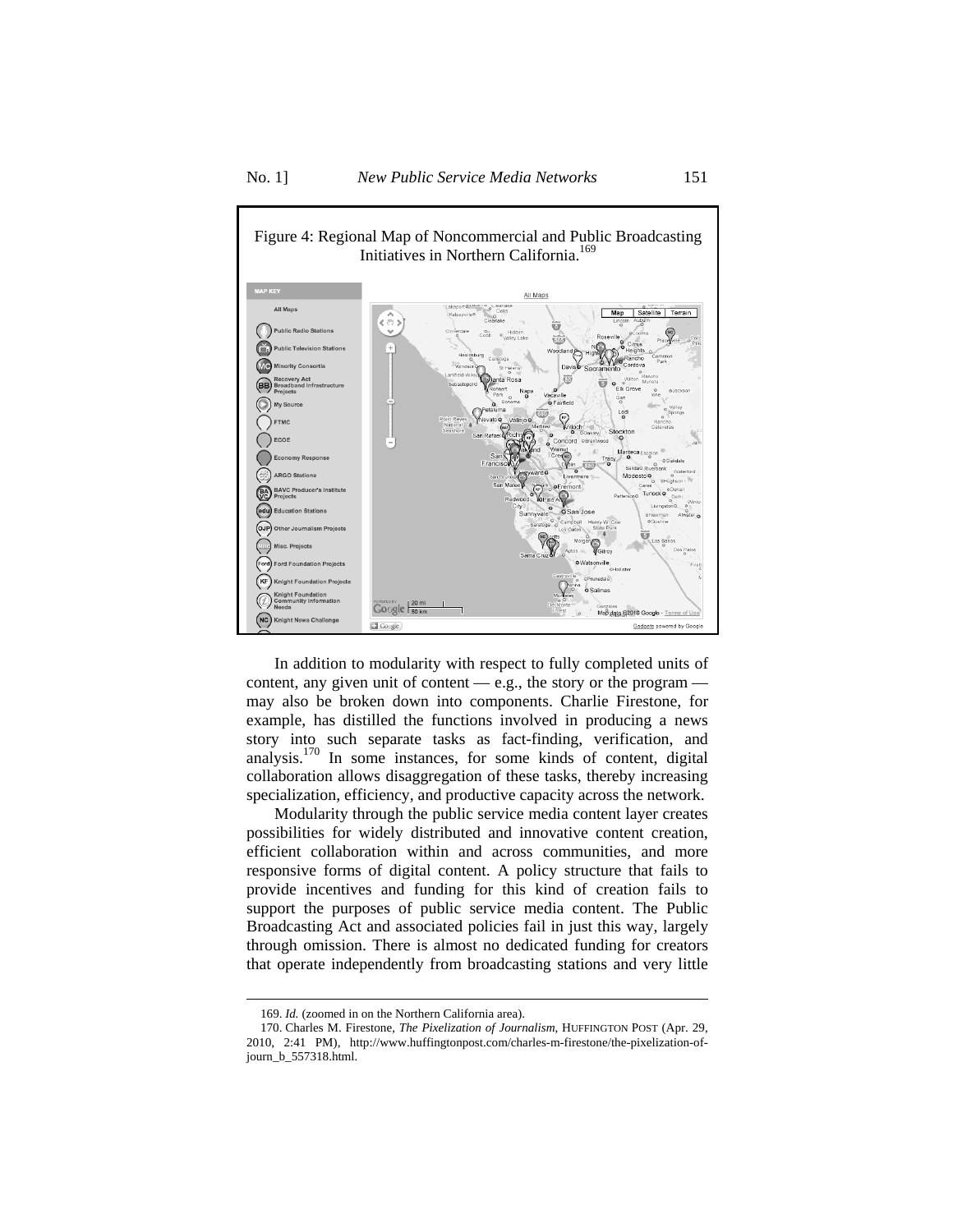structural incentive for broadcasters to network content in innovative and collaborative ways. We address this policy failing in Part IV below.

### *C. Curation Layer*

Above the creation layer is the curation layer. Curation refers to two related, but distinct, functions. The first is the aggregation and promotion of public service media content, broadly defined (and perhaps even other kinds of content), that intentionally and directly serves the public service media mission. The second is the creation and support of open, searchable platforms that enable others to grab public service media content and curate it themselves or, through new creation, to extend the value and utility of content otherwise lost to ephemeral broadcast. The curation layer, like the other layers in the model, is independent from adjacent functions and consists of networked modules. Those who curate public service media content need not be the same as those who produce it or transmit it. In addition, curation can take place at various nodes across the network, and can be performed by many different kinds of entities.

The aggregation function of curation has always been central to the public service media mission. One of the purposes of the Public Broadcasting Act and the creation of a national network of public broadcasting stations was to curate the best of what was being produced at local levels.<sup>171</sup> PBS and NPR aggregated national program schedules for prime time and "drive time" by selecting programs from independent and local station producers.172 The thinking was that, by fostering economies of scale through national distribution, national networks, and a national program schedule on television and radio would enable more and better production.<sup>173</sup> Of course, the inherent scarcities of the broadcast world meant that any national program schedule — indeed, any broadcast schedule at all constrained consumer choice.<sup>174</sup> Programming that was not included

<sup>171. 47</sup> U.S.C. §§ 396(a) (2006) (mentioning the public interest in developing local programming and communications); *see also* CARNEGIE I, *supra* note 137, at 92–99 (describing public television's goals to be a system of stations, focused on and intended to "deepen a sense of community in local life"); JARVIK, *supra* note 67, at 23 (stating that PBS was "initially designed as a mere routing system for program exchange" from local stations); Rowland, *supra* note 69, at 5 (describing how the 1967 Act built upon "the tradition and imperatives of the largely decentralized, locally focused U.S. system of noncommercial radio and television").

<sup>172.</sup> *See* ENGELMAN, *supra* note 67, at 99 (discussing how NPR sought out programs from member stations to develop its "public affairs and cultural programming").

<sup>173.</sup> *See supra* note 68 and accompanying text.

<sup>174.</sup> CHRIS ANDERSON, THE LONG TAIL 18 (2006) (contrasting the "world of scarcity" in the broadcasting era to "a world of abundance" with online distribution and retail (emphasis omitted)); Goodman, *Media Policy out of the Box*, *supra* note 113, at 1392 (discussing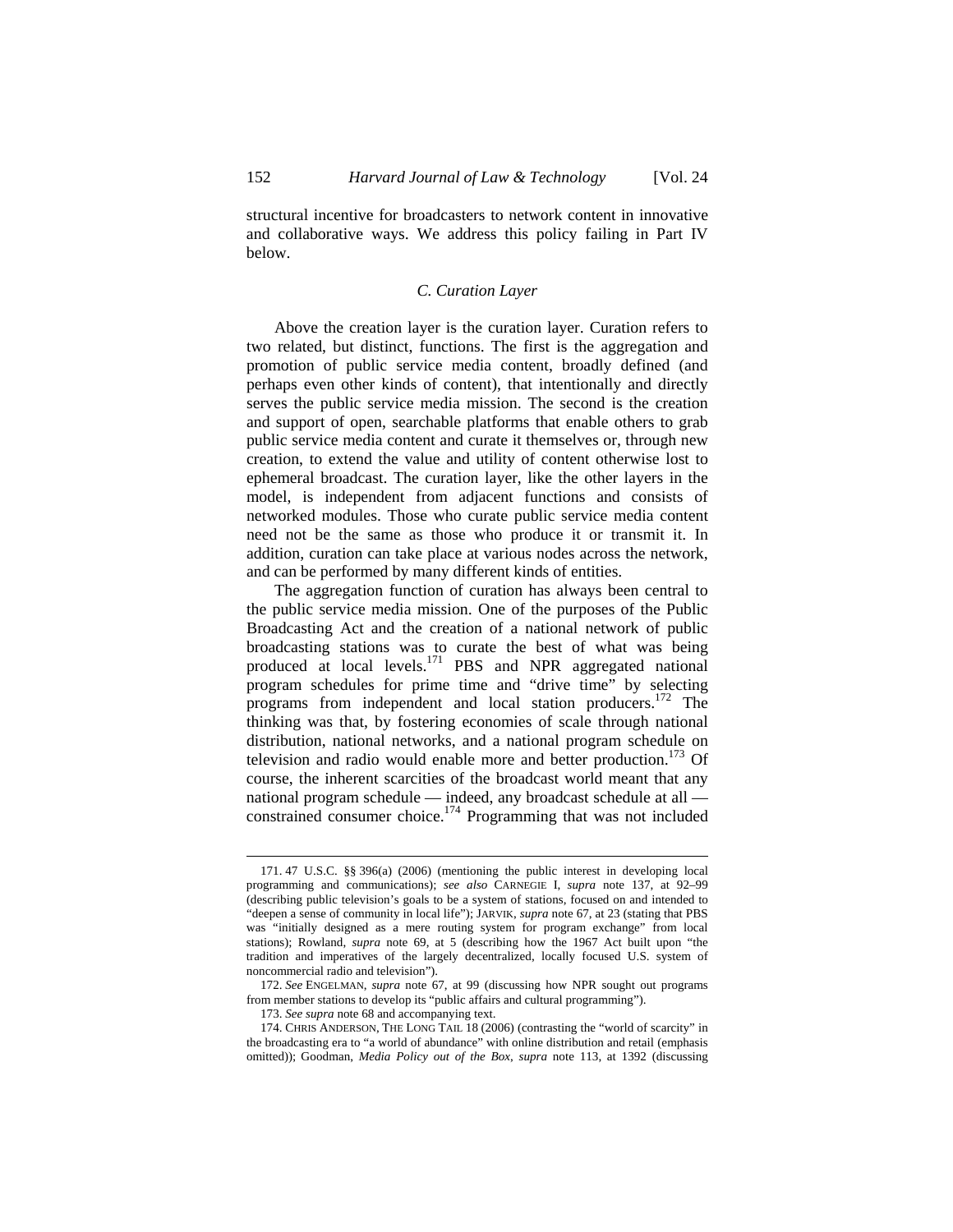$\overline{a}$ 

on the broadcast dial could not find an audience and would not be produced.

Digital technologies and media consumption habits today have fundamentally changed the job of curation, but have not diminished its importance. Curators of information no longer control the delivery of a "program schedule" or constrain consumer choice. Whatever appears in a linear programming schedule can usually be disaggregated and consumed on demand, by use of digital video recorders and online streaming. And whatever does not appear in a programming schedule can still find an audience by appealing to other sources of curatorial authority. These alternative sources of curation can be found in search engines such as Google, recommendation engines such as Digg, and social media sites such as Facebook.<sup>175</sup> Whereas the world of content constraint allowed aggregators to determine consumer choice, the world of content abundance allows them merely to guide consumer choice. Guidance of this kind is growing in value. As information comes at us faster, in greater quantities, and in smaller bits, we experience information overload.<sup>176</sup> The role of the curator in this environment is to serve as a trusted intermediary to filter and accredit information, thereby assisting in the

twentieth-century conditions where "video content was scarce and audience attention was abundant").

<sup>175.</sup> *See* Jeff Jarvis, *AP Took It to the Wire But Needs To Rethink Its Role*, THE GUARDIAN (London), June 30, 2008, http://www.guardian.co.uk/media/2008/jun/ 30/digitalmedia (contrasting the "content economy v[ersus] the link economy," which views links as "the currency of the new media economy," because online content is deemed "valueless if no one sees it"); Jeff Jarvis, *The Imperatives of the Link Economy*, BUZZ MACHINE BLOG (July 28, 2008, 8:57 AM), http://www.buzzmachine.com/2008/ 07/28/the-imperatives-of-the-link-economy/ (expanding the concept of the link economy into four imperatives); *see also* Benkler, *supra* note 18, at 567–68 (describing how the Internet is permitting much greater disaggregation and distribution of formerly mass media functions).

<sup>176.</sup> The problem of information overload is well established. *See* Yochai Benkler, *Siren Songs and Amish Children: Autonomy, Information, and Law*, 76 N.Y.U. L. REV. 23, 105 (2001) ("An important concern regarding widely distributed information production systems is the issue of information overload and the absence of means to determine what is worthwhile and what is not." (citing Ira S. Nathenson, *Internet Infoglut and Invisible Ink: Spamdexing Search Engines with Meta Tags*, 12 HARV. J.L. & TECH. 43, 51–57 (1998) (describing literature that treats overload or "data smog" as a primary problem in information economy))). *See generally* DAVID LEWIS, INFORMATION OVERLOAD: PRACTICAL STRATEGIES FOR SURVIVING IN TODAY'S WORKPLACE (1999) (suggesting techniques to deal with information overload); DAVID SHENK, DATA SMOG: SURVIVING THE INFORMATION GLUT (1997) (arguing that increases in information availability can lead to increases in ignorance); KRISTAN J. WHEATON, THE WARNING SOLUTION: INTELLIGENT ANALYSIS IN THE AGE OF INFORMATION OVERLOAD (2001) (suggesting techniques to deal with information overload); RICHARD SAUL WURMAN, INFORMATION ANXIETY (1990) (positing that the information overload brought on by modern-day communications leads to anxiety over the gap between data and knowledge).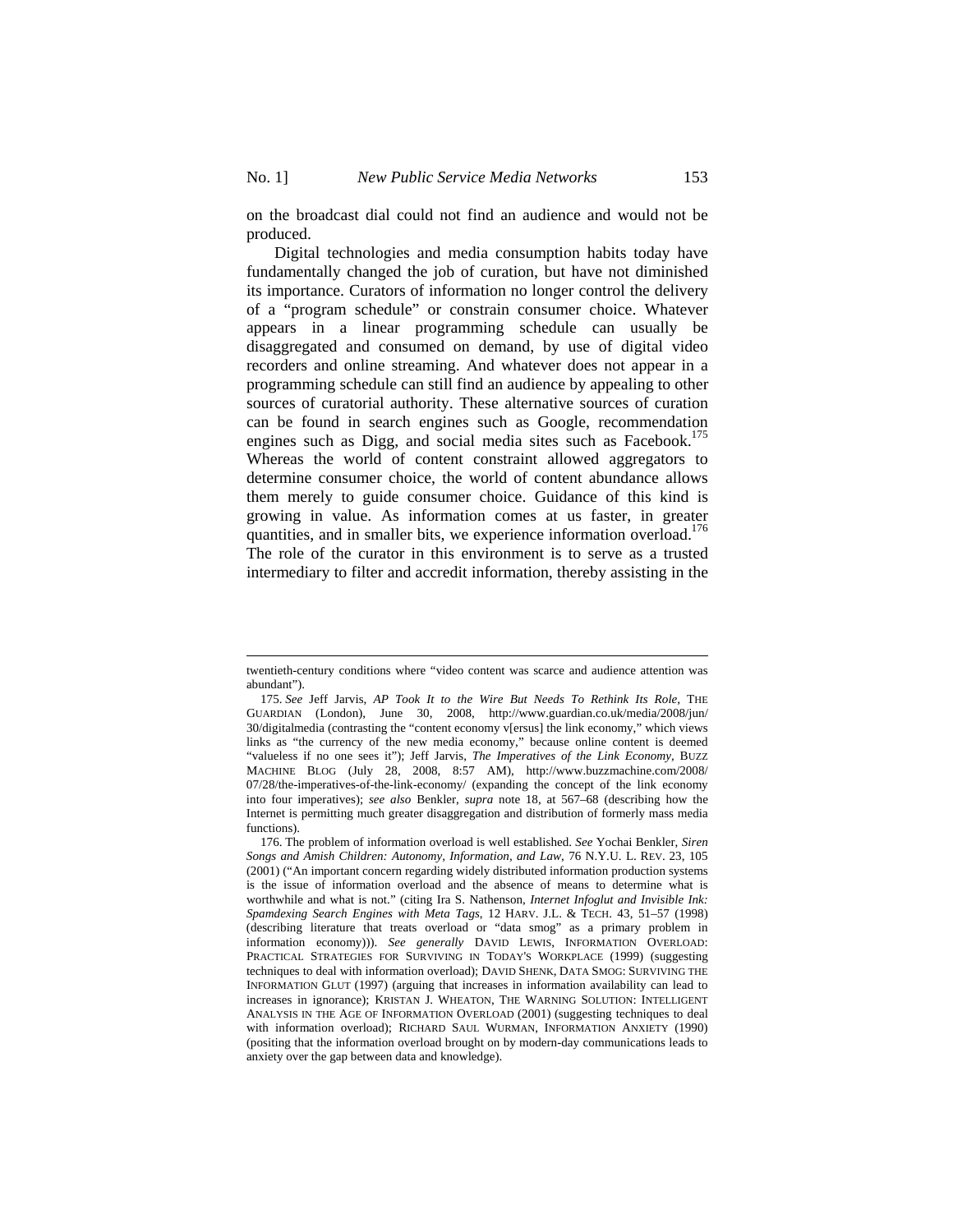increasingly difficult task of making information consumption choices. $17$ 

There are multiple sources of valuable curatorial authority. Commercial networks and brands, such as Fox News and Disney, provide one source of authority. Another source of authority comes from the algorithms we rely on to conduct searches. This is what Clay Shirky has called "algorithmic authority."<sup>178</sup> Yet another source of authority is what we might call "social authority." Social authority emerges from social software that allows friends or members of common communities to share recommendations based on overlapping tastes and values.<sup>179</sup>

Public service media can play a valuable role in complementing these other sources of authority by augmenting the salience of mission-oriented information and narratives. The public service media entities that have engaged in content production and distribution over the last half-century have built a public trust that is unparalleled in either the media or other markets. PBS, for example, is one of the most trusted brands in the U.S. economy.<sup>180</sup> The brand value built up in the content and distribution layers can be leveraged into the curation layer for the benefit of content that may or may not come from the same entities. In other words, public service media entities can use their earned public trust, community connections, technological assets, and editorial capacities to raise the profile of high-quality content.<sup>181</sup>

<sup>177.</sup> *See* J.M. Balkin, *Media Filters, the V-chip, and the Foundations of Broadcast Regulation*, 45 DUKE L.J. 1131, 1148 (1996) ("All communications media produce too much information. . . . As a result, all media give rise to filtering by their audience, or, more importantly, by people to whom the audience delegates the task of filtering."); *see also* Beth Simone Noveck, *Designing Deliberative Democracy in Cyberspace: The Role of the Cyber-Lawyer*, 9 B.U. J. SCI. & TECH. L. 1, 40–43, 57–58 (2003) (discussing filtering and selection mechanisms that reduce information overload); Frank Pasquale, *Copyright in an Era of Information Overload*, 60 VAND. L. REV. 135 (2007) (same).

<sup>178.</sup> Clay Shirky, *A Speculative Post on the Idea of Algorithmic Authority*, SHIRKY.COM (Nov. 15, 2009, 4:06 PM), http://www.shirky.com/weblog/2009/11/a-speculative-post-onthe-idea-of-algorithmic-authority/ ("Algorithmic authority is the decision to regard as authoritative an unmanaged process of extracting value from diverse, untrustworthy sources, without any human standing beside the result . . . ."); *see also* Frank Pasquale, *Assessing Algorithmic Authority*, MADISONIAN.NET (Nov. 18, 2009), http://madisonian.net/2009/11/ 18/assessing-algorithmic-authority/ (questioning the reliability and credibility of algorithmic authority).

<sup>179.</sup> Social tagging technologies such as rating mechanisms at Amazon.com, eBay.com, or Digg.com, where members of a group use labels, ratings, and evaluations made by other individuals or entities in the group, are one such implementation of exercising peer authority. Madison, *supra* note 144, at 163–64 (discussing types of social tagging technologies); *see also* BENKLER, *supra* note 166, 75–80 (describing the "relevance/accreditation" process of peer-produced valuation).

<sup>180.</sup> *See* Strayer, *supra* note 101 (citing statistics ranking PBS as the most trustworthy U.S. institution and second-best use of 2008 federal tax dollars by the public).

<sup>181.</sup> *See* THE DIGITAL FUTURE INITIATIVE PANEL, DIGITAL FUTURE INITIATIVE: CHALLENGES AND OPPORTUNITIES FOR PUBLIC SERVICE MEDIA IN THE DIGITAL AGE 94–99 (2005), http://www.newamerica.net/files/nafmigration/archive/Doc\_File\_2766\_1.pdf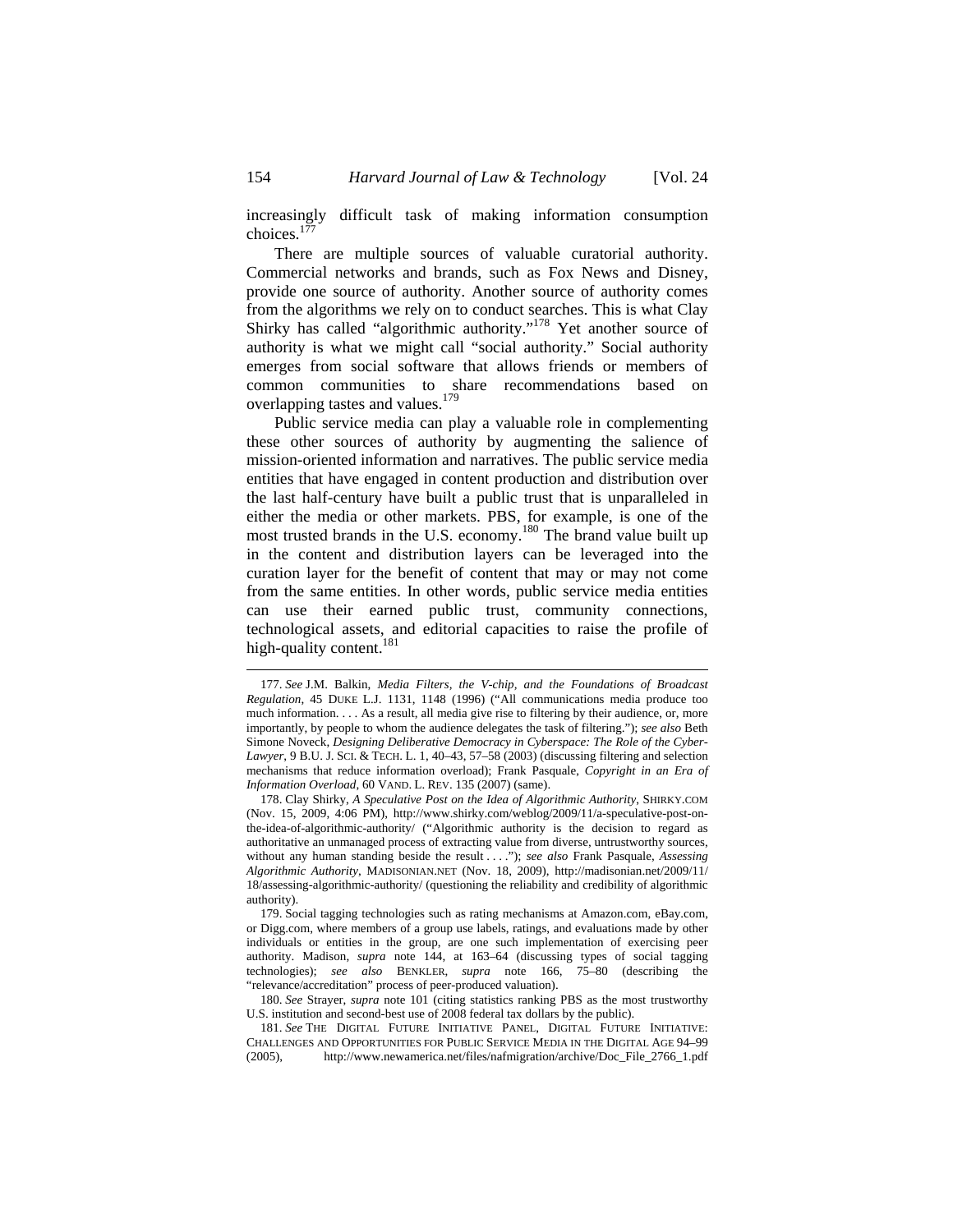$\overline{a}$ 

The Public Radio Exchange<sup>182</sup> ("PRX") provides an example of how this can work. PRX is a new kind of public service media entity. It does not hold a broadcast license, and therefore is not part of the infrastructure layer. It does not produce content, and therefore is not part of the creation layer. Rather, PRX curates over 20,000 independently produced noncommercial radio programs.<sup>183</sup> It serves as a programmer of sorts, making quality judgments about audio content before that content achieves mass distribution on the radio. It also serves as a market-maker, giving new voices a platform for more widespread distribution by clearing copyrights and arranging for payments back to radio producers.<sup>184</sup> Although PRX is principally a business-to-business curator, facilitating transactions in the public radio station market, it also brings content directly to consumers and engages consumers in the content selection process. Consumers are encouraged to write reviews, create playlists, join the PRX social network, and offer feedback to public radio producers.<sup>185</sup>

In addition to its role as content aggregator, PRX exemplifies the second curatorial function as well: platform support. Scholars have come to recognize the importance of accessible archives in the information ecology.186 Commercial entities have done a poor job,

<sup>(</sup>proposing that public service media entities create "a Web-based 'engine' that allows parents, teachers and the general public to access the vast, and hopefully rapidly growing, universe of public service media content"). The content need not be limited to domestic topics, either; the International Television Service has curated international content as well. *FAQ*, INT'L TELEVISION SERV., http://www.itvs.org/about/faq (last visited Dec. 21, 2010) ("ITVS International's funding can support both international producers create [sic] for the U.S. and U.S. public television work for export to television networks abroad.").

<sup>182.</sup> PUB. RADIO EXCHANGE, http://www.prx.org/ (last visited Dec. 21, 2010).

<sup>183.</sup> *See* KNIGHT COMMISSION, *supra* note 2, at 51; Silver et al., *supra* note 2, at 276 (2009); PUBLIC MEDIA 2.0, *supra* note 2, at 13–14.

<sup>184.</sup> PUB. RADIO EXCHANGE, *supra* note 182.

<sup>185.</sup> Pub. Radio Exchange, *PRX.org: Help Make Public Radio More Public*, BLIP.TV, http://blip.tv/play/gYJCjdADAg (last visited Dec. 21, 2010).

<sup>186.</sup> Alyssa N. Knutson, Note, *Proceed with Caution: How Digital Archives Have Been Left in the Dark*, 24 BERKELEY TECH. L.J. 437, 439 (2009) ("Scholars widely acknowledge that preservation of and access to cultural artifacts is necessary for a robust cultural life. . . . [A]ccess to collective knowledge leads to the creation of new creative expression."); *see, e.g.*, ARCHIVES, DOCUMENTS AND INSTITUTIONS OF SOCIAL MEMORY: ESSAYS FROM THE SAWYER SEMINAR 165–68 (Francis X. Blouin, Jr. & William G. Rosenberg eds., 2007) (introducing a collection of essays discussing how archives can "play a critical role in the formation of social or collective memories," not only because archivists decide what is remembered or forgotten, but also because they can shape cultural assumptions about what counts as knowledge); Guy Pessach, *[Networked] Memory Institutions: Social Remembering, Privatization and Its Discontents*, 26 CARDOZO ARTS & ENT. L.J. 71, 75 (2008) ("[L]andscapes of history and social remembering are . . . major forces in the construction of ideologies and people's preferences."); Pamela Samuelson, *Google Books Search and the Future of Books in Cyberspace*, 39 (UC Berkeley Pub. Law Research Paper No. 1535067, 2010), *available at* http://papers.ssrn.com/sol3/papers.cfm?abstract\_id= 1535067 (discussing the value of knowledge embedded in research libraries as "part of the cultural heritage of . . . humankind[,] which should be widely available and preserved for future generations"); *see also* NATIONAL BROADBAND PLAN, *supra* note 3, at 304 ("[Public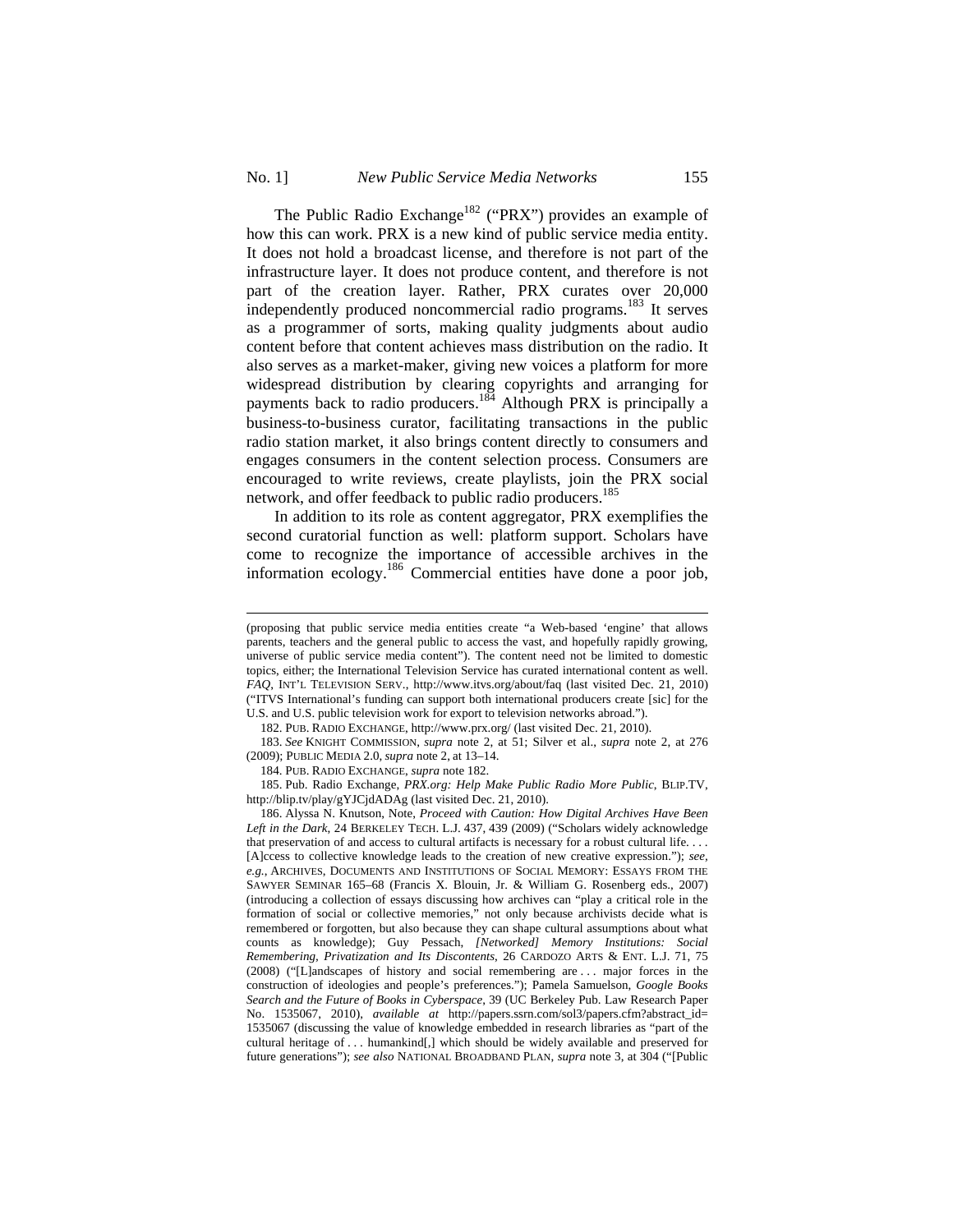often for reasons related to intellectual property rights, of making electronic media content available over digital platforms. For example, there is no good way to access digital recordings of local news from decades past (or, indeed, to get access to these recordings in any form).<sup>187</sup> Google, with its controversial Google Books project,<sup>188</sup> is trying to create a searchable archive of the printed word, notwithstanding the intellectual property rights clearance problems.<sup>189</sup> This effort has given rise to fears that a commercial entity like Google could control access to collective wisdom and national heritage.<sup>190</sup>

Noncommercial, mission-oriented archival platforms could allay these fears, provided that they were committed to open access and fostered the curatorial and creative efforts of others. CPB has taken on this challenge with an ambitious new project called the American Archive. The American Archive seeks to "identify, restore, digitize, and distribute audio and visual assets held by American public media stations and producers."<sup>191</sup> Working in association with national digital media archives, including the Library of Congress, the American Archive envisions making this content accessible to and searchable by educational and cultural institutions, public

service media's] archival content could provide tremendous educational opportunities for generations of students and could revolutionize how we access our own history . . . .").

<sup>187.</sup> *See, e.g.*, WGBH Comments, *supra* note 71, at 8–10 (describing the clearance problems, costs, and legal risks besetting current efforts to archive public service media assets, such as the *American Archive* and *The Boston TV News Digital Library* project); *see also About the Vanderbilt Television News Archive*, VANDERBILT UNIVERSITY, http://tvnews.vanderbilt.edu/web/tvnews/about/?SID=20100303351806640 (last visited Dec. 21, 2010) (describing the News Archive's partial repository of news broadcasts from U.S. national television networks, but also explaining that the project is restricted by copyright provisions and does not include public service media works).

<sup>188.</sup> *See generally About Google Books*, GOOGLE, http://books.google.com/intl/en/ googlebooks/about.html (last visited Dec. 21, 2010); Ryan Singel, *The Fight over the Google of All Libraries: An (Updated) Wired.com FAQ*, WIRED (Feb. 18, 2010, 8:34 AM), http://www.wired.com/epicenter/2010/02/the-fight-over-the-worlds-greatest-library-the-

wiredcom-faq/ (providing an overview of basic aspects of the Google Books project and its surrounding controversies).

<sup>189.</sup> *See* Knutson, *supra* note 186, at 463–65 (discussing the Google Books settlement that arose out of an intellectual property dispute with authors and publishers); David Kravets, *Google Books Fosters Intellectual, Legal Crossroads*, WIRED (Feb. 18, 2010, 9:07 AM), http://www.wired.com/threatlevel/2010/02/google-books-fosters-intellectual-legalcrossroads (offering an overview of clearance problems); Tom Krazit, *Last Words? Google Books to Get Final Hearing*, CNET (Feb. 17, 2010, 3:51 PM), http://news.cnet.com/8301- 30684\_3-10455385-265.html (providing a review of legal developments surrounding the Google Books settlement).

<sup>190.</sup> *See* Pamela Samuelson, *Academic Author Objections to the Google Book Search Settlement*, 9 J. ON TELECOMM. & HIGH TECH. L. (forthcoming 2010), at 3–4, 6, *available at*  http://papers.ssrn.com/sol3/papers.cfm?abstract\_id=1553894 (discussing fears from authors and national library associations that Google might have control over "access to information, patron privacy, and intellectual freedom"); *see also* Samuelson, *supra* note 186, at 44 ("[T]he future of public access to the cultural heritage of humankind embodied in books is too important to leave in the hands of one company and one registry that will have a de facto monopoly over a huge corpus of digital books and rights in them.").

<sup>191.</sup> WGBH Comments, *supra* note 71, at 8.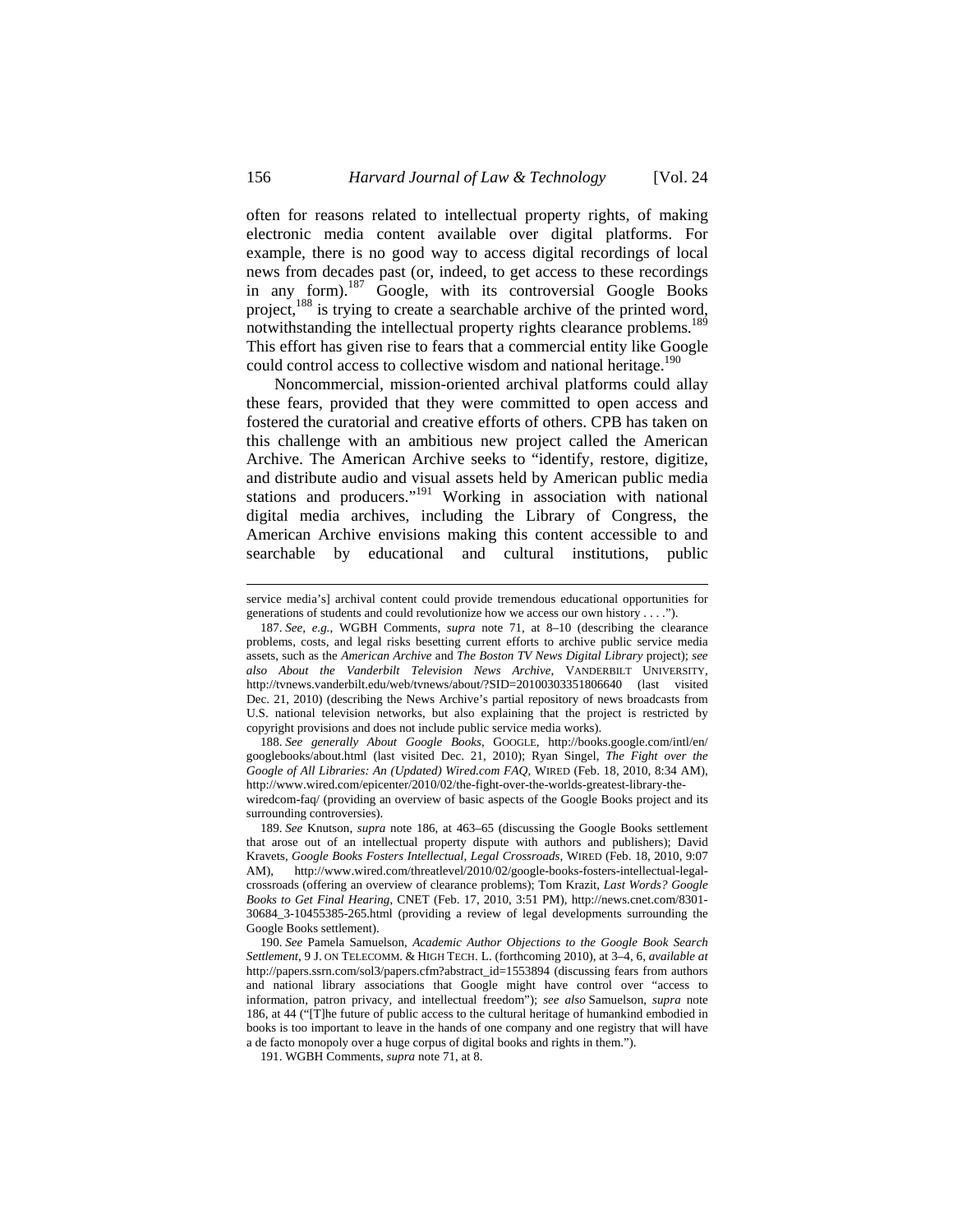broadcasting stations, and the general public.<sup>192</sup> NPR and others are undertaking to build a related Public Media Platform that would provide a platform for digital public service media content to reside, permitting the use and re-use of this content according to terms that must be worked out.<sup>193</sup> By making content searchable and available on reasonable terms, public service media curators could support more productive use of the content layer and encourage innovators to write applications for public service media content that magnified its expressive value and the possibility of follow-on creation.<sup>194</sup>

There are significant technical obstacles to the creation of open digital platforms that allow access to rich archives of historical material. As media representatives have warned the current administration, "[b]illions of dollars worth of content assets" have yet to be indexed, archived, and made digitally accessible, and some are already in "danger of physical loss through disintegration and obsolescence."<sup>195</sup> In addition, intellectual property rights make it difficult for any entity to make content available for digital distribution that was created for other purposes.<sup>196</sup> Experiments like PRX are only possible because NPR worked through these obstacles and adopted an Application Protocol Interface ("API") that allowed third party curators to organize content and third party application developers to make that content maximally accessible to the public.<sup>197</sup> These steps essentially allowed content curation to become a distributed function, giving would-be curators access to the content layer below.

<sup>192.</sup> *Id.*; Comments of the Association of Public Television Stations, A National Broadband Plan for Our Future, GN Docket No. 09-51, at 4–5 (Fed. Commc'ns Comm'n July 21, 2009), *available at* http://fjallfoss.fcc.gov/ecfs/document/view?id=7019917683.

<sup>193.</sup> *See* NPR Comments, *supra* note 108, at 3–4.

<sup>194.</sup> *See* Dennis Haarsager, *NPR's Digital Distribution Strategy*, TECHNOLOGY360 (Sept. 8, 2008), http://technology360.typepad.com/technology360/2008/09/nprsdigital-di.html (describing several kinds of digital "distributed distribution" efforts in public service media).

<sup>195.</sup> Letter from Patricia Harrison, President and CEO, CPB, Paula Kerger, President and CEO, PBS, and Dennis Haarsager, Interim President and CEO, NPR, to President-Elect Barack Obama (Jan. 2, 2009), *available at* http://www.current.org/pbpb/documents/ stimulus-request-Jan09.pdf (requesting stimulus funds for media projects, including archival work).

<sup>196.</sup> NATIONAL BROADBAND PLAN, *supra* note 3, at 304–05 (noting that current copyright exemptions "no longer fulfill their original purpose" and "should be updated to facilitate the distribution of the highest quality programming on 21st century digital platforms," and acknowledging the difficulties in obtaining clearances from intellectual property rights holders for archival purposes); WGBH Comments, *supra* note 71, at 4–9 (describing in detail the various difficulties that prevent public broadcasters from distributing new and old archived materials).

<sup>197.</sup> *See* NPR Comments, *supra* note 108, at 1–4; *see also* Rekha, *New, Improved Public Radio Player Now Live in iTunes*, PUB. RADIO EXCHANGE (Mar. 2, 2010) http:// blog.prx.org/2010/03/new-improved-public-radio-player-now-live-in-itunes/ (describing the use of NPR API "as a source of station schedule data and on-demand programs").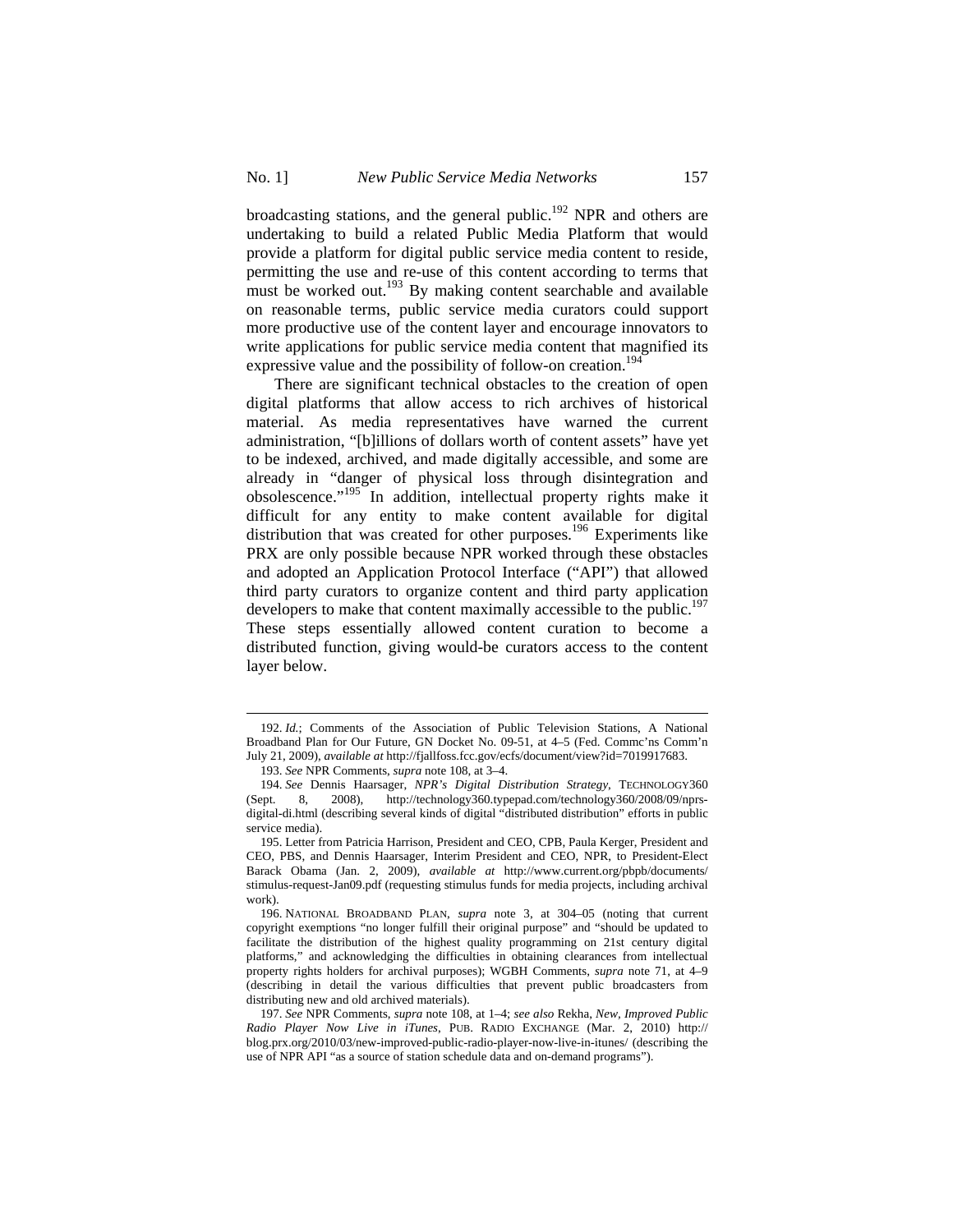The Knight Commission's 2009 landmark report, the product of a detailed examination of the information needs of today's American communities, concluded that the health of a community's information ecology depends on its ability to "sift, organize and evaluate information."198 This health depends, in other words, on information curation. The layered model of the network suggests that this task should be distributed across the network, with a diversity of curators using different forms of authority to create meaning from information made accessible and searchable over open platforms. There is currently no recognition in the law governing public service media that distributed curation is a value. There is no funding for an explicitly curatorial function. And there is scarcely any support for curation that takes place outside of the bundled broadcast creation and distribution functionality. In Part IV, we propose a change.

### *D. Connection Layer*

The concept of connectivity infuses all layers of the public service media network. Building middle-mile infrastructure, producing public service media content, and curating that content over open platforms — all of these functions connect individuals to content that the market does not supply. The connection layer, which is the uppermost interface between individuals and public service media, describes those functions that are specifically and exclusively focused on engaging individuals and communities with public service media content. These functions are concerned with making public service media content matter to the public.

The Public Broadcasting Act specifically charges public service media entities with the task of reaching out to the public and engaging people with media content and information.<sup>199</sup> Although the rationale for outreach was never made explicit, the need for media engagement strategies follows naturally from the purposes of public service media content. Above, we outlined three principal justifications for public service media content related to commercial market gaps: to increase positive externalities (namely social capital and democratic engagement), to distribute information more equitably, and to support innovation in the supply and consumption of information. $200$ 

Some kinds of information need not be engaged with in order to produce positive externalities. As Robert McChesney and John Nichols note in their recent book *The Death and Life of American* 

<sup>198.</sup> KNIGHT COMMISSION, *supra* note 2, at 12–13.

<sup>199. 47</sup> U.S.C. § 396(a)(8) (2006) ("Public telecommunications services constitute valuable local community resources for utilizing electronic media to address national concerns and solve local problems through community programs and outreach programs.").

<sup>200.</sup> *See supra* Section III.B (discussing economic and noneconomic rationales for public service media).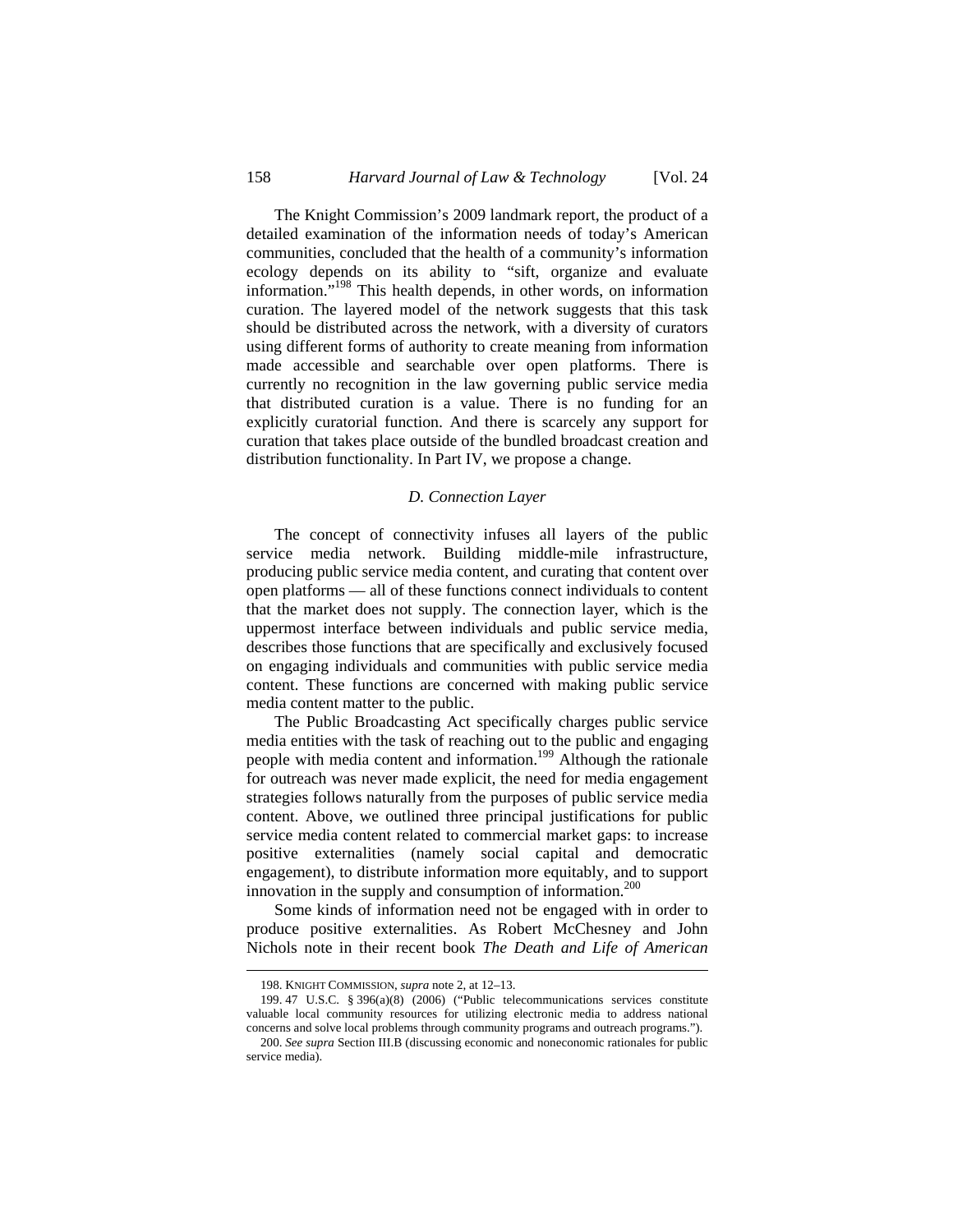*Journalism*, a flourishing press can produce positive results even if the news is initially consumed by very few.<sup>201</sup> This is because journalists can hold the objects of their investigation accountable in the absence of broad audiences to the extent that the information impacts the influential.<sup>202</sup> Those who are never informed may still be happy to have (and to pay for) the information just as those who never visit Yellowstone National Park may have a keen interest in its protection.

However, to the extent that the positive externality we seek includes greater citizen engagement with politics and collective decision-making, information may fail to produce these results unless it actually diffuses among the affected citizenry. We have to assume that citizens confronted with information overload and stretched to keep up with commercial media content will not come to this information without a "nudge."<sup>203</sup> If they would, the commercial marketplace presumably would produce this information. Thus, intentional connection strategies forged outside of the marketplace are usually necessary to capture the positive externalities that the information is capable of generating.<sup>204</sup>

Connection strategies are also important if the goal is to disseminate information to underserved populations. One of the arguments for public service media is that the market may fail to

 $\overline{a}$ 

203. RICHARD H. THALER & CASS R. SUNSTEIN, NUDGE 78–82 (2008) (explaining how free markets can be insufficient in providing the "nudges" people need, requiring government policies to help produce positive externalities).

<sup>201.</sup> MCCHESNEY & NICHOLS, *supra* note 12, at 105 ("Even people who do not regularly consume journalism like the idea that journalism exists . . . . They are willing to pay to see that journalism thrives even if they, for whatever reason, do not themselves plan to partake in it in substantial portions."); *see also* Goodman, *Media Policy out of the Box*, *supra* note 113, at 1456 ("To be sure, some kinds of media products could produce classic third-party positive externalities, even if content drift fails to expose the audience to such products.").

<sup>202.</sup> *See* C. Edwin Baker, *The Media that Citizens Need*, 147 U. PA. L. REV. 317, 324–25 (1998) (describing the importance of the watchdog role of the press, even when the general populace may be unable to or is uninterested in meaningfully understanding the social forces and structural problems at play, because the press can still influence government behavior by keeping it in check); Goodman, *Media Policy out of the Box*, *supra* note 113, at 1456 ("Prime examples . . . are investigative reporting and even the passive filming of public bodies. The press may serve a 'watchdog' function of exposing and deterring abuses simply by documenting proceedings, even if no one is watching.").

<sup>204.</sup> *See, e.g.*, MCCHESNEY & NICHOLS, *supra* note 12, at 110 (pointing out that "[m]any of the nations that enjoy the highest rates of voter participation, civic literacy and civil liberties maintain large direct public subsidies for journalism, through public broadcasting"); *see also* Casey A. Klofstad, *Talk Leads to Recruitment: How Discussions About Politics and Current Events Increase Civic Participation*, 60 POL. RES. Q. 180 (2007) (finding that civic discussion with peers promotes participation in civic activities); Scott D. McClurg, *Social Networks and Political Participation: The Role of Social Interaction in Explaining Political Participation*, 56 POL. RES. Q. 449, 449 (2003) (finding that "the effect of social interaction on participation is contingent on the amount of political discussion that occurs in social networks"). Using technology such as the Internet can also have an appreciable impact on civic and political engagement. M. Kent Jennings & Vicki Zeitner, *Internet Use and Civic Engagement: A Longitudinal Analysis*, 67 PUB. OP. Q. 311, 319 (2003) (finding that "access to the Internet is significantly related to . . . all measures of political involvement, volunteerism, and social trust").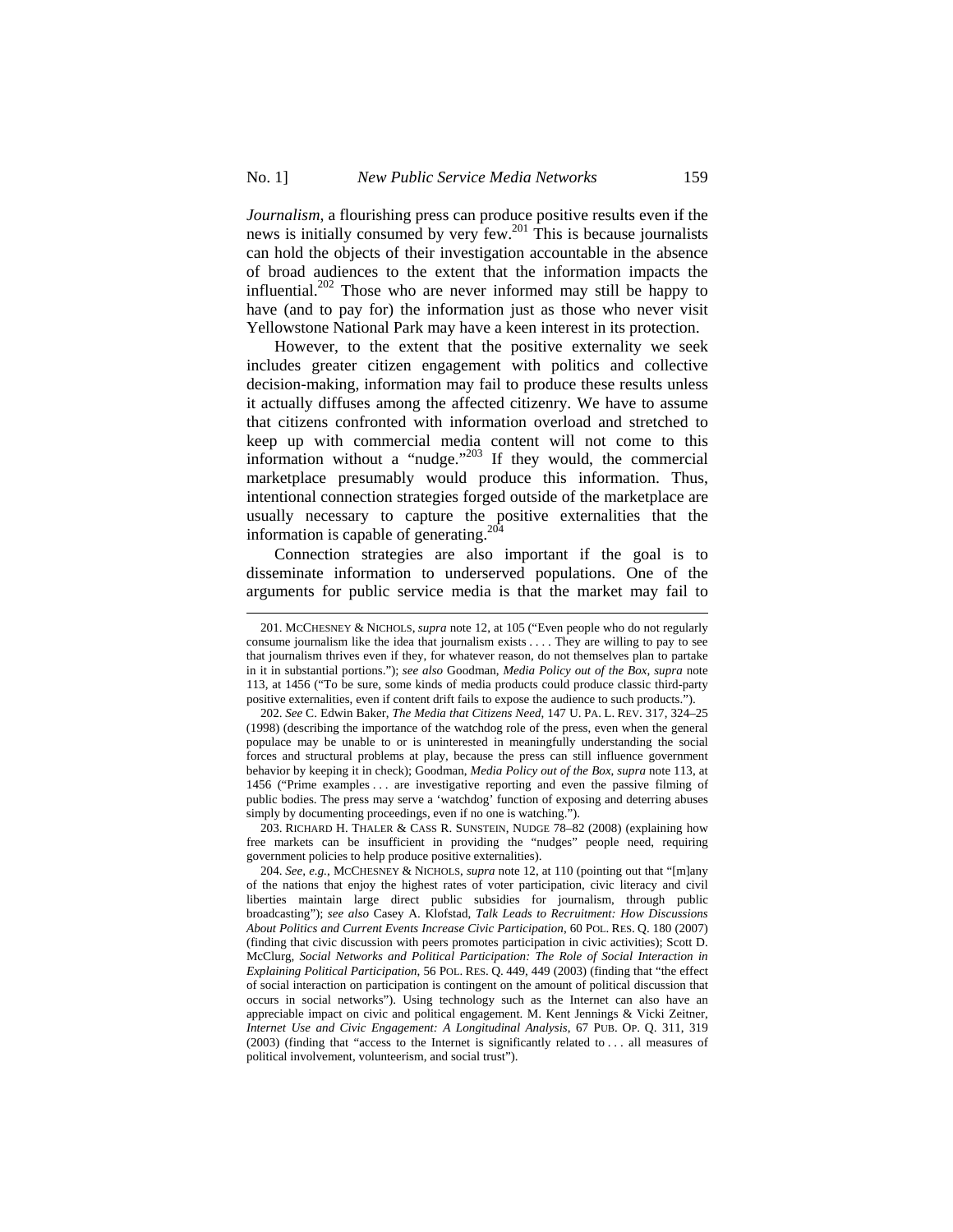produce content users do not initially signal that they want, but which may nonetheless increase social welfare once consumed. Exposure is thus key to the benefit sought, and it may well not happen without intentional engagement strategies. This is all the more true if the content depends on user participation and input as much as on user consumption.

Traditional methods of public service media outreach and engagement have included the production of teaching guides and other ancillary program-related material.205 More recently, legacy public broadcasting stations have started to reach out to other community institutions, such as museums and libraries, to develop joint community outreach initiatives.<sup>206</sup> The objective of these efforts has been to make media more relevant to individual concerns and communities. For example, the relevance and impact of a St. Louis public radio station's reporting on economic recession increased dramatically when tied to local informational programs on how to combat mortgage foreclosure.<sup>207</sup> In other cases, the engagement efforts are tied to translations and outreach in ethnic communities. Twin Cities Public Television, for example, created and then translated a collection of health and safety programs into Spanish, Hmong, Khmer, Lao, Vietnamese, and Somali in order to better reach the diverse communities of Minnesota. 208

<sup>205.</sup> *See, e.g.*, NAT'L CTR. FOR MEDIA ENGAGEMENT, ENGAGEMENT IMPACT RESEARCH SUMMARY — CASE FOR SUPPORT, *available at* http://mediaengage.org/Communicate Impact/ResearchSummary.pdf (last visited Dec. 21, 2010) (recounting how public service media stations collaborated with the National Center for Media Engagement to educate local citizens through phone banks and organize collective viewing sessions of public programming).

<sup>206.</sup> *See* Association of Public Television Stations, *supra* note 160, at 2–10 (listing specific examples of public service media's outreach efforts in education, health awareness, civic participation, and worker development); Goodman, *Media Policy out of the Box*, *supra*  note 113, at 1469–71 (listing examples of public service media initiatives that reach out to schools, libraries, museums, and the workplace to engage a wider audience).

<sup>207.</sup> *See* BEST PRACTICES, *supra* note 65, at 11; Letter from Jack Glamiche, President and CEO of KETC, to Patricia Harrison, President and CEO of CPB, KETC on the Impact of *Facing the Mortgage Crisis* (Sept. 11, 2009), *available at* http://www.cpb.org/ economicresponse/letter\_ketc.html (describing the community impact of the program and claiming "[w]e have an unparalleled opportunity to see [public service media] stations emerge as a significant and relevant force in their local community"). The *Facing the Mortgage Crisis* web site serves as a local online resource and social network offering information on housing, health care, financial counseling, emergency services, and family support for individuals impacted by the economic crisis. CPB is awarding grants to stations that use the St. Louis model to create similar projects in their own communities. *Facing the Mortgage Crisis*, NAT'L CTR. FOR MEDIA ENGAGEMENT, http://www.mediaengage.org/ mortgagecrisis.cfm (last visited Dec. 21, 2010); *see also* FACING THE MORTGAGE CRISIS, http://facingthemortgagecrisis.org/ (last visited Dec. 21, 2010) (describing a similar program in Detroit).

<sup>208.</sup> *Emergency and Community Health Outreach (ECHO)*, THE COMMUNICATION INITIATIVE NETWORK, http://www.comminit.com/en/print/310018 (last visited Dec. 21, 2010). In this case, the spillover effects for the whole community of diffusing information to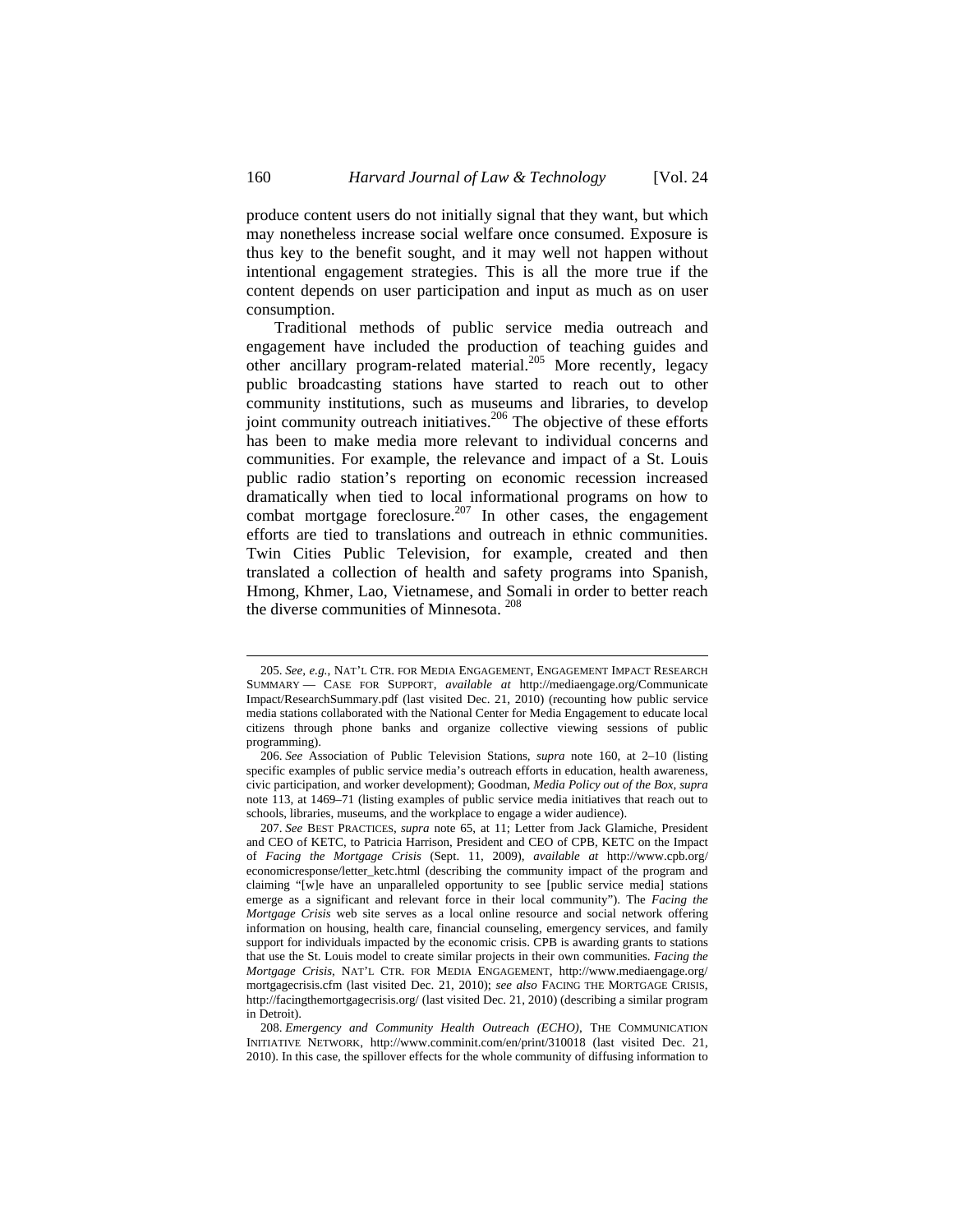$\overline{a}$ 

The layered model of public service media helps us to conceptualize how different entities might work together, or work separately, to increase the relevance of information and thereby increase connection to public service media content. What have emerged as best practices in the public service media sphere involve multiple distribution platforms and multiple partnerships.<sup>209</sup> In both cases, the practices seek to take narratives and information to people through a number of channels, including the Internet,  $210$  mobile phones,<sup>211</sup> schools,<sup>212</sup> key "opinion leaders,<sup>"213</sup> or community groups and institutions.<sup>214</sup> Across information networks, multiple individuals and entities can act as nodes of engagement. Individuals in a particular geographic community or community of interest can radiate information by informing and engaging their followers, fans, and friends.215 These individuals, identified as "opinion leaders" in the

210. NPR.org, for example, reached over 11 million visitors in November 2009, a 14% increase from the previous year; the NPR Music web site has over a million visitors a month. NPR Comments, *supra* note 108, at 2.

211. *See, e.g.*, CARLY SHULER, POCKETS OF POTENTIAL: USING MOBILE TECHNOLOGIES TO PROMOTE CHILDREN'S LEARNING 18, 43 (2009), *available at* http://www.instituteofplay .org/content/pockets\_of\_potential.pdf (describing the PBS KIDS Ready to Learn Cell Phone program, which delivers educational parenting tips, audio messages, and literacy-related *Sesame Street* videos to lower-income households); *id.* at 41 (describing iREAD, a Sesame Workshop mobile learning project that develops highly personalized, media-based literacy intervention systems for individual students); Press Release, NPR Launches New Breed of News App, Available Now in iTunes App Store (Aug. 16, 2009), *available at*  http://www.npr.org/about/press/2009/081609.NPRNews\_iPhoneApp.html (announcing NPR iPhone news applications, some of which offer simultaneous listening and reading services).

212. *See, e.g.*, Association of Public Television Stations, *supra* note 160, at 2–3 (describing The Teacher's Domain, a free collection of over 2,000 standards-based digital resources for students and teachers developed by Boston public station WGBH and drawing from trusted sources such as *NOVA* and *A Science Odyssey*); *see also* TEACHER'S DOMAIN, http://www.teachersdomain.org/ (last visited Dec. 21, 2010).

214. *See, e.g.*, BEST PRACTICES*, supra* note 65, at 27–30 (describing public service media projects that emphasize collaboration with other groups and institutions, such as public libraries and veterans' service organizations).

all is clear because "when a serious disease outbreak happens, no one can be fully protected unless everyone is first fully informed." *Id.*

<sup>209.</sup> *See* BEST PRACTICES, *supra* note 65, at 26 (recommending more multiplatform collaborations, which "combine the strengths, skills, resources, and constituencies of the partners in order to amplify impact and increase depth and breadth of coverage"); PUBLIC MEDIA 2.0, *supra* note 2, at 8, 22–24 (stating the importance of distribution and coordination with other groups for public service media engagement efforts).

<sup>213.</sup> *See, e.g.*, BEST PRACTICES*, supra* note 65, at 39–42 (identifying key political blogs that essentially serve as opinion leaders, inspiring civic participation, engagement, and learning); PUBLIC MEDIA 2.0, *supra* note 2, at 14–15 (describing engagement efforts with online communities and key websites and outlets).

<sup>215.</sup> *See* Christine H. Roch, *The Dual Roots of Opinion Leadership*, 67 J. POL. 110, 110– 11 (2005) (explaining the concept of opinion leadership and reviewing recent research). *See generally* ELIHU KATZ & PAUL F. LAZARSFELD, PERSONAL INFLUENCE: THE PART PLAYED BY PEOPLE IN THE FLOW OF MASS COMMUNICATION (2d ed. 2005); PAUL F. LAZARSFELD ET AL., THE PEOPLE'S CHOICE (3d ed. 1988); Elihu Katz, *The Two-Step Flow of Communication*, 21 PUB. OPINION Q. 61 (1957); Robert K. Merton, *Patterns of Influence*, *in* COMMUNICATION RESEARCH 180 (Paul F. Lazarsfeld & Frank N. Stanton, eds., 1949).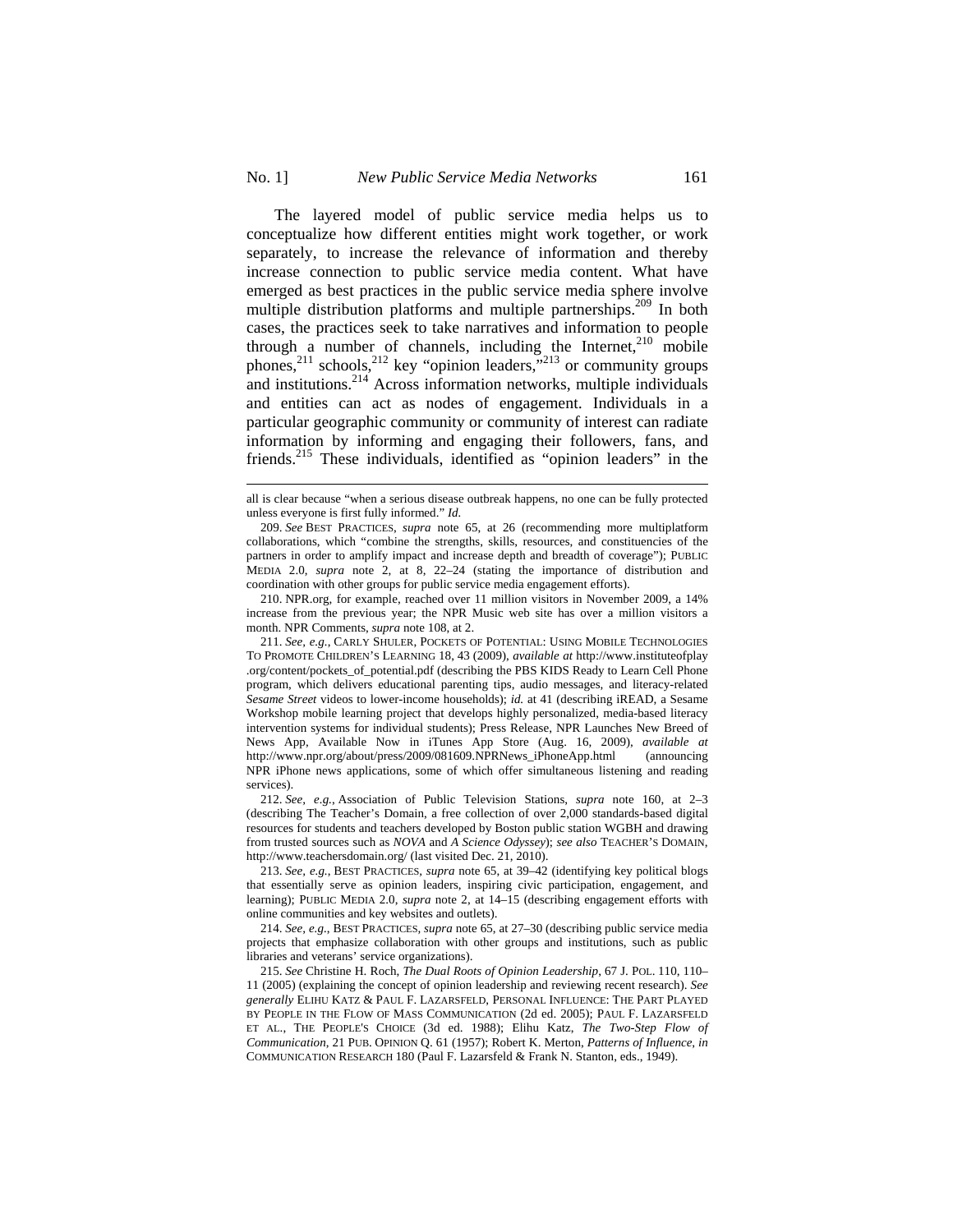political science and communications literatures, act as information brokers who expose their networks to information that would otherwise go unattended. $^{216}$ 

Opinion leaders may have no formal relationship to public service media curators, creators or infrastructure providers. Instead, they may operate in a completely modular way, taking public service media content and using it in ways that speak to their communities. Alternatively, public service media entities may partner with opinion leaders within communities to foster deeper engagement with public service media content. One approach is the Voices & Choices initiative created by the Fund for Our Economic Future, an informal collaboration of philanthropic organizations and individuals attempting to improve the economic competitiveness of Northeast Ohio.217 The project integrated several models of public engagement, including modern town hall meetings, online dialogue, interviews, and community conversations.<sup>218</sup> In response to the more than 20,000 Northeastern Ohio residents that participated in these discussions, village mayors and city leaders began to see regional collaboration and dialogue as a priority.<sup>219</sup>

Another example comes from Kentucky. After Kentucky received some of the nation's poorest health status indicators, public radio station KET also teamed up with Foundation for a Healthy Kentucky to launch *Be Well Kentucky*, a community-media collaboration to raise public perception of individual well-being and its impact on community health.<sup>220</sup> The collaboration repurposed a 13-part public television series on health promotion into online toolkits, offered health literacy workshops for children, families, and minority populations, and tapped community leaders from around the state to network and share their ideas and experiences implementing the programs with each other. $221$ 

In the same ways that public service media policy can motivate advances in collaboration, networking, and innovation in the content and curation layers, it can do so in the connection layer. The reforms we propose below would increase incentives for the creation of strategic partnerships that engaged communities and individuals in public service media content. The goal of these reforms is engagement, as measured by new kinds of performance standards and

<sup>216.</sup> *See* Matthew C. Nisbet & John E. Kotcher, *A Two Step Flow of Influence?: Opinion-Leader Campaigns on Climate Change*, 30 SCI. COMM. 328, 328–29 (2009).

<sup>217.</sup> *Voices & Choices*, AM. SPEAKS, http://americaspeaks.org/projects/ case-studies/voices-choices/ (last visited Dec. 21, 2010); *About the Fund*, FUND FOR OUR ECON. FUTURE, http://www.futurefundneo.org/en/about (last visited Dec. 21, 2010).

<sup>218.</sup> *Voices & Choices*, *supra* note 217.

<sup>219.</sup> *Id.*

<sup>220.</sup> Association of Public Television Stations, *supra* note 160, at 6.

<sup>221.</sup> *Id.*; THE DIGITAL FUTURE INITIATIVE PANEL, *supra* note 181, at 82.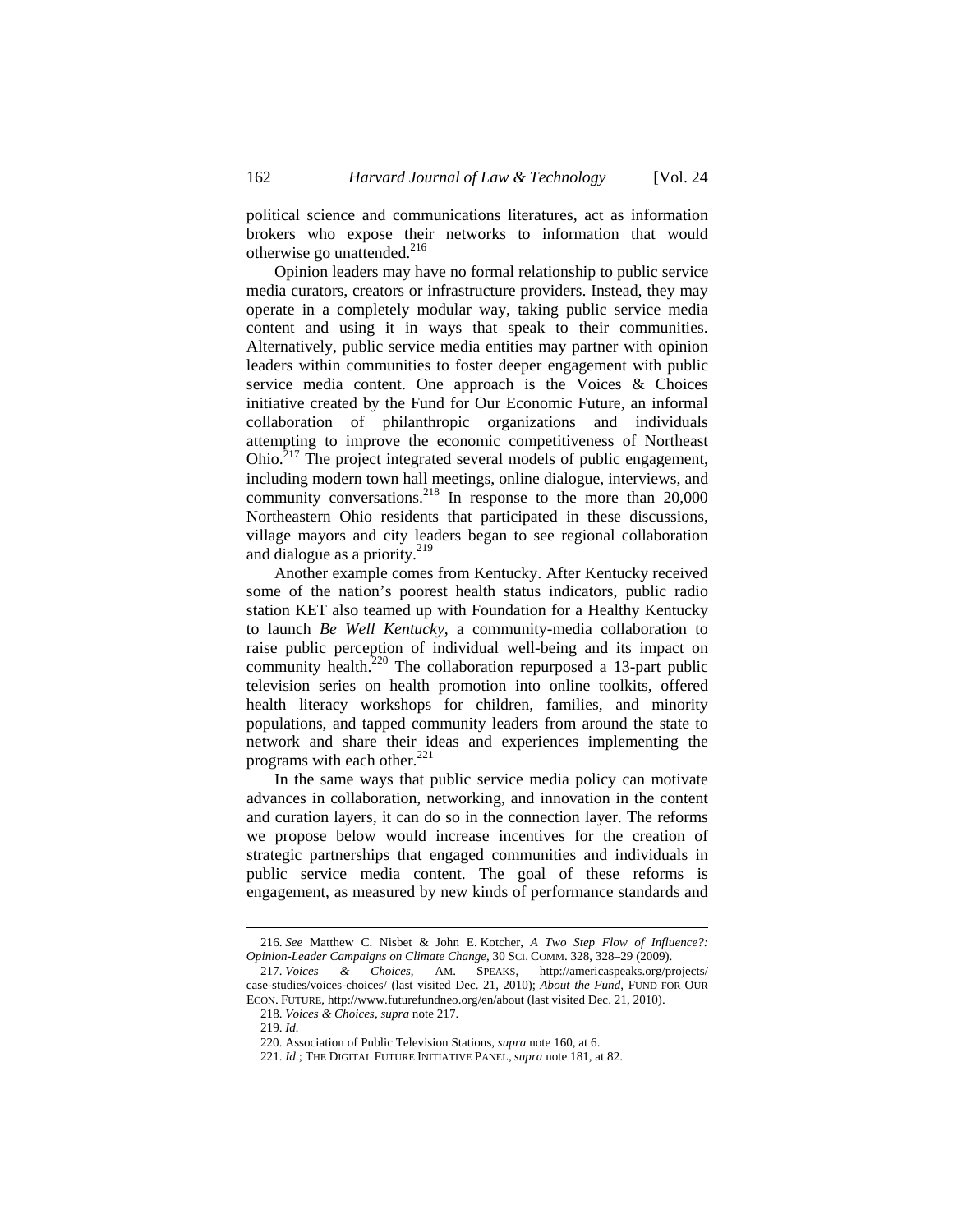metrics, and would not be merely to increase the audience for public service media content. Rather, it would be to increase the utility of public service media content to society.

## IV. POLICY REFORM FOR PUBLIC SERVICE MEDIA

A public service media system operating according to the logic of the layered model would yield greater efficiencies, greater diversity and inclusion, and greater impact. Significant changes in public service media practice and governance are possible without legislative initiative, and many of these are underway.<sup>222</sup> These advances, however, will not go far enough so long as the Public Broadcasting Act of 1967 remains substantially unchanged. As discussed in further detail below, existing law privileges a particular distribution technology — broadcasting — and assigns all federally funded network functions (infrastructure, creation, curation, and connection) to broadcasters. It creates few incentives for public broadcasting stations to unbundle their functions and network effectively with other entities throughout the layered network structure. For public service media to operate in newly configured media networks will require a law that recognizes the modular structure of digital networks and exploits these characteristics to serve the public better. Below are two specific recommendations to further the development of that law.

## *A. Amend the Public Broadcasting Act To Become the Public Service Media Act*

The Public Broadcasting Act specifies in great detail how CPB should distribute the federal monies appropriated for public service media. Under the Act, CPB is required to fund broadcast stations in

<sup>222.</sup> *See, e.g.*, Memorandum from Michael Levy to Ernest Wilson, Chairman, CPB Board of Directors Digital Media Committee, Aspen Institute Roundtable on Public Service Media (Mar. 1, 2009), *available at* http://www.cpb.org/events/aspen2009/ Aspen2009ReportToBoard.pdf (summarizing 2009 Aspen Roundtable discussions on proposals for enhancing public service media, including revising business models and media platforms to account for digital environments and networks); Ernest Wilson, Acceptance Speech as Chair of CPB Board of Directors, at 3 (Sept. 16, 2009), *available at* http://www.ernestjwilson.com/uploads/Chairman\_Wilsons\_Remarks\_-\_Sept\_16,\_2009.pdf (describing the new CPB agenda of "dialogue, diversity, and digital"); *Aspen Institute Roundtable on Public Service Media*, CORP. FOR PUB. BROAD., http://www.cpb.org/events/aspen2009/ (last visited Dec. 21, 2010); *Goals and Objectives*, CORP. FOR PUB. BROAD., http://www.cpb.org/aboutcpb/goals/goalsandobjectives/ goalsandobjectives\_full.html (last visited Dec. 21, 2010) (articulating updated goals and objectives for content and services, innovation, leadership, and support for public service media); PUBLIC RADIO IN THE NEW NETWORK AGE, *supra* note 2 (presenting findings and recommendations from the Public Radio Audience Growth Task Force to increase the reach of the public radio system by, among other things, exploiting the opportunities of digital networks).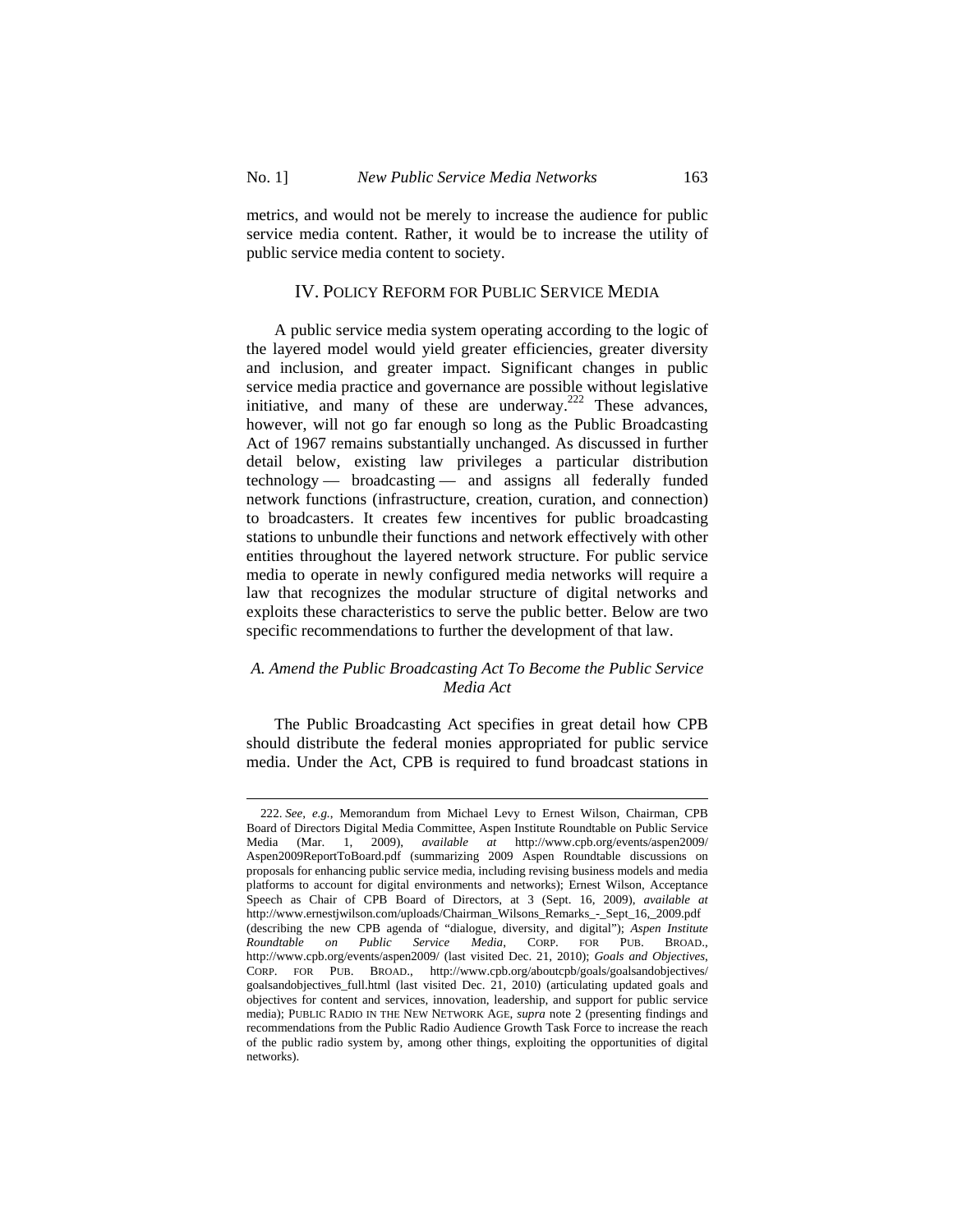preference to content creation, curation, and connection originating outside of the broadcast system and other, non-broadcast, modes of distribution.<sup>223</sup> The statute requires that about 70% of all CPB annual funding for public broadcasting be distributed to public television and radio stations.224 The Act further dictates that approximately 19% of the annual appropriation goes for "public television programming"<sup>225</sup> and approximately 2% for "public radio programming." $^{226}$  While nonbroadcast entities are eligible for this funding, the use of technologyspecific language to characterize the content means that producers must try to wedge digital content into an analog conception of linear broadcast programming and strain to create older media formats or hooks. $227$ 

The statutory funding allocation creates an over-investment in broadcast infrastructure, an under-investment in content, and an anachronistic bundling of network functions. CPB community service grants to broadcast stations are unrestricted. However, CPB grant criteria demanding significant investments in broadcast transmission have the effect of yoking the grants to the physical broadcast infrastructure.228 With respect to television stations, whose broadcast infrastructure is more costly than radio, infrastructure expenses (characterized as "content distribution and delivery" expenses) constitute sixteen to nineteen percent of station budgets. This amounts to \$2.9 million to \$27.3 million in annual expenditures per public

<sup>223.</sup> *See* 47 U.S.C. § 396(k) (2006). Although CPB funding constitutes a relatively small portion of funding for many public television stations, its support of noncommercial media activities often provides critical leverage for other funding and the necessary breathing room to experiment with business and creative models. *See, e.g.*, Silver et al., *supra* note 2, at 278 (describing CPB's funding of experimental station-based online grants that will facilitate the development and incorporation of new technologies into public broadcasting); PUBLIC MEDIA 2.0, *supra* note 2, at 21–24 (describing the importance of adequate government funding for experimenting in public service media 2.0 projects).

<sup>224.</sup> *See* 47 U.S.C. § 396(k)(3)–(7) (2006) (describing formula for calculating allocation of funding and delineating criteria for funding eligibility). This does not include the additional appropriations dedicated to broadcast equipment upgrades. *See, e.g.*, Larry Sidman, APTS President, Speech at the 2010 NETA Conference (Feb. 2010), *available at* http://www.netaonline.org/2010/2010%20PPTs/APTS-SidmanSpeech.pdf (discussing \$25 million in grant funds that are being made available for the Public Telecommunications Facilities Program to support telecommunications infrastructure).

<sup>225. 47</sup> U.S.C. § 396(k)(3)(i)(III), (ii)(II) (2006).

<sup>226.</sup> *Id.* § 396(k)(3)(i)(V), (iii)(II).

<sup>227.</sup> *See, e.g.*, *The Program Challenge Fund*, CORP. FOR PUB. BROAD., http://www. cpb.org/grants/07challengefund/ (last visited Dec. 21, 2010) (inviting anyone to apply, including non-broadcast entities, but designing the grant to be for broadcast-oriented "series and feature length documentaries").

<sup>228.</sup> *See FY2010 Radio Community Service Grant General Provisions & Eligibility Criteria*, CORP. FOR PUB. BROAD., https://isis.cpb.org/ISIS\_Help\_Files/FY2010\_ Radio\_CSG\_General\_Provisions.htm (last visited Dec. 21, 2010) (setting requirements such that only certain stations that provide strong broadcast signals — over a 50-mile radius, for example, or to at least two-thirds of its coverage area population — are eligible to apply for funding).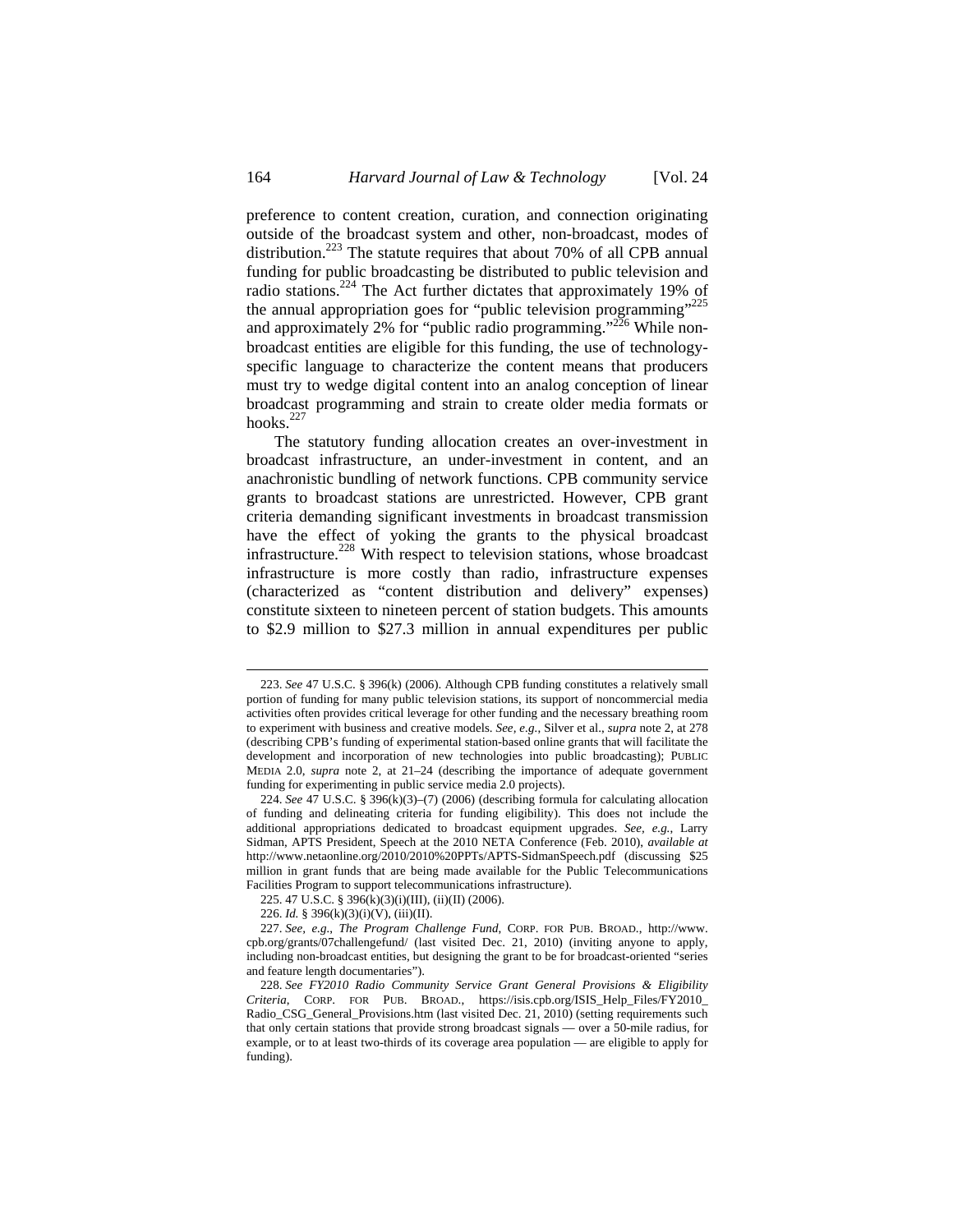television station licensee on broadcast delivery of content.229 Licensees spend about the same amount on content creation. $^{230}$ 

Heavy federal investment in broadcast infrastructure was appropriate in the 20th century. But this financial commitment to broadcast transmission technology, in preference to other kinds of infrastructure or other functional layers of the public service media network, is no longer desirable or necessary. Both the CPB and public service media entities need more flexibility to invest in multiplatform content creation, curation, and community connections. Moreover, public service media entities that are not public station licensees that operate in an unbundled fashion in other layers of the network should be eligible for CPB funding.

The American system of public broadcasting is notoriously underfunded.231 Federal appropriations of about \$400 million a year are absurdly small, especially given the emerging consensus in journalism circles that public service media should compensate for shortfalls in the production of commercial journalism.<sup>232</sup> To be sure, any new Public Service Media Act should, at minimum, preserve the meager funding for public broadcasters, especially as they work to leverage value derived from the broadcast infrastructure layer to other functional layers in the network. To this funding should be added an allocation for unbundled digital content creation, curation, and connection initiatives. "Digital" ought to be a category of public service media activity alongside broadcasting.<sup>233</sup>

Defining this larger set of public service media entities that would be eligible for digital funds is difficult, but need not frustrate a reconstruction of the public service media network or applicable policy. There are entities that share the public service media service function and are creatures of federal media policy in one way or another. These would include cable public access channels $^{234}$  and

<sup>229.</sup> Goodman, *supra* note 58, at 1.

<sup>230.</sup> Ex Parte Letter of Ellen P. Goodman to Blair Levin, Executive Director, Omnibus Broadband Initiative, A National Broadband Plan for Our Future, GN Docket No. 09-51 (Fed. Commc'ns Comm'n Dec. 29, 2009).

<sup>231.</sup> MCCHESNEY & NICHOLS, *supra* note 12, at 191–97 (discussing the underfunding of U.S. public service media, especially relative to international counterparts); Silver et al., *supra* note 2, at 260, 266–68 (describing the "chronic underfunding" of U.S. public service media which, at \$1.35 per capita, ranks as among the lowest-funded public service media systems in the world).

<sup>232.</sup> *See* MCCHESNEY & NICHOLS, *supra* note 12, at 86, 192 (describing how "only a fraction" of public service media revenues, which have remained static over the past ten years, have gone to journalism and explaining how government intervention could help achieve "healthy journalism").

<sup>233.</sup> *See* NATIONAL BROADBAND PLAN, *supra* note 3, at 303–04 ("As broadband adoption and utilization continue to grow, public media will require greater and more flexible funding to support new digital platforms.").

<sup>234.</sup> *See* Jerome A. Barron, *Access to the Media*, 35 HOFSTRA L. REV. 937, 949–50 (2007) (describing how many localities have required cable operators to have public access channels); Ed Foley, Comment, *The First Amendment as Shield and Sword: Content*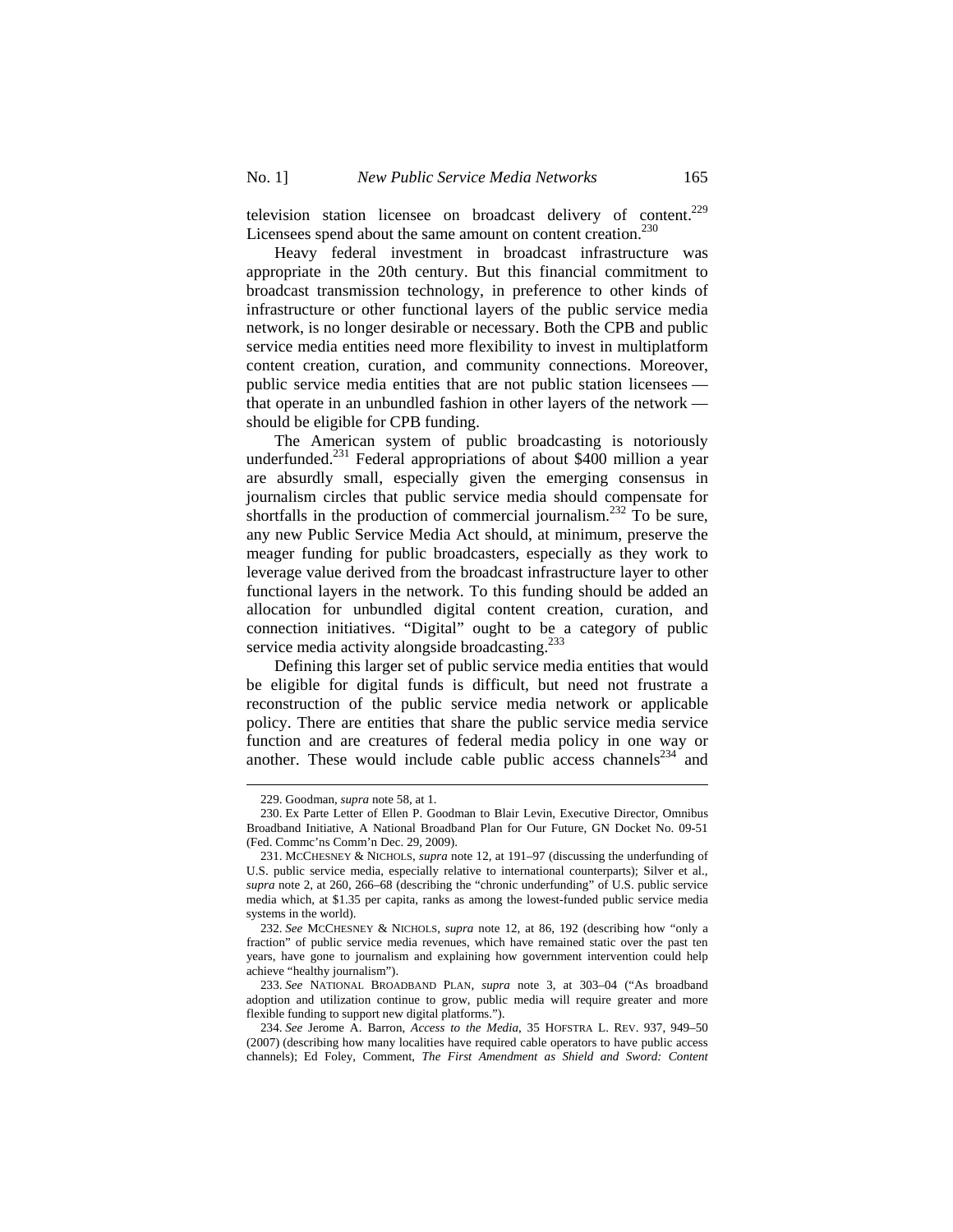noncommercial channels that operate on satellite capacity set aside for public service media purposes.<sup>235</sup> Beyond this, there are noncommercial journalistic entities, such as Pro Publica, 236 Voice of San Diego, <sup>237</sup> and The Center for Public Integrity,<sup>238</sup> that share many of the service goals of federally funded or federally enabled media entities.<sup>239</sup> Ultimately, we believe any statutory definition of public service media entities would suffer from over- and underinclusiveness as well as predictable obsolescence. We believe a better course would be to define particular service characteristics of a public service media entity (such as noncommercial, objective and balanced, and primarily informational and educational) and give the CPB renamed the Corporation for Public Service Media<sup>240</sup> — discretion to make grants to appropriate entities in a manner that is entirely transparent to the public.

Constraining the CPB's discretion in all cases should be a requirement that grantees function as part of a meaningful network. This means for public service media networks what it means for telecommunications and computer networks: interconnecting across nodes of distributed and modular activity such that each node has its own delineated purpose and function, but also self-consciously works with other nodes within and between each layer. Rather than connection to a network simply in name, the distinguishing twin features here are that public service media entities would be both intentional and collaborative in working with other entities as part of a

236. PROPUBLICA, http://www.propublica.org/ (last visited Dec. 21, 2010).

237. VOICEOFSANDIEGO.ORG, http://www.voiceofsandiego.org/ (last visited Dec. 21, 2010).

*Control of Peg Access Cable Television*, 27 CAP. U. L. REV. 961, 966–67 (1998) (reviewing the history of FCC regulations authorizing the requirement of public access cable channels).

<sup>235. 47</sup> U.S.C. § 335(b)(1) (2006) (authorizing the FCC to require satellite services to set aside a portion of channel capacity "exclusively for noncommercial programming of an educational or informational nature"); Time Warner Entm't Co. v. Fed. Commc'ns Comm'n, 93 F.3d 957, 973–77 (D.C. Cir. 1996) (upholding the constitutionality of satellite set-aside requirements); Michael M. Epstein, *Spectrum Set-Asides as Content-Neutral Metric: Creating a Practical Balance Between Media Access and Market Power*, 35 HOFSTRA L. REV. 1139, 1155–56 (2007) (describing public access requirements for satellite providers). Link TV, which produces a *Mosaic* program summarizing TV news programming in the Middle East, is one example of a direct broadcast satellite set-aside channel for nonprofit use. Pat Aufderheide, *The 1996 Telecommunications Act: Ten Years Later*, 58 FED. COMM. L.J. 407, 410 (2006); LINK TV, http://www.linktv.org/ (last visited Dec. 21, 2010).

<sup>238.</sup> THE CENTER FOR PUBLIC INTEGRITY, http://www.publicintegrity.org/ (last visited Dec. 21, 2010).

<sup>239.</sup> *See generally* COWAN & WESTPHAL, *supra* note 10, at 2–3 (noting instances of, and suggesting improvements to, distribution of federal funds "to support the gathering and dissemination of news").

<sup>240.</sup> *Cf.* DOWNIE & SCHUDSON, *supra* note 2, at 87 (advocating a renaming of CPB the "Corporation for Public Media"); Strayer, *supra* note 101, at 4 (same). CPB has already begun considering the idea. Wilson, *supra* note 222, at 2 ("[O]ne step to consider is the possibility of changing our name to better reflect our current reality and our future directions and ambitions to become the Corporation for Public Media.").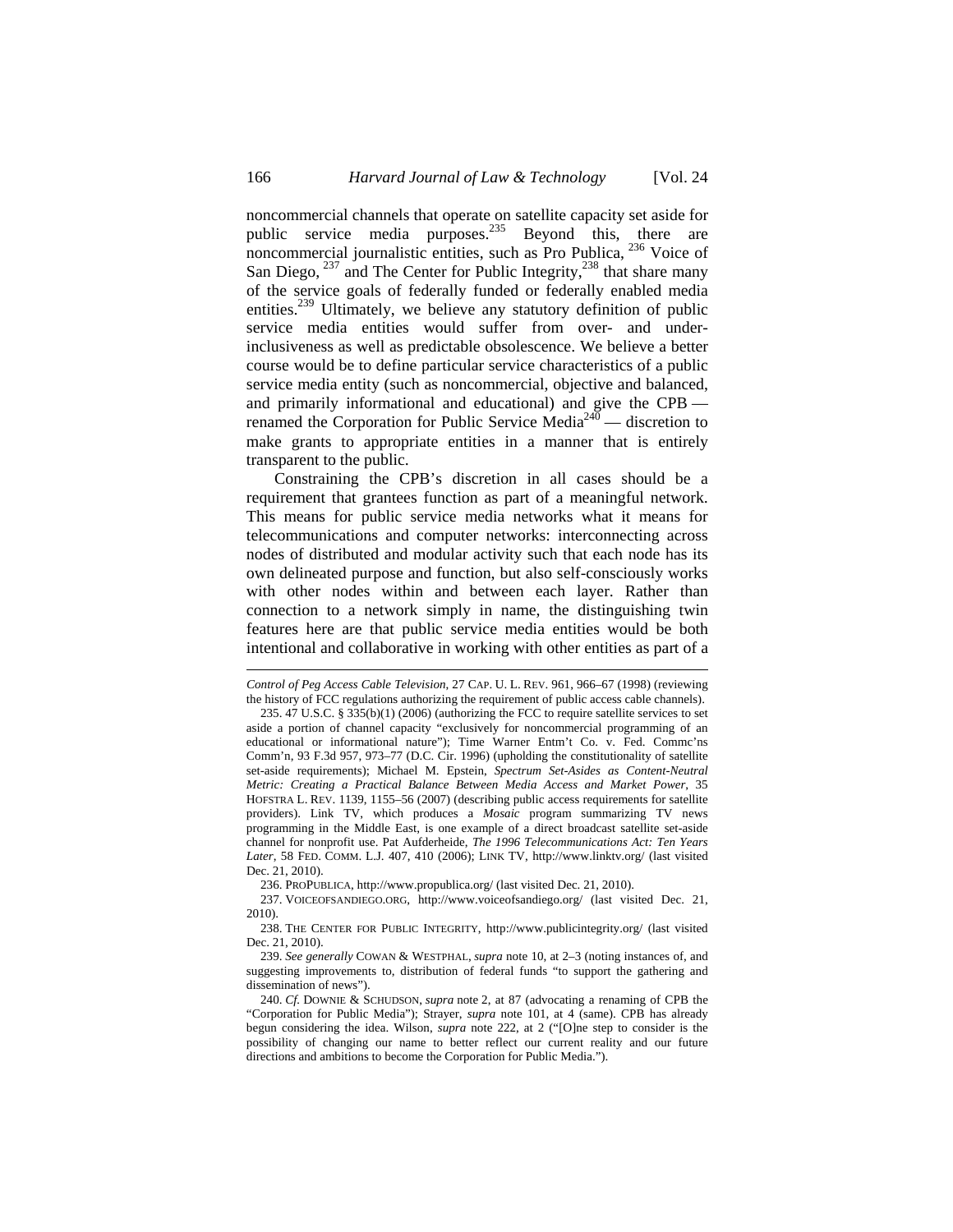larger, coherent whole. In addition to funding digital networks, the Public Service Media Act should incent their most effective operations in service of the goals of public service media.

## *B. Mandate Interconnection Throughout the Network*

Part II above identifies the value that networks can generate when entities carrying out discrete network functions are able to interconnect with each other, providing for more sources of information and better access to that information. The Public Broadcasting Act recognized the value of interconnection. Indeed, one of the purposes of the CPB was to provide "interconnection systems" for broadcast stations so that they would have access to national programming.241 Beyond this, the CPB has funded and facilitated informal networking by identifying best practices among public broadcasting stations and encouraging partnerships at various layers in the network. $242$ 

The concept of interconnection, however, is grossly underdeveloped in a Public Broadcasting Act that preceded the possibilities and needs of digital networks. Consider, for example, the Public Service Media Platform discussed in Part III.C above as an example of public service media curation. The platform provides a repository for public service media content and a structure, eventually, for open access to such content by other creators, users, curators, and connectors. It serves as a new form of interconnection if we conceptualize the nodes in the network not only as broadcast stations, but also as individuals and other public service media entities. And yet this interconnection platform has no place in the Public Broadcasting Act, no funding source, and no requirements that grantees support it.

Indeed, the Public Broadcasting Act neither specifically supports nor encourages any type of interconnection outside of the satellite interconnection system. There are a number of promising partnerships in public service media that leverage public investments in media content and infrastructure to maximize audience reach, relevance, and service. Some of these partnerships involve public broadcasting stations working together; others involve collaborations between broadcasting stations and nonprofit community institutions or

<sup>241. 47</sup> U.S.C. § 396(g)(1)(B) (2006).

<sup>242.</sup> *See, e.g.*, *Public Media 2.0: Digital Media Activities*, CORP. FOR PUB. BROAD., http://www.cpb.org/publicmedia2.0 (last visited Dec. 21, 2010) (providing information on CPB-funded studies on best practices in public radio and digital public service media); *Partnership for a Nation of Learners*, CORP. FOR PUB. BROAD., http://www.cpb.org/ partnershipforlearners (last visited Dec. 21, 2010) (describing a funding initiative encouraging public broadcasters to partner with museums and libraries to address the needs of local communities).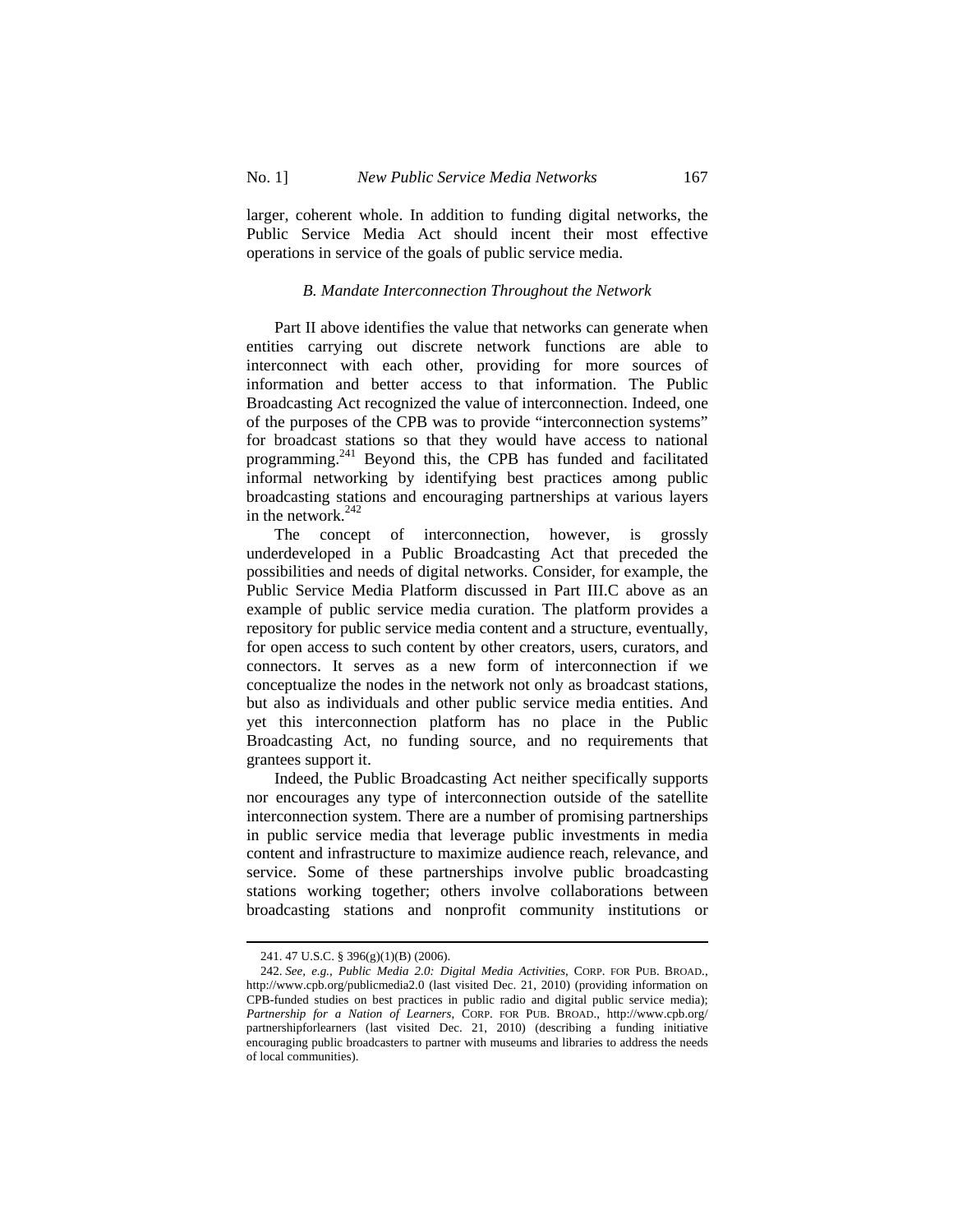journalism start-ups.<sup>243</sup> These partnerships happen largely in spite of, not because of, the incentives created by the Public Broadcasting Act.

At least in the short term, public broadcast stations have incentives to resist collaborations both within and across functional layers. Especially in light of recent sharp declines in funding for public broadcasting,<sup>244</sup> stations jealously guard their relationships with funding sources and may reject collaborations that threaten to with funding sources and may reject condominants and unclude  $\omega$ <br>dilute support for particular institutions.<sup>245</sup> All public service media entities would like access to more content, but may not want to contribute their content to others. There are obvious tensions between preserving the value of the public broadcasting "brands" and using those brands to provide curatorial services across the network for multiple sources of content. Public broadcasters with digital multicast channels may be reluctant to allow other content providers to access their infrastructure, even when these channels are underutilized. $246$ 

These disincentives to cooperate with other public service media entities and to interconnect with independent creators, curators and connectors should be addressed in the new Public Service Media Act and in CPB grant-making. In order to be eligible for public service media funding, prospective grantees should be incentivized to contribute content to the Public Service Media Platform or other similar curatorial and archival services. Providers of both infrastructure and content should be incentivized to provide infrastructure access on reasonable terms to other content providers, and content providers of all kinds should be incentivized to collaborate in the production of news, narratives, and other information.<sup>247</sup> Finally, public service media content providers should

245. *See, e.g.*, Jill Drew, *NPR Amps Up*, COLUMBIA JOURNALISM REV., Mar./Apr. 2010, at 33 (citing one station manager's doubts over NPR's collaborative efforts, suspecting that such efforts may potentially upset their funding base and viewing the scene as "inherently competitive").

246. *See, e.g.*, Jeremy Egner, *World and Go! Streams Flow into PBS Plans*, CURRENT Apr. 3, 2006, *available at* http://www.current.org/dtv/dtv0606multicast.shtml (describing how most of the new shows on the Go! Multicast channel will be available only to stations that pay for the channel).

247. *See, e.g.*, *Request for Proposals: Strengthening Local Journalism: Round Two Targeting the South and Northwest*, CORP. FOR PUB. BROAD., http://www.cpb.org/grants/ 252/cpb\_strengthlocal\_rfp.pdf (Mar. 3, 2010) (seeking grant proposals for establishing Local Journalism Centers, where public broadcasting entities can collaboratively create

<sup>243.</sup> *See, e.g.*, PUBLIC MEDIA 2.0, *supra* note 2; BEST PRACTICES, *supra* note 65; GUPTA CONSULTING, *supra* note 65. For a well-organized collection of new, community-based start-ups in journalism, see *Promising Community News Sites*, KNIGHT DIGITAL MEDIA CTR., http://www.knightdigitalmediacenter.org/leadership\_blog/comments/ 20100202\_promising\_community\_news\_sites\_-\_an\_update/ (Feb. 4, 2009).

<sup>244.</sup> *See* Sidman, *supra* note 224 (reporting a significant revenue decline for public television stations from non-federal sources); Melissa Maynard, *The Squeeze on Big Bird*, STATELINE.ORG (Mar. 4, 2010), http://www.stateline.org/live/details/story?contentId= 465517 (describing severe cuts in public broadcasting funding, including a \$36 million decline in CPB state and local funding for public television stations nationwide and an additional \$45 to \$49 million in cuts for the next fiscal year).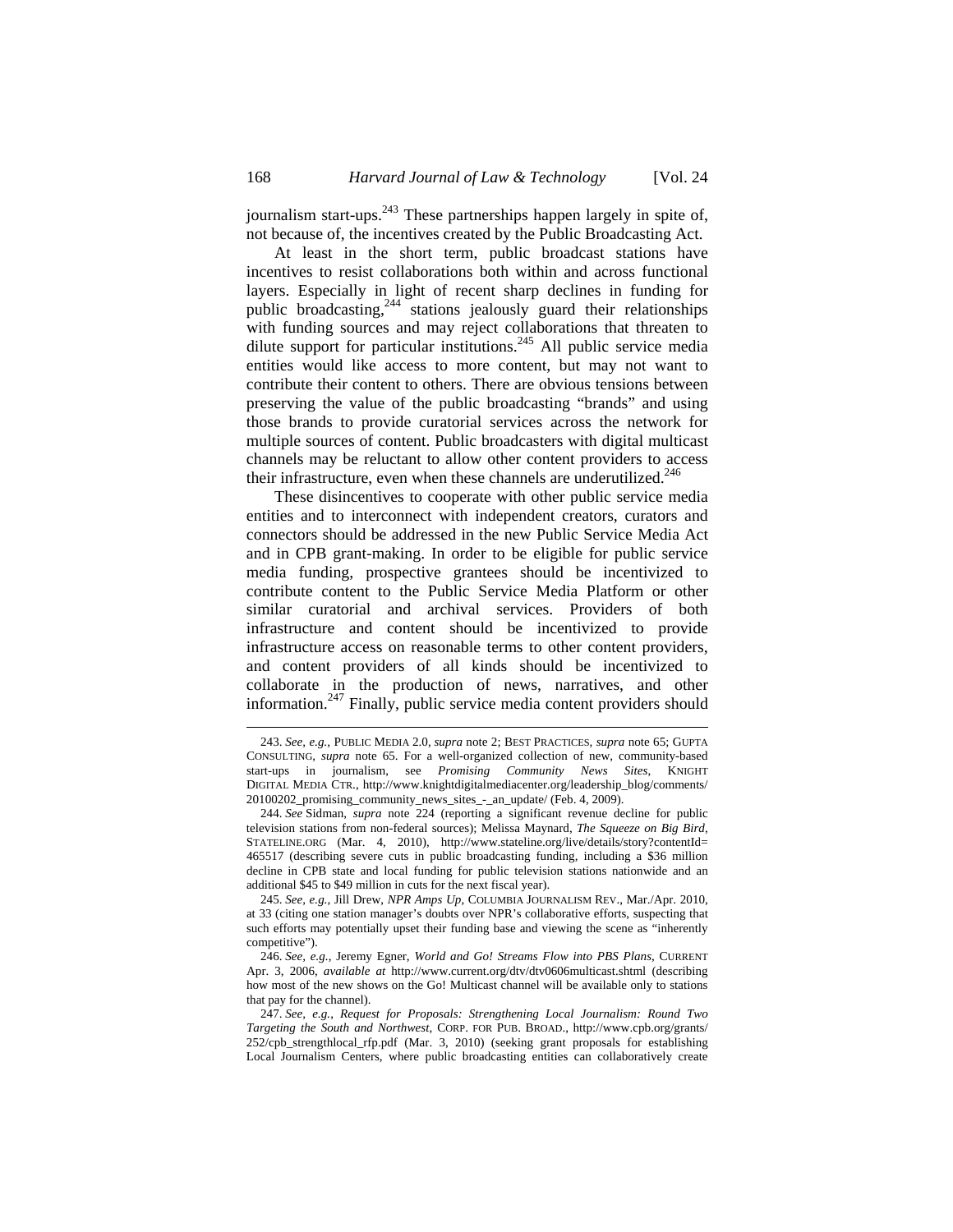$\overline{a}$ 

be incentivized to make content available in useful ways to connectors so that the content becomes maximally relevant to the communities it is meant to serve. CPB could require its grantees, for example, to report quantitatively and qualitatively report how they are meeting the information needs of their specific communities.<sup>248</sup> This would encourage greater accountability, transparency, and prioritization of local service among individual stations.

## V. CONCLUSION

Public service media have the potential to meet some of the nation's most critical information needs, but only if public service media networks are reconfigured for more collaboration, innovation, and service in a networked environment. This Article shows how the Public Broadcasting Act and associated policies stand in the way of such progress. The law imposes an outdated analog structure on public service media, assuming that discrete network functions such as infrastructure, creation, curation, and connection should be bundled in a single firm using a distinct technology. The law further assumes that networking or interconnections should run almost entirely between hub and spoke, rather than throughout the network.

The layered approach that we develop here, based on models of telecommunications and computer networks, provides guidance for reconfiguring public service media policy and networks. We model four network functions derived from the original purposes of the Public Broadcasting Act. The model depicts a wide array of public service media nodes, each undertaking a particular network function and collaborating or interconnecting effectively in furtherance of these purposes. This type of network configuration promotes the kinds of innovation and diversity that make any communications network robust and that are particularly important to the mission of public service media. Public service media networks must be updated to accommodate and exploit digital technologies, but existing law stands in the way.

high-quality journalism). Argo, a new journalism project that encourages stations to submit proposals for deeper online news coverage, is another example. *See* Argo Press Release, *supra* note 167; Everhart, *supra* note 167.

<sup>248.</sup> In fact, the CPB recently adopted just such a recommendation after rejecting more powerful mechanisms for encouraging a commitment to local service, including incentive grants for exemplary local service and minimum local service requirements for grant eligibility. CORP. FOR PUB. BROAD., CPB MANAGEMENT'S RECOMMENDATIONS AS REVISED BY THE CPB BOARD (2010), http://64-210-228-75.acumensolutions.com/ aboutcpb/leadership/board/resolutions/100922\_TV\_2010CSG\_Recommendations.pdf. *See also* Resolution of the Board of Directors, Corp. for Pub. Broad., 2010 TV CSG Management Recommendations (Sept. 22, 2010), http://64-210-228-75.acumensolutions. com/aboutcpb/leadership/board/resolutions/resolution.php?prn=934.